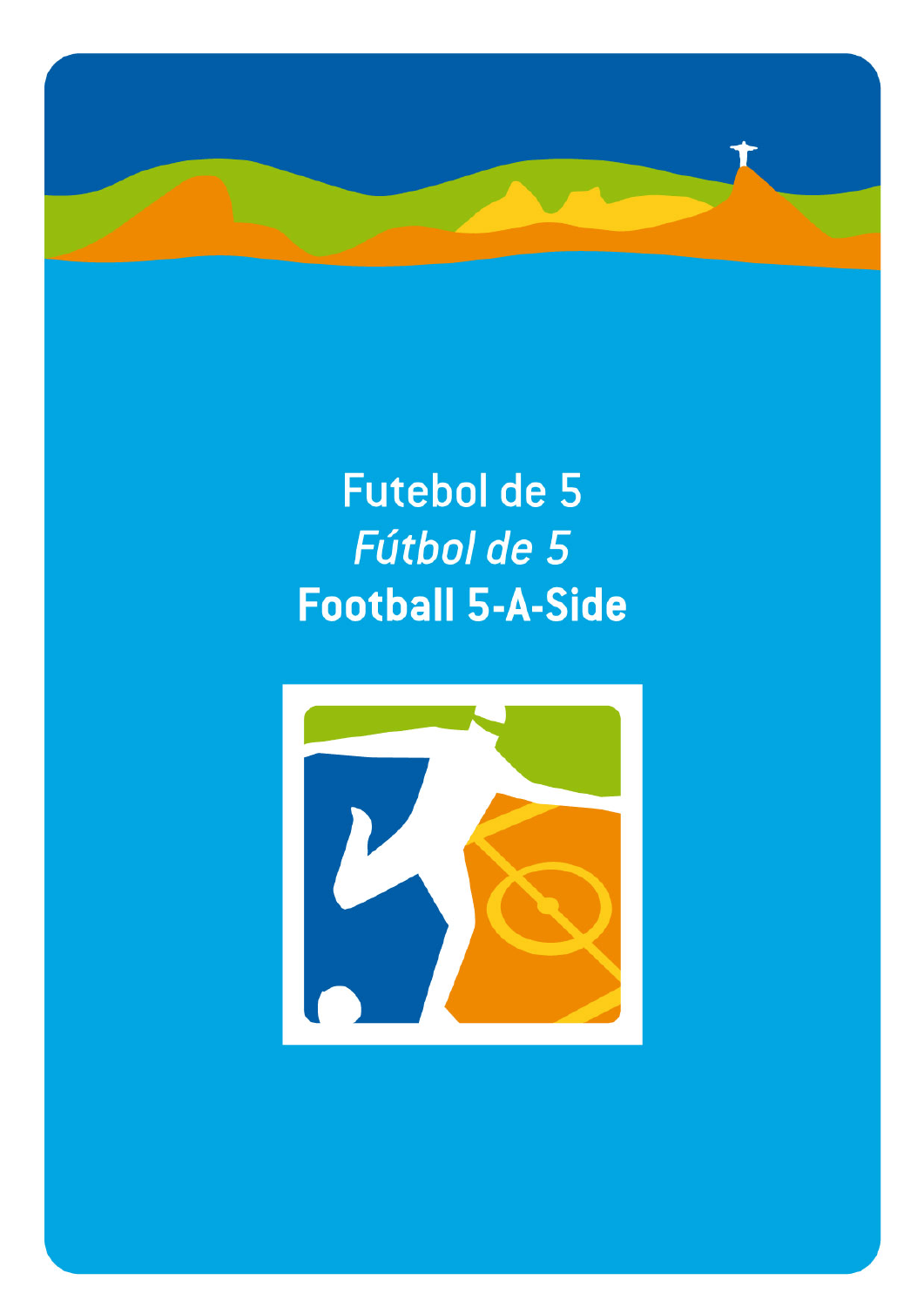



**Men** Hombres / Masculino

# **Medallists**

**Medallistas / Medalhistas**

# **SUN 19 AUG 2007**

| <b>GOLD</b>     |                            | <b>SILVER</b>   |                        |                 | <b>BRONZE</b>             |  |  |  |
|-----------------|----------------------------|-----------------|------------------------|-----------------|---------------------------|--|--|--|
|                 | <b>BRA - Brazil</b>        |                 | <b>ARG - Argentina</b> |                 | PAR - Paraguay            |  |  |  |
|                 | VASCONCELOS Fábio          |                 | ABBAS ACHACHE Gonzalo  |                 | <b>BLANCO Alberto</b>     |  |  |  |
|                 | 3 SOARES Sandro            |                 | 2 MORENO Oscar         |                 | 2 BENÍTEZ Antonio         |  |  |  |
| 5               | RAMOS Damião (C)           |                 | 4 DÍAZ Eduardo         |                 | 3 MANCILLA Miquel         |  |  |  |
| 6               | CARVALHO Emerson           |                 | 5 VELO Silvio (C)      |                 | 4 LÓPEZ Nicolás           |  |  |  |
|                 | ALVES FELIPE Marcos        |                 | 6 CEREGA Diego         |                 | 5 PAVÓN Evelio (C)        |  |  |  |
|                 | 8 SILVA Severino           |                 | FIGUEROA Iván          |                 | <b>VILLAMAYOR Ricardo</b> |  |  |  |
| 9               | SILVA João                 | 8               | <b>RODRIGUEZ Lucas</b> |                 | PEREIRA Marco             |  |  |  |
| 10.             | ALVES Ricardo              | 9.              | JIMENEZ José           |                 | 10 LÓPEZ Wilfrido         |  |  |  |
| 11              | <b>GONÇALVES Jefferson</b> | 10.             | <b>MAIDANA Gustavo</b> |                 | 11 RAMÍREZ Hugo           |  |  |  |
| 12 <sup>7</sup> | REGO Andreonni             | 12 <sup>7</sup> | LENCINA Darío          | 12 <sup>°</sup> | <b>YEGROS Nicolás</b>     |  |  |  |

**Legend: (C)** Captain



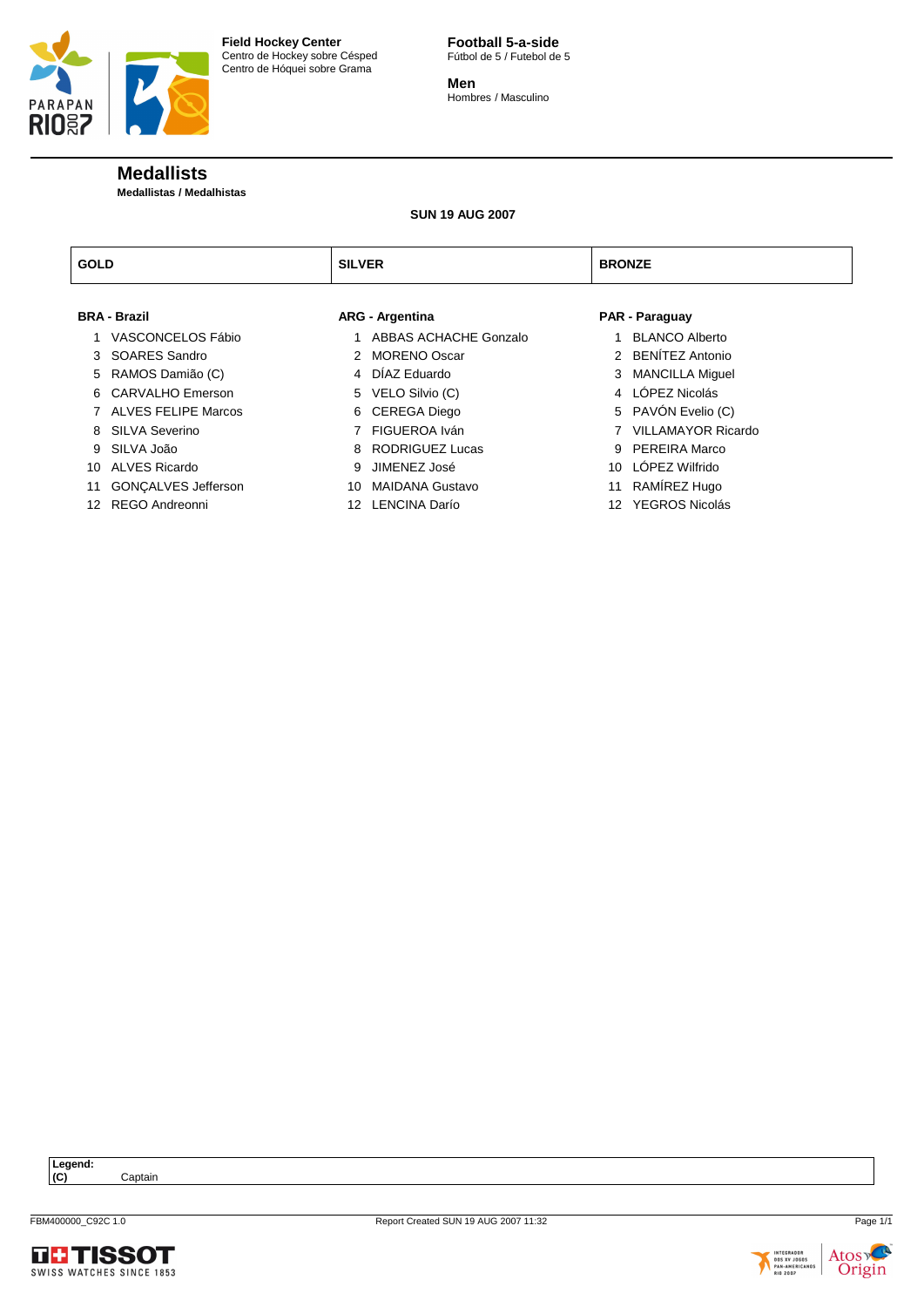

# **Team Roster**

**Formación del Equipo / Escalação das Equipes**

**As of 11 AUG 2007**

#### **ARG - Argentina**

| No. | Name                   |      | Pos          | <b>Class</b>      | Height<br>m/ft in | Weight<br>kg/lbs | Date of Birth Club |              |          | Intl 'A'<br><b>Matches</b><br>Caps Goals |
|-----|------------------------|------|--------------|-------------------|-------------------|------------------|--------------------|--------------|----------|------------------------------------------|
|     |                        |      |              |                   |                   |                  |                    |              |          |                                          |
| 1   | ABBAS ACHACHE Gonzalo  |      | <b>GK</b>    | GK                | 3.05/10'0"        | 22/49            | 16 JUN 1981        |              | 0        | 0                                        |
| 2   | <b>MORENO Oscar</b>    |      | D            | <b>B1</b>         |                   |                  | 15 JUL 1972        |              | $\Omega$ | 0                                        |
| 4   | DÍAZ Eduardo           |      | D            | <b>B1</b>         |                   |                  | 12 FEB 1971        |              | 0        | 0                                        |
| 5   | <b>VELO Silvio</b>     |      | P            | B <sub>1</sub>    |                   |                  | 29 MAY 1971        |              | 0        | 0                                        |
| 6   | <b>CEREGA Diego</b>    |      | D            | <b>B1</b>         |                   |                  | 24 SEP 1976        |              | 0        | 0                                        |
| 7   | FIGUEROA Iván          |      | P            | <b>B1</b>         |                   |                  | 24 APR 1981        |              | 0        | 0                                        |
| 8   | <b>RODRIGUEZ Lucas</b> |      | P            | <b>B1</b>         |                   |                  | 20 SEP 1981        |              | 0        | 0                                        |
| 9   | JIMENEZ José           |      | P            | <b>B1</b>         |                   |                  | 22 APR 1986        |              | 0        | 0                                        |
| 10  | <b>MAIDANA Gustavo</b> |      | D            | <b>B1</b>         |                   |                  | 15 JAN 1977        |              | 0        | 0                                        |
| 12  | <b>LENCINA Darío</b>   |      | GK           | GK                |                   |                  | 23 AUG 1980        |              | 0        | $\mathbf 0$                              |
|     | Team average age:      |      |              | 29 years 7 months |                   |                  |                    |              |          |                                          |
|     | <b>Team colours</b>    |      | <b>Shirt</b> |                   |                   |                  | <b>Shorts</b>      | <b>Socks</b> |          |                                          |
|     |                        | 1st: |              | Blue / White      |                   |                  | <b>Black</b>       | White        |          |                                          |
|     |                        |      | 2nd: Blue    |                   |                   |                  | White              | <b>Blue</b>  |          |                                          |

**Coach** VILLARINO Gonzalo (ARG)

| .eaend: |               |         |                      |                                                 |               |       |
|---------|---------------|---------|----------------------|-------------------------------------------------|---------------|-------|
| I D     | Defender<br>. | GK      | Goalkeeper<br>$\sim$ | Intl 'A'<br>the contract of the contract of the | International | Pivot |
| Pos     | Position      | W<br>., | Wing                 |                                                 |               |       |



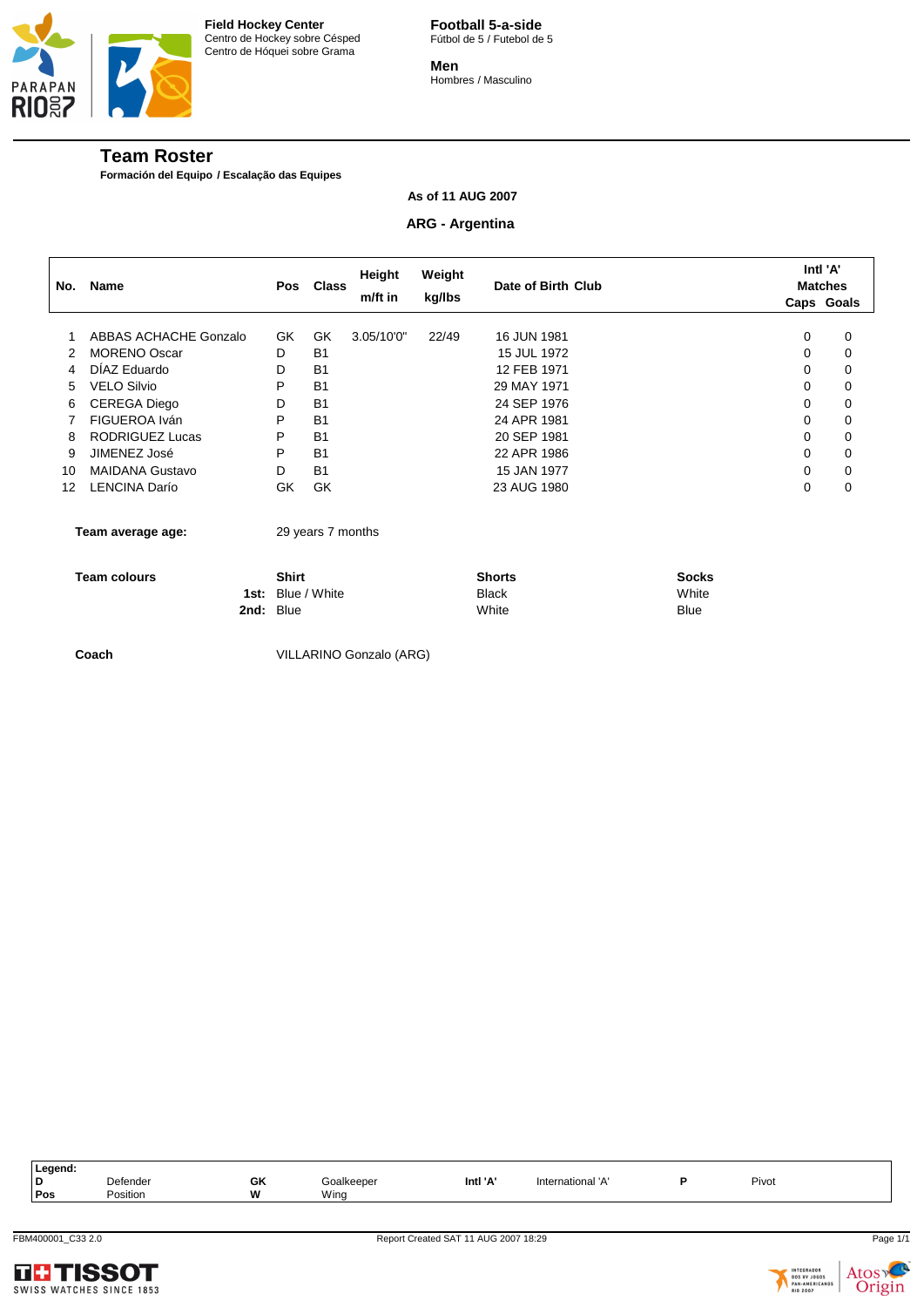

# **Team Roster**

**Formación del Equipo / Escalação das Equipes**

**As of 11 AUG 2007**

**BRA - Brazil**

| No. | Name                       |     | Pos Class          | Height<br>m/ft in | Weight<br>kg/lbs | Date of Birth Club |          | Intl 'A'<br><b>Matches</b><br>Caps Goals |
|-----|----------------------------|-----|--------------------|-------------------|------------------|--------------------|----------|------------------------------------------|
|     |                            |     |                    |                   |                  |                    |          |                                          |
|     | VASCONCELOS Fábio          | GK. | GK.                |                   |                  | 22 JUL 1974 CEIBC  | 0        | 0                                        |
| 3   | <b>SOARES Sandro</b>       | D.  | <b>B1</b>          |                   |                  | 21 MAR 1981 CEIBC  | 0        | 0                                        |
| 5   | RAMOS Damião               | D   | <b>B1</b>          |                   |                  | 28 DEC 1974 APACE  | 0        | 0                                        |
| 6   | CARVALHO Emerson           | D   | B <sub>1</sub>     |                   |                  | 2 APR 1984         | 0        | 0                                        |
|     | <b>ALVES FELIPE Marcos</b> | D   | <b>B1</b>          |                   |                  | 14 OCT 1981 APACE  | 0        | 0                                        |
| 8   | <b>SILVA Severino</b>      | P   | <b>B1</b>          |                   |                  | 13 SEP 1982        | 0        | 0                                        |
| 9   | SILVA João                 | P   | <b>B1</b>          |                   |                  | 2 FEB 1980         | 0        | 0                                        |
| 10  | <b>ALVES Ricardo</b>       | P   | <b>B1</b>          |                   |                  | 15 DEC 1988        | 0        | 0                                        |
| 11  | <b>GONÇALVES Jefferson</b> | P   | <b>B1</b>          |                   |                  | 5 OCT 1989         | 0        | 0                                        |
| 12  | REGO Andreonni             | GK. | GK                 |                   |                  | 24 AUG 1984        | $\Omega$ | $\Omega$                                 |
|     | Team average age:          |     | 25 years 10 months |                   |                  |                    |          |                                          |

| Team colours | Shirt              | <b>Shorts</b> | <b>Socks</b> |
|--------------|--------------------|---------------|--------------|
|              | <b>1st: Yellow</b> | Blue          | Yellow       |
| 2nd: Blue    |                    | <b>Blue</b>   | <b>Blue</b>  |

**Coach** de PADUA Antonio (BRA)

| Legend: |                      |    |            |          |                                     |       |
|---------|----------------------|----|------------|----------|-------------------------------------|-------|
|         | Defender             | GK | Goalkeeper | Intl 'A' | $\cdots$<br>'nternational<br>Ē<br>, | Pivot |
| Pos     | $\cdots$<br>Position | W  | Wina       |          |                                     |       |



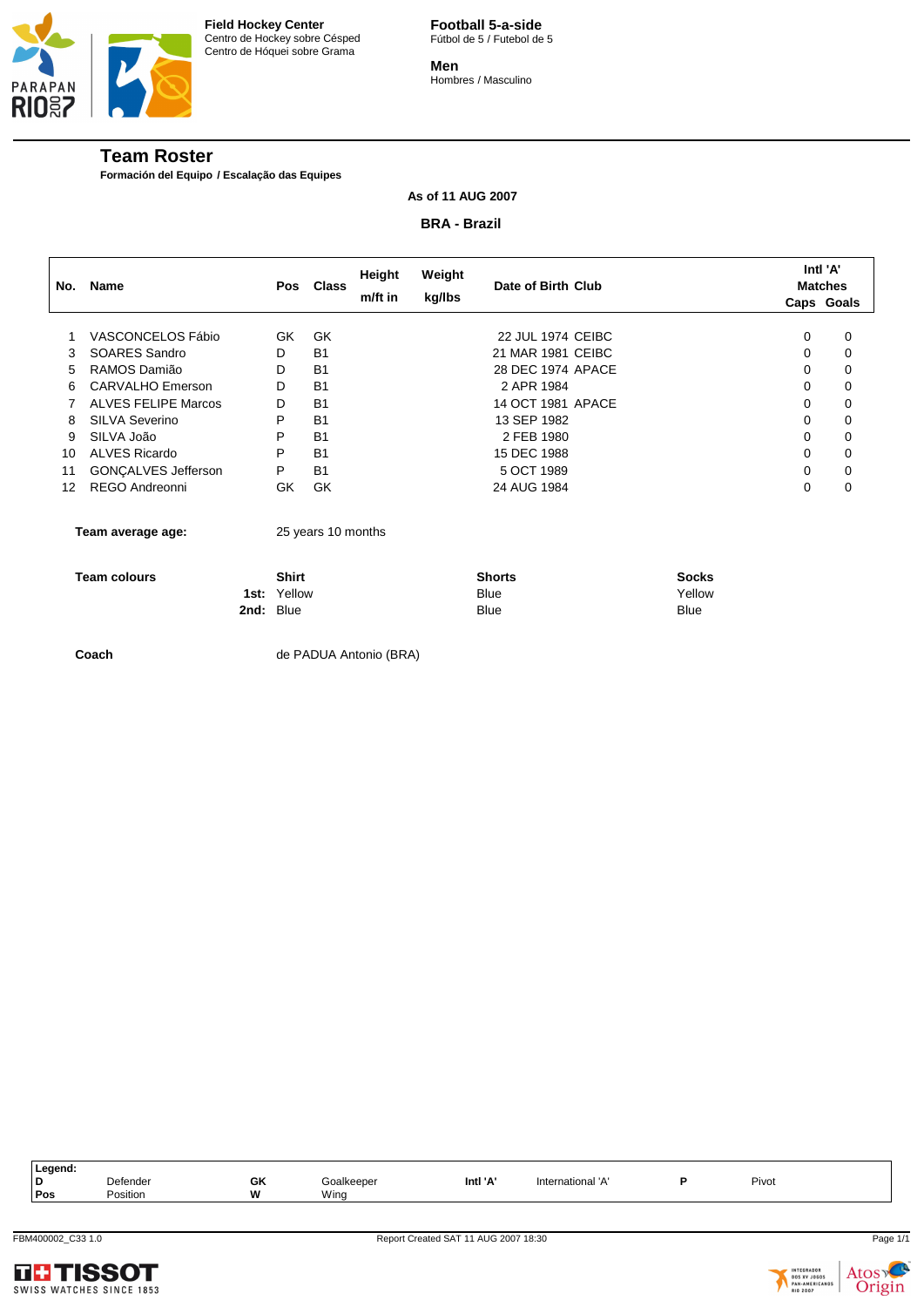

# **Team Roster**

**Formación del Equipo / Escalação das Equipes**

**As of 11 AUG 2007**

**CHI - Chile**

| No. | <b>Name</b>             |              | Pos Class         | Height<br>m/ft in | Weight<br>kg/lbs | Date of Birth Club             |              | Intl 'A' | <b>Matches</b><br>Caps Goals |
|-----|-------------------------|--------------|-------------------|-------------------|------------------|--------------------------------|--------------|----------|------------------------------|
| 1   | <b>WHITELEY Alex</b>    | GK.          | <b>GK</b>         |                   |                  | 4 MAR 1979                     |              | 0        | 0                            |
| 2   | COLOMA Juan             | D            | <b>B1</b>         |                   |                  | 16 DEC 1966                    |              | 0        | 0                            |
| 3   | RIOS Emiliano           | D            | <b>B1</b>         |                   |                  | 20 OCT 1976                    |              | 0        | 0                            |
| 4   | <b>DIAZ Eric</b>        | D            | <b>B1</b>         |                   |                  | 21 JUL 1982                    |              | 0        | 0                            |
| 5   | MUÑOZ Mauricio          | P            | <b>B1</b>         |                   |                  | 15 JUN 1979                    |              | 0        | 0                            |
| 6   | <b>CORTES Robert</b>    | P            | <b>B1</b>         |                   |                  | 7 OCT 1985                     |              | 0        | 0                            |
|     | <b>VALENZUELA Luis</b>  | P            | <b>B1</b>         |                   |                  | 28 JAN 1982                    |              | 0        | 0                            |
| 8   | <b>HERMOSILLA Edwin</b> | P            | <b>B1</b>         |                   |                  | 29 FEB 1980                    |              | 0        | 0                            |
| 12  | VASQUEZ Alvaro          | GK.          | GK                |                   |                  | 19 AUG 1983 SELECCION NACIONAL |              | 0        | 0                            |
|     | Team average age:       |              | 27 years 8 months |                   |                  |                                |              |          |                              |
|     | <b>Team colours</b>     | <b>Shirt</b> |                   |                   |                  | <b>Shorts</b>                  | <b>Socks</b> |          |                              |
|     |                         | 1st: Red     |                   |                   |                  | <b>Blue</b>                    | White        |          |                              |
|     | 2nd:                    | White        |                   |                   |                  | Blue                           | White        |          |                              |
|     |                         |              |                   |                   |                  |                                |              |          |                              |

**Coach** ULLOA Miguel (CHI)

| Legend: |               |    |            |          |                                           |       |
|---------|---------------|----|------------|----------|-------------------------------------------|-------|
|         | $D$ efender   | GK | :aalkaanar | Intl 'A' | $\cdot$ $\cdot$<br>Inte<br>. 12 P<br>нашо | Pivot |
| Pos     | .<br>Position |    | Wina       |          |                                           |       |



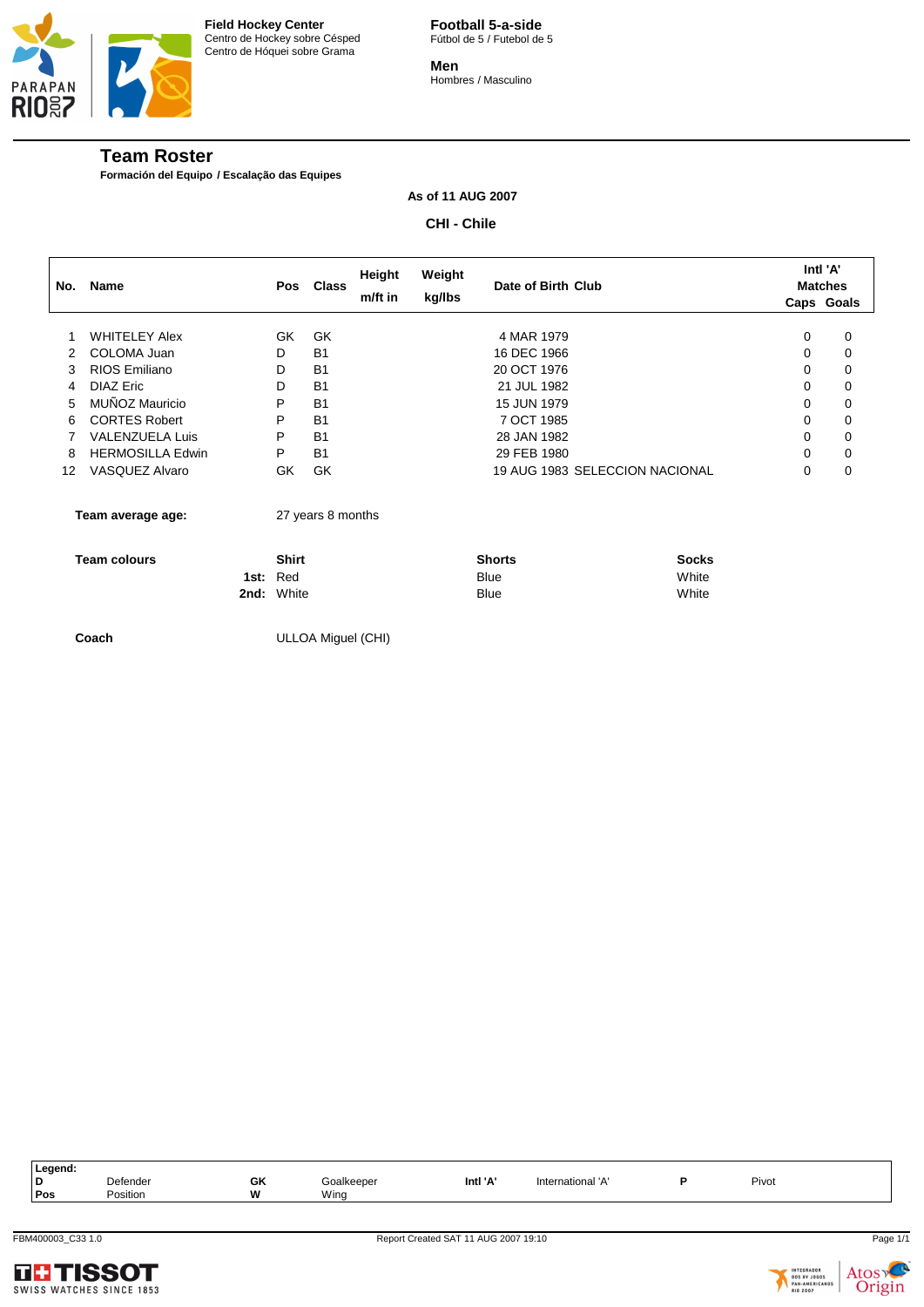

# **Team Roster**

**Formación del Equipo / Escalação das Equipes**

**As of 11 AUG 2007**

**COL - Colombia**

| No. | Name                    |      |                        | Pos Class          | Height<br>m/ft in | Weight<br>kg/lbs | Date of Birth Club           |                     |          | Intl 'A'<br><b>Matches</b> |
|-----|-------------------------|------|------------------------|--------------------|-------------------|------------------|------------------------------|---------------------|----------|----------------------------|
|     |                         |      |                        |                    |                   |                  |                              |                     |          | Caps Goals                 |
| 1   | <b>MATALLANA German</b> |      | GK                     | GK                 |                   |                  | 18 SEP 1968                  |                     | 0        | 0                          |
| 4   | <b>LOPEZ Freddy</b>     |      | D                      | <b>B1</b>          |                   |                  | 11 OCT 1984                  |                     | 0        | 0                          |
| 5   | <b>AREVALO Cesar</b>    |      | D                      | <b>B1</b>          |                   |                  | 1 NOV 1998                   |                     | $\Omega$ | 0                          |
| 6   | ZARATE Juan             |      | D                      | <b>B1</b>          |                   |                  | 15 JUN 1983                  |                     | 0        | 0                          |
|     | <b>GRAJALES Henry</b>   |      | P                      | <b>B1</b>          |                   |                  | 25 MAY 1974                  |                     | 0        | 0                          |
| 8   | <b>VEGA Daniel</b>      |      | D                      | <b>B1</b>          |                   |                  | 30 SEP 1983                  |                     | 0        | 0                          |
| 9   | PARRA Juan              |      | P                      | <b>B1</b>          |                   |                  | 10 JUL 1984                  |                     | $\Omega$ | 0                          |
| 11  | <b>BELLO Wilber</b>     |      | P                      | <b>B1</b>          |                   |                  | 28 SEP 1976                  |                     | 0        | 0                          |
| 12  | PIMIENTO Javier         |      | P                      | <b>B1</b>          |                   |                  | 9 NOV 1984                   |                     | 0        | 0                          |
| 22  | CASTAÑEDA Ivan          |      | GK                     | GK                 |                   |                  | 27 JAN 1987                  |                     | 0        | 0                          |
|     | Team average age:       |      |                        | 24 years 10 months |                   |                  |                              |                     |          |                            |
|     | <b>Team colours</b>     | 1st: | <b>Shirt</b><br>Yellow |                    |                   |                  | <b>Shorts</b><br><b>Blue</b> | <b>Socks</b><br>Red |          |                            |
|     |                         |      | 2nd: Blue              |                    |                   |                  | Red                          | Yellow              |          |                            |

**Coach** ACUNA Luis Augusto (COL)

| .egend. |                      |             |          |          |                                     |       |  |
|---------|----------------------|-------------|----------|----------|-------------------------------------|-------|--|
|         | Defender             | GK          | alkeeper | lntl '♪' | .<br>ntornational<br>$\overline{a}$ | Pivot |  |
| Pos     | $\cdots$<br>Position | <b>A</b> 45 | Wina     |          |                                     |       |  |



INTEGRADOR<br>DOS XV JOGOS<br>PAN-AMERICANOS<br>RIO 2007

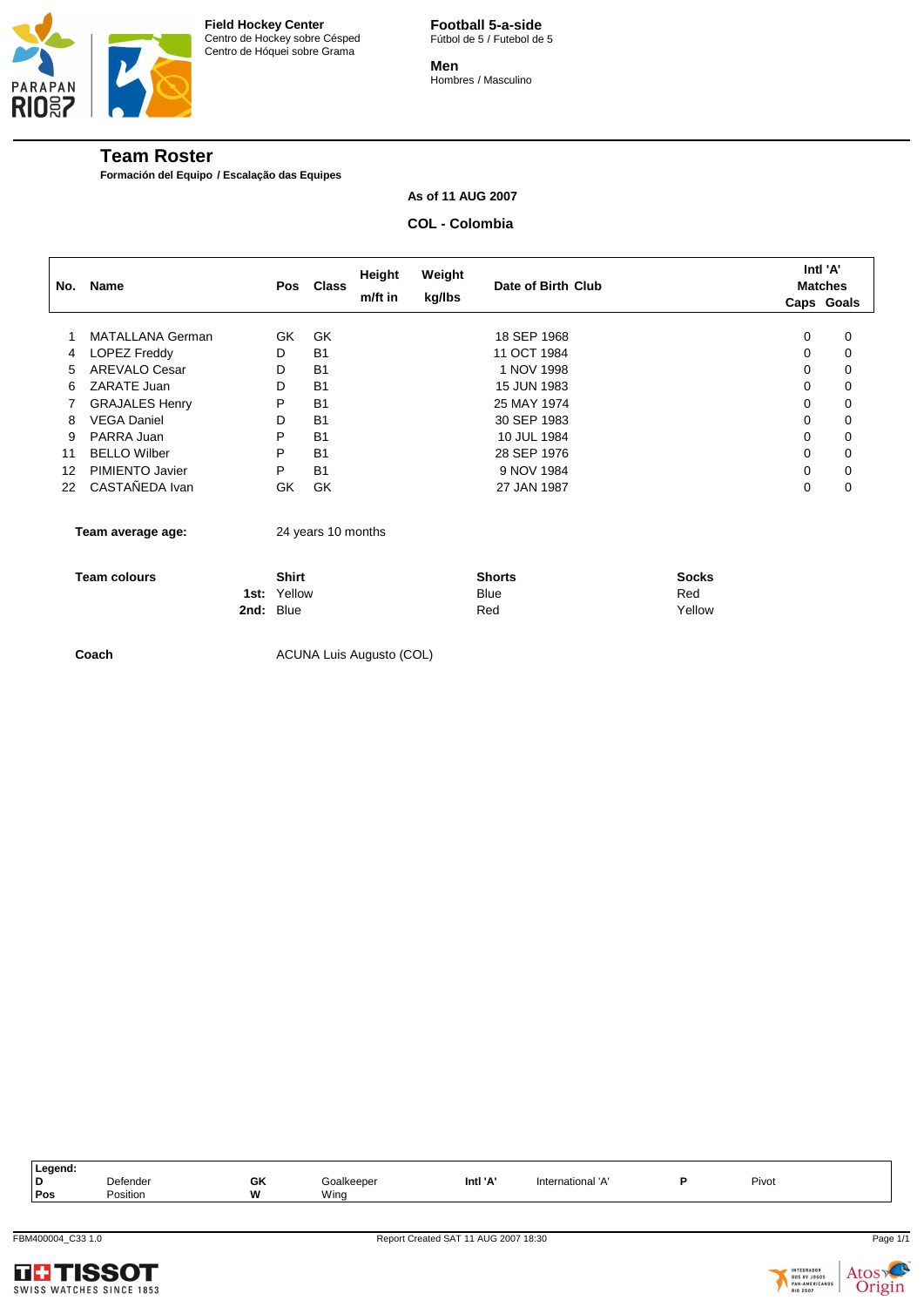

**Football 5-a-side** Fútbol de 5 / Futebol de 5

**Men** Hombres / Masculino

# **Team Roster**

**Formación del Equipo / Escalação das Equipes**

#### **As of 12 AUG 2007**

# **PAR - Paraguay**

| No.             | Name                      |           | Pos Class         | Height<br>m/ft in | Weight<br>kg/lbs | Date of Birth Club |          | Intl 'A'<br><b>Matches</b> |
|-----------------|---------------------------|-----------|-------------------|-------------------|------------------|--------------------|----------|----------------------------|
|                 |                           |           |                   |                   |                  |                    |          | Caps Goals                 |
| 1               | <b>BLANCO Alberto</b>     | <b>GK</b> | GK                |                   |                  | 10 FEB 1985        | 0        | 0                          |
| 2               | <b>BENÍTEZ Antonio</b>    | D         | <b>B1</b>         |                   |                  | 23 DEC 1967        | 0        | 0                          |
| 3               | <b>MANCILLA Miguel</b>    | W         | <b>B1</b>         |                   |                  | 11 DEC 1979        | 0        | 0                          |
| 4               | LÓPEZ Nicolás             | D         | <b>B1</b>         |                   |                  | 6 DEC 1971         | 0        | 0                          |
| 5               | PAVÓN Evelio              | D         | <b>B1</b>         |                   |                  | 11 MAY 1980        | 0        | 0                          |
|                 | <b>VILLAMAYOR Ricardo</b> | W         | <b>B1</b>         |                   |                  | 9 MAY 1985         | 0        | 0                          |
| 9               | PEREIRA Marco             | P         | <b>B1</b>         |                   |                  | 15 SEP 1977        | 0        | 0                          |
| 10 <sup>1</sup> | LÓPEZ Wilfrido            | P         | <b>B1</b>         |                   |                  | 27 AUG 1972        | 0        | 0                          |
| 11              | RAMÍREZ Hugo              | W         | <b>B1</b>         |                   |                  | 6 AUG 1990         | $\Omega$ | 0                          |
| 12              | <b>YEGROS Nicolás</b>     | GK        | GK                |                   |                  | 6 DEC 1984         | 0        | 0                          |
|                 | Team average age:         |           | 27 years 5 months |                   |                  |                    |          |                            |

| <b>Team colours</b> | <b>Shirt</b>            | <b>Shorts</b> | <b>Socks</b> |
|---------------------|-------------------------|---------------|--------------|
|                     | <b>1st:</b> Red / White | <b>Blue</b>   | Blue         |
|                     | 2nd: White              | Red           | Blue         |
|                     |                         |               |              |

**Coach** MALDONADO Jose (PAR) SAMANIEGO Derlis (PAR)

| Legend: |                      |    |           |                                                |                          |       |
|---------|----------------------|----|-----------|------------------------------------------------|--------------------------|-------|
| п.      | efender <sup>-</sup> | GK | oalkeeper | Intl 'A<br>the contract of the contract of the | $\cdots$<br>nternational | Pivot |
| Pos     | Position             | W  | Wing      |                                                |                          |       |
|         |                      |    |           |                                                |                          |       |



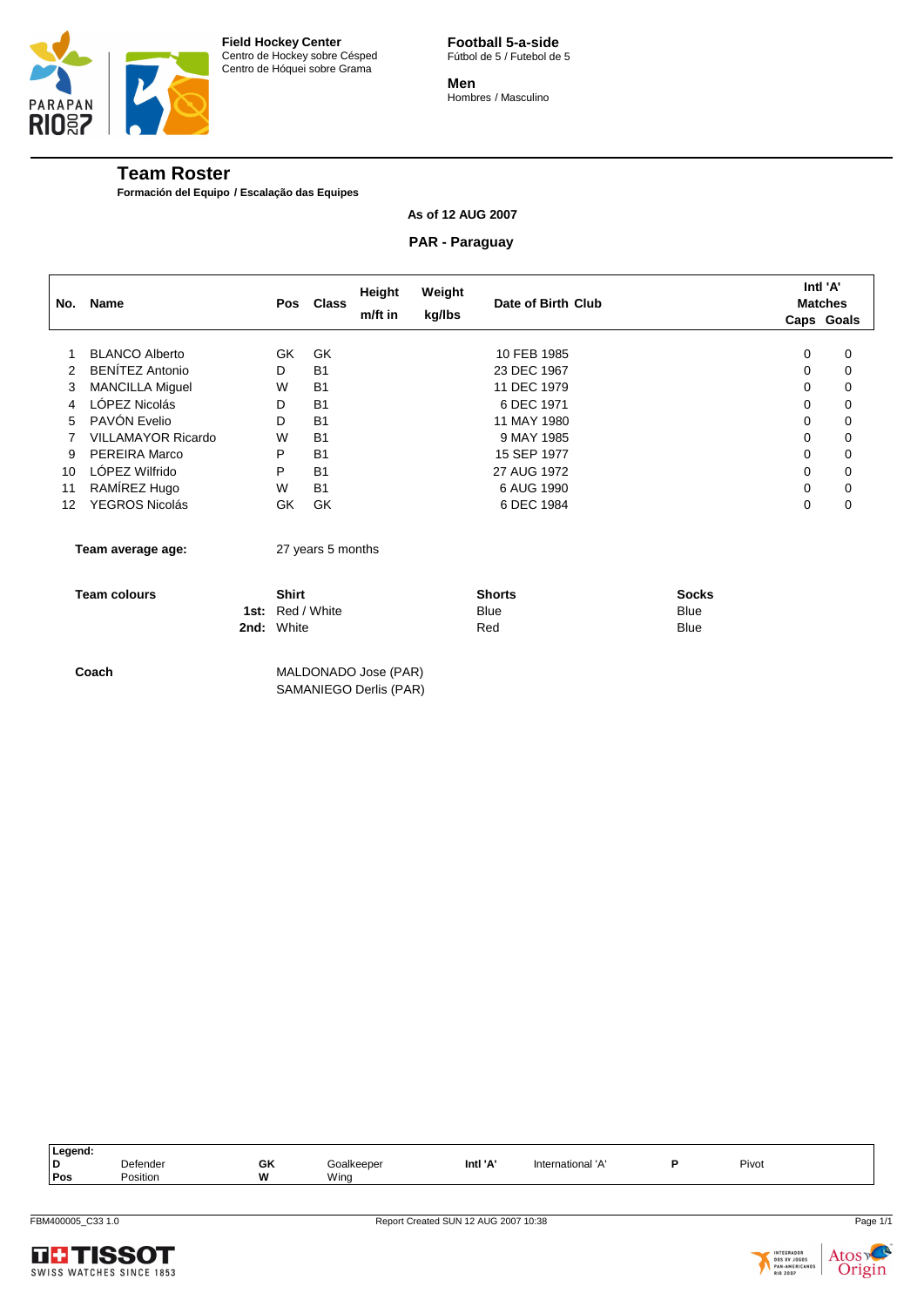

**Football 5-a-side** Fútbol de 5 / Futebol de 5

**Men** Hombres / Masculino

# **Competition Summary**

**Resumen de la competición / Sumário da Competição**

#### **As of 19 AUG 2007**

| <b>Group A</b> |            |     |           |   |   |   |    |    |       |            |            |            |            |          |          |
|----------------|------------|-----|-----------|---|---|---|----|----|-------|------------|------------|------------|------------|----------|----------|
| Rank           | Team       | Pts | <b>MP</b> | W | D |   | GF | GΑ | GD    | Team       | <b>BRA</b> | <b>ARG</b> | <b>PAR</b> | COL      | CHI      |
|                | <b>BRA</b> | 12  | 4         |   | 0 |   | 17 |    | 17    | <b>BRA</b> |            | 2:0(0:0)   | 4:0(3:0)   | 4:0(2:0) | 7:0(5:0) |
| 2              | <b>ARG</b> |     | 4         | C |   |   |    | 4  |       | <b>ARG</b> | 0:2(0:0)   |            | 2:2(1:0)   | 2:0(1:0) | 7:0(2:0) |
| 3              | <b>PAR</b> |     | 4         | C |   |   |    |    | ÷     | <b>PAR</b> | 0:4(0:3)   | 2:2(0:1)   |            | 3:1(1:0) | 2:1(2:0) |
| 4              | COL        | 3   | 4         |   | 0 |   | 5  | 11 | -6    | <b>COL</b> | 0:4(0:2)   | 0:2(0:1)   | 1:3(0:1)   |          | 4:2(2:2) |
| 5              | <b>CHI</b> | 0   | 4         |   |   | 4 | ◠  | 20 | $-17$ | CHI        | 0:7(0:5)   | 0:7(0:2)   | 1:2(0:2)   | 2:4(2:2) |          |

#### **Classification**

#### **Gold Medal Match**

**BRA**

| Match 12   | BRA 1:0 (0:0) |
|------------|---------------|
| SUN 19 AUG |               |
| ARG        |               |

#### **Bronze Medal Match**

**PAR**

| Match 11   | PAR 3:1 AET (1:1, 1:0) |
|------------|------------------------|
| SAT 18 AUG |                        |
| COL        |                        |

**Note:**

If teams are level on points after the first stage, ranking will be decided according to the Competition Regulations.

| Legend:    |                  |     |       |           |                       |            |                        |  |  |  |  |  |
|------------|------------------|-----|-------|-----------|-----------------------|------------|------------------------|--|--|--|--|--|
| <b>AET</b> | After Extra Time |     | Drawn | GΑ        | Goals Against         | GD         | <b>Goal Difference</b> |  |  |  |  |  |
| <b>GF</b>  | Goals For        |     | Lost  | <b>MP</b> | <b>Matches Played</b> | <b>PSO</b> | Penalty Shoot-out      |  |  |  |  |  |
| <b>Pts</b> | Points           | 181 | Won   |           |                       |            |                        |  |  |  |  |  |





**Final Standings Medal Rank Team Gold 1 BRA Silver 2 ARG Bronze 3 PAR**

> **4 COL 5 CHI**

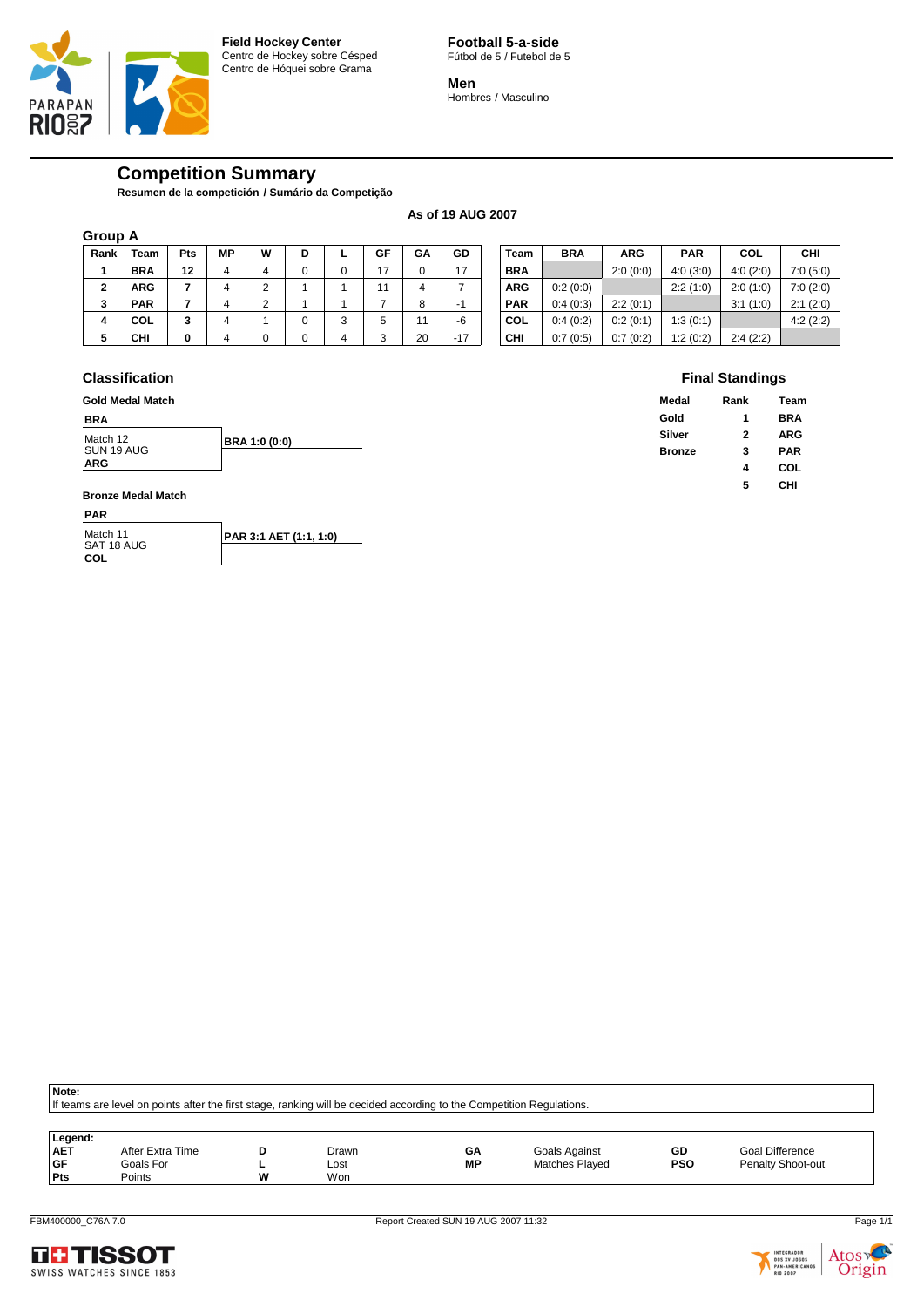

13 AUG 2007 15:00

**Football 5-a-side** Fútbol de 5 / Futebol de 5

**Men** Hombres / Masculino

# **FIRST ROUND - GROUP A**

PRIMERA RONDA - GRUPO A / PRIMEIRA RODADA - A

# **Start List**

**Lista de salida / Lista de Largada**

# **ARG - CHI**

| Referee:                                | GLOCK Nelson Luis (BRA)  | <b>Assistant Referee:</b>   | ANTONIO Luis (BRA)  |
|-----------------------------------------|--------------------------|-----------------------------|---------------------|
| 3rd Official:                           | TRAVAGLINO Mariano (ARG) | Timekeeper:                 | OLIVEIRA Adao (BRA) |
| Match Commissioner: FISDEL Lionel (ARG) |                          | <b>General Coordinator:</b> |                     |
|                                         |                          |                             |                     |

| <b>ARG - Argentina</b>         |    |    |             | <b>Shirts: Blue / White</b> |            | <b>Shorts: Black</b> | Socks: White |                               |    |  |   |
|--------------------------------|----|----|-------------|-----------------------------|------------|----------------------|--------------|-------------------------------|----|--|---|
|                                |    |    |             |                             | Height     | Weight               |              | <b>Competition Statistics</b> |    |  |   |
| No.   Name                     | ST |    | Pos   Class | Date of Birth               | m/ft in    | kg/lbs               | <b>MP</b>    | GF                            | GΑ |  | R |
| 12 LENCINA Darío               |    | GK | GK          | 23 AUG 1980                 |            |                      |              |                               |    |  |   |
| 2   MORENO Oscar               |    | D  | <b>B1</b>   | 15 JUL 1972                 |            |                      |              |                               |    |  |   |
| 5 VELO Silvio (C)              |    | P  | <b>B1</b>   | 29 MAY 1971                 |            |                      |              |                               |    |  |   |
| 8   RODRIGUEZ Lucas            |    | P  | <b>B1</b>   | 20 SEP 1981                 |            |                      |              |                               |    |  |   |
| 9 JIMENEZ José                 |    | P  | <b>B1</b>   | 22 APR 1986                 |            |                      |              |                               |    |  |   |
| <b>Substitutes</b>             |    |    |             |                             |            |                      |              |                               |    |  |   |
| ABBAS ACHACHE Gonzalo          |    | GK | GK          | 16 JUN 1981                 | 3.05/10'0" | 22/49                |              |                               |    |  |   |
| 4 DÍAZ Eduardo                 |    | D  | <b>B1</b>   | 12 FEB 1971                 |            |                      |              |                               |    |  |   |
| 6 CEREGA Diego                 |    | D  | <b>B1</b>   | 24 SEP 1976                 |            |                      |              |                               |    |  |   |
| 7 FIGUEROA Iván                |    | P  | <b>B1</b>   | 24 APR 1981                 |            |                      |              |                               |    |  |   |
| 10 MAIDANA Gustavo             |    | D  | <b>B1</b>   | 15 JAN 1977                 |            |                      |              |                               |    |  |   |
| Coach: VILLARINO Gonzalo (ARG) |    |    |             |                             |            |                      |              |                               |    |  |   |

|     | <b>CHI - Chile</b>        |           |             |           | <b>Shirts: Red</b> | <b>Shorts: Blue</b> |        | <b>Socks: White</b> |    |                               |  |   |
|-----|---------------------------|-----------|-------------|-----------|--------------------|---------------------|--------|---------------------|----|-------------------------------|--|---|
|     |                           |           |             |           |                    | Height              | Weight |                     |    | <b>Competition Statistics</b> |  |   |
| No. | <b>Name</b>               | <b>ST</b> | Pos   Class |           | Date of Birth      | m/ft in             | kg/lbs | MР                  | GF | GA                            |  | R |
|     | <b>WHITELEY Alex</b>      |           | GK          | GK        | 4 MAR 1979         |                     |        |                     |    |                               |  |   |
|     | 2 COLOMA Juan             |           | D           | <b>B1</b> | 16 DEC 1966        |                     |        |                     |    |                               |  |   |
|     | 3 RIOS Emiliano (C)       |           | D           | <b>B1</b> | 20 OCT 1976        |                     |        |                     |    |                               |  |   |
|     | 4 DIAZ Eric               |           | D           | <b>B1</b> | 21 JUL 1982        |                     |        |                     |    |                               |  |   |
|     | 8 HERMOSILLA Edwin        |           | P           | <b>B1</b> | 29 FEB 1980        |                     |        |                     |    |                               |  |   |
|     | <b>Substitutes</b>        |           |             |           |                    |                     |        |                     |    |                               |  |   |
|     | 5 MUÑOZ Mauricio          |           | P           | <b>B1</b> | 15 JUN 1979        |                     |        |                     |    |                               |  |   |
|     | 6 CORTES Robert           |           | P           | <b>B1</b> | 7 OCT 1985         |                     |        |                     |    |                               |  |   |
|     | VALENZUELA Luis           |           | D           | <b>B1</b> | 28 JAN 1982        |                     |        |                     |    |                               |  |   |
|     | 12 VASQUEZ Alvaro         |           | GK          | GK        | 19 AUG 1983        |                     |        |                     |    |                               |  |   |
|     | Coach: ULLOA Miguel (CHI) |           |             |           |                    |                     |        |                     |    |                               |  |   |

| Legend:   |                      |     |            |     |                               |    |                         |
|-----------|----------------------|-----|------------|-----|-------------------------------|----|-------------------------|
|           | Absent               | (C) | Captain    |     | Defender                      | GΑ | Goals Against           |
| GF        | Goals For            | GK  | Goalkeeper |     | Injured                       | МP | Matches Played          |
|           | Not eligible to play |     | Pivot      | Pos | Position                      |    | Expulsions (Red Cards)  |
| <b>ST</b> | Status               |     | Wina       |     | Misses next match if booked Y |    | Cautions (Yellow Cards) |
|           |                      |     |            |     |                               |    |                         |





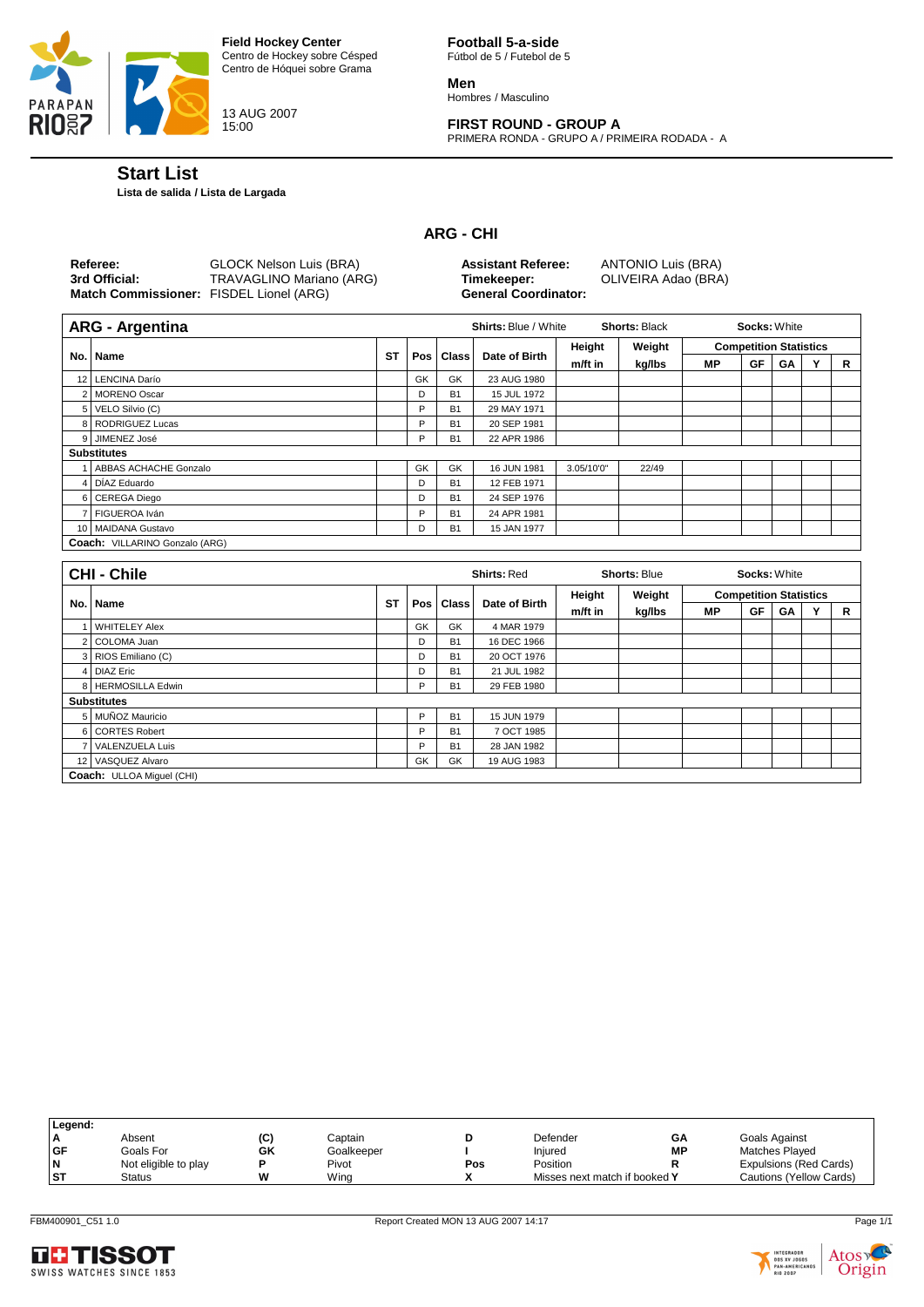

13 AUG 2007 17:00

**Football 5-a-side** Fútbol de 5 / Futebol de 5

**Men** Hombres / Masculino

# **FIRST ROUND - GROUP A**

PRIMERA RONDA - GRUPO A / PRIMEIRA RODADA - A

**CORRECTED** 

**Start List**

**Lista de salida / Lista de Largada**

**PAR - COL**

| Referee:                                | TORINO Ricardo (ARG) | <b>Assistant Referee:</b>   | CAFURE Jorge (ARG)  |
|-----------------------------------------|----------------------|-----------------------------|---------------------|
| 3rd Official:                           | MORGADO Lucio (BRA)  | Timekeeper:                 | OLIVEIRA Adao (BRA) |
| Match Commissioner: FISDEL Lionel (ARG) |                      | <b>General Coordinator:</b> |                     |
|                                         |                      |                             |                     |

**PAR - Paraguay Shirts:** Red / White **Shorts:** Blue **Socks:** Blue **No. Name ST Pos Class Date of Birth Height Weight Competition Statistics m/ft in kg/lbs MP GF GA Y R** 12 YEGROS Nicolás (CONSTRUCTURE CONSTRUCTED AND THE CONSTRUCTION OF A LOCAL CONSTRUCTION OF A LOCAL CONSTRUCTION OF A LOCAL CONSTRUCTION OF A LOCAL CONSTRUCTION OF A LOCAL CONSTRUCTION OF A LOCAL CONSTRUCTION OF A LOCAL CO 4 LÓPEZ Nicolás **DEC 1971 D** B1 6 DEC 1971 5 PAVÓN Evelio (C)<br>
7 VILLAMAYOR Ricardo<br>
7 VILLAMAYOR Ricardo<br>
2 D B1 9 MAY 1985 7 VILLAMAYOR Ricardo 11 W B1 9 MAY 1985 10 LÓPEZ Wilfrido P B1 27 AUG 1972 1 **Substitutes** 1 BLANCO Alberto GK GK 10 FEB 1985 2 BENÍTEZ Antonio 2002 DEC 1967 3 MANCILLA Miguel W B1 11 DEC 1979 9 PEREIRA Marco 2008 | P B1 | 15 SEP 1977 | | | | | | | 1 11 RAMÍREZ Hugo W B1 6 AUG 1990 **Coach:** SAMANIEGO Derlis (PAR)

|     | <b>COL - Colombia</b>           |           |    |             | <b>Shirts: Blue</b> | <b>Shorts: Red</b> |        | <b>Socks: Yellow</b> |                               |    |  |   |
|-----|---------------------------------|-----------|----|-------------|---------------------|--------------------|--------|----------------------|-------------------------------|----|--|---|
|     |                                 |           |    |             |                     | Height             | Weight |                      | <b>Competition Statistics</b> |    |  |   |
| No. | <b>Name</b>                     | <b>ST</b> |    | Pos   Class | Date of Birth       | m/ft in            | kg/lbs | MР                   | GF                            | GA |  | R |
|     | MATALLANA German (C)            |           | GK | GK          | 18 SEP 1968         |                    |        |                      |                               |    |  |   |
|     | 4 LOPEZ Freddy                  |           | D  | <b>B1</b>   | 11 OCT 1984         |                    |        |                      |                               |    |  |   |
|     | 5 AREVALO Cesar                 |           | D  | <b>B1</b>   | 1 NOV 1998          |                    |        |                      |                               |    |  |   |
|     | 6 ZARATE Juan                   |           | D  | <b>B1</b>   | 15 JUN 1983         |                    |        |                      |                               |    |  |   |
|     | 9 PARRA Juan                    |           | P  | <b>B1</b>   | 10 JUL 1984         |                    |        |                      |                               |    |  |   |
|     | <b>Substitutes</b>              |           |    |             |                     |                    |        |                      |                               |    |  |   |
|     | 7 GRAJALES Henry                |           | P  | <b>B1</b>   | 25 MAY 1974         |                    |        |                      |                               |    |  |   |
|     | 8 VEGA Daniel                   |           | D  | <b>B1</b>   | 30 SEP 1983         |                    |        |                      |                               |    |  |   |
|     | <b>BELLO Wilber</b>             |           | P  | <b>B1</b>   | 28 SEP 1976         |                    |        |                      |                               |    |  |   |
|     | 12 PIMIENTO Javier              |           | P  | <b>B1</b>   | 9 NOV 1984          |                    |        |                      |                               |    |  |   |
|     | 22 CASTAÑEDA Ivan               |           | GK | GK          | 27 JAN 1987         |                    |        |                      |                               | 3  |  |   |
|     | Coach: ACUNA Luis Augusto (COL) |           |    |             |                     |                    |        |                      |                               |    |  |   |

| Legend:   |                      |    |            |     |                               |    |                         |
|-----------|----------------------|----|------------|-----|-------------------------------|----|-------------------------|
| А         | Absent               | u  | Captain    |     | Defender                      | GΑ | Goals Against           |
| <b>GF</b> | Goals For            | GK | Goalkeeper |     | Injured                       | МP | Matches Played          |
| N         | Not eligible to play |    | Pivot      | Pos | Position                      |    | Expulsions (Red Cards)  |
| <b>ST</b> | <b>Status</b>        |    | Wing       |     | Misses next match if booked Y |    | Cautions (Yellow Cards) |
|           |                      |    |            |     |                               |    |                         |



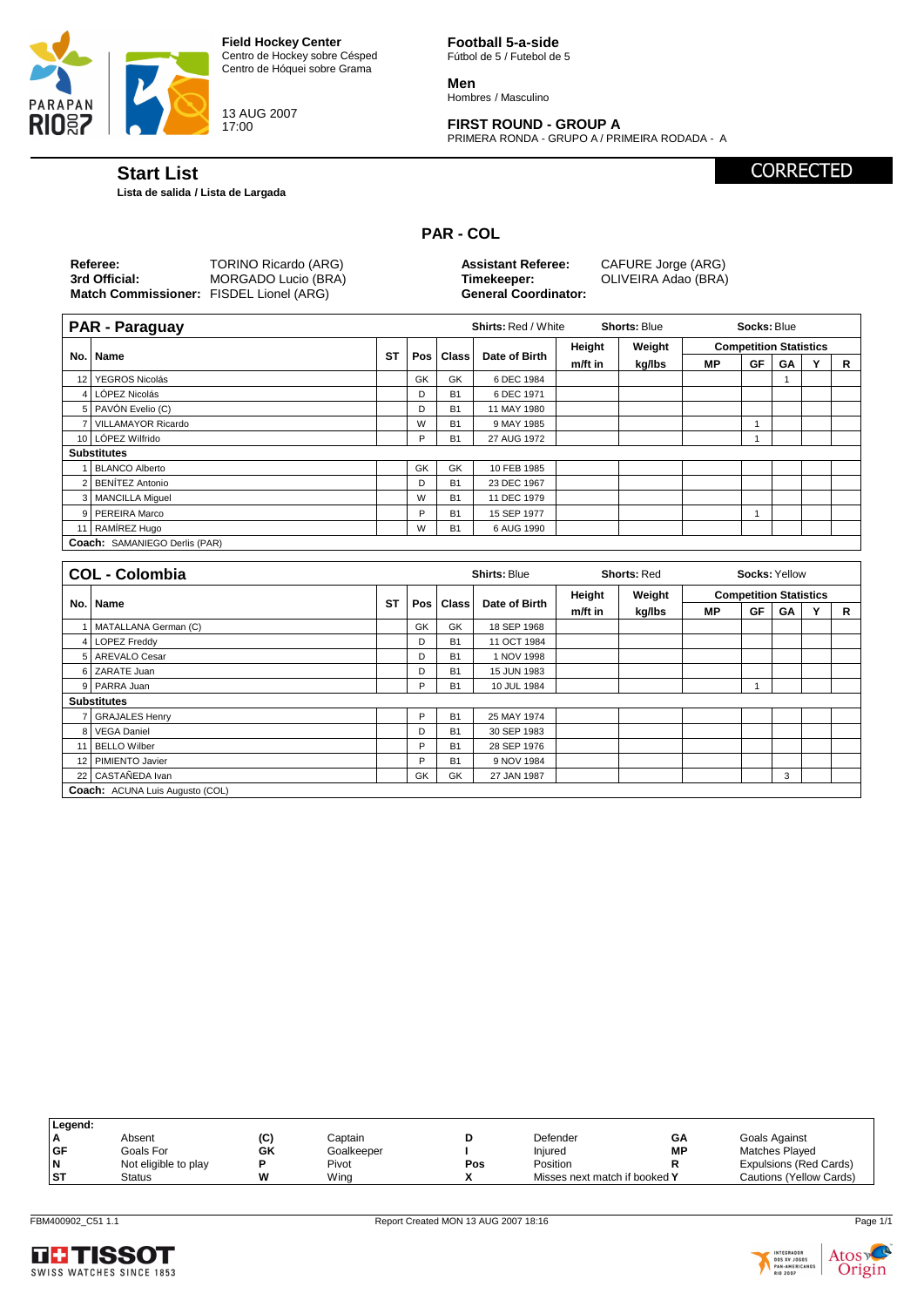

14 AUG 2007 15:00

**Football 5-a-side** Fútbol de 5 / Futebol de 5

**Men** Hombres / Masculino

# **FIRST ROUND - GROUP A**

PRIMERA RONDA - GRUPO A / PRIMEIRA RODADA - A

# **Start List**

**Lista de salida / Lista de Largada**

# **PAR - ARG**

| Referee:<br>3rd Official:<br>Match Commissioner: FISDEL Lionel (ARG) | MORGADO Lucio (BRA)<br>GLOCK Nelson Luis (BRA) | <b>Assistant Referee:</b><br>Timekeeper:<br><b>General Coordinator:</b> | ANTONIO Luis (BRA)<br>OLIVEIRA Adao (BRA) |
|----------------------------------------------------------------------|------------------------------------------------|-------------------------------------------------------------------------|-------------------------------------------|
|                                                                      |                                                |                                                                         |                                           |

| <b>PAR - Paraguay</b>                |           |    |                | <b>Shirts: Red / White</b> | <b>Shorts: Blue</b> | Socks: Blue |                               |    |    |  |   |  |
|--------------------------------------|-----------|----|----------------|----------------------------|---------------------|-------------|-------------------------------|----|----|--|---|--|
| No. Name                             | <b>ST</b> |    | Pos   Class    | Date of Birth              | Height              | Weight      | <b>Competition Statistics</b> |    |    |  |   |  |
|                                      |           |    |                |                            | m/ft in             | kg/lbs      | <b>MP</b>                     | GF | GA |  | R |  |
| 12   YEGROS Nicolás                  |           | GK | GK             | 6 DEC 1984                 |                     |             |                               |    |    |  |   |  |
| 4 LÓPEZ Nicolás                      |           | D  | B <sub>1</sub> | 6 DEC 1971                 |                     |             |                               |    |    |  |   |  |
| 5 PAVÓN Evelio (C)                   |           | D  | B <sub>1</sub> | 11 MAY 1980                |                     |             |                               |    |    |  |   |  |
| 7 VILLAMAYOR Ricardo                 |           | W  | <b>B1</b>      | 9 MAY 1985                 |                     |             |                               |    |    |  |   |  |
| 10 LÓPEZ Wilfrido                    |           | P  | <b>B1</b>      | 27 AUG 1972                |                     |             |                               |    |    |  |   |  |
| <b>Substitutes</b>                   |           |    |                |                            |                     |             |                               |    |    |  |   |  |
| <b>BLANCO Alberto</b>                |           | GK | GK             | 10 FEB 1985                |                     |             |                               |    |    |  |   |  |
| 2 BENÍTEZ Antonio                    |           | D  | B <sub>1</sub> | 23 DEC 1967                |                     |             |                               |    |    |  |   |  |
| 3   MANCILLA Miquel                  |           | W  | B <sub>1</sub> | 11 DEC 1979                |                     |             |                               |    |    |  |   |  |
| 9 PEREIRA Marco                      |           | P  | B <sub>1</sub> | 15 SEP 1977                |                     |             |                               |    |    |  |   |  |
| 11 RAMÍREZ Hugo                      |           | W  | B <sub>1</sub> | 6 AUG 1990                 |                     |             |                               |    |    |  |   |  |
| <b>Coach: SAMANIEGO Derlis (PAR)</b> |           |    |                |                            |                     |             |                               |    |    |  |   |  |

|     | <b>ARG - Argentina</b>         |           |    |             | <b>Shirts: Blue</b> | <b>Shorts: White</b> |        | Socks: Blue                   |                |    |  |   |  |
|-----|--------------------------------|-----------|----|-------------|---------------------|----------------------|--------|-------------------------------|----------------|----|--|---|--|
|     |                                |           |    |             |                     | Height               | Weight | <b>Competition Statistics</b> |                |    |  |   |  |
| No. | <b>Name</b>                    | <b>ST</b> |    | Pos   Class | Date of Birth       | m/ft in              | kg/lbs | <b>MP</b>                     | GF             | GΑ |  | R |  |
|     | ABBAS ACHACHE Gonzalo          |           | GK | GK          | 16 JUN 1981         |                      |        |                               |                |    |  |   |  |
|     | <b>MORENO Oscar</b>            |           | D  | <b>B1</b>   | 15 JUL 1972         |                      |        |                               |                |    |  |   |  |
|     | 10 MAIDANA Gustavo             |           | D  | <b>B1</b>   | 15 JAN 1977         |                      |        |                               |                |    |  |   |  |
|     | 5 VELO Silvio (C)              |           | P  | <b>B1</b>   | 29 MAY 1971         |                      |        |                               | $\overline{2}$ |    |  |   |  |
|     | FIGUEROA Iván                  |           | P  | <b>B1</b>   | 24 APR 1981         |                      |        |                               | 3              |    |  |   |  |
|     | <b>Substitutes</b>             |           |    |             |                     |                      |        |                               |                |    |  |   |  |
|     | 4 DÍAZ Eduardo                 |           | D  | <b>B1</b>   | 12 FEB 1971         |                      |        |                               |                |    |  |   |  |
|     | 6 CEREGA Diego                 |           | D  | <b>B1</b>   | 24 SEP 1976         |                      |        |                               |                |    |  |   |  |
|     | 8   RODRIGUEZ Lucas            |           | D  | <b>B1</b>   | 20 SEP 1981         |                      |        |                               |                |    |  |   |  |
|     | JIMENEZ José                   |           | P  | <b>B1</b>   | 22 APR 1986         |                      |        |                               |                |    |  |   |  |
|     | 12 LENCINA Darío               |           | GK | GK          | 23 AUG 1980         |                      |        |                               |                |    |  |   |  |
|     | Coach: VILLARINO Gonzalo (ARG) |           |    |             |                     |                      |        |                               |                |    |  |   |  |

| Legend: |                      |    |            |     |                               |           |                         |
|---------|----------------------|----|------------|-----|-------------------------------|-----------|-------------------------|
|         | Absent               |    | Captain    |     | Defender                      | GΑ        | Goals Against           |
| ⊺GF     | Goals For            | GK | Goalkeeper |     | Injured                       | <b>MP</b> | Matches Played          |
| N       | Not eligible to play |    | Pivot      | Pos | Position                      |           | Expulsions (Red Cards)  |
| .ST     | <b>Status</b>        | w  | Wina       |     | Misses next match if booked Y |           | Cautions (Yellow Cards) |
|         |                      |    |            |     |                               |           |                         |





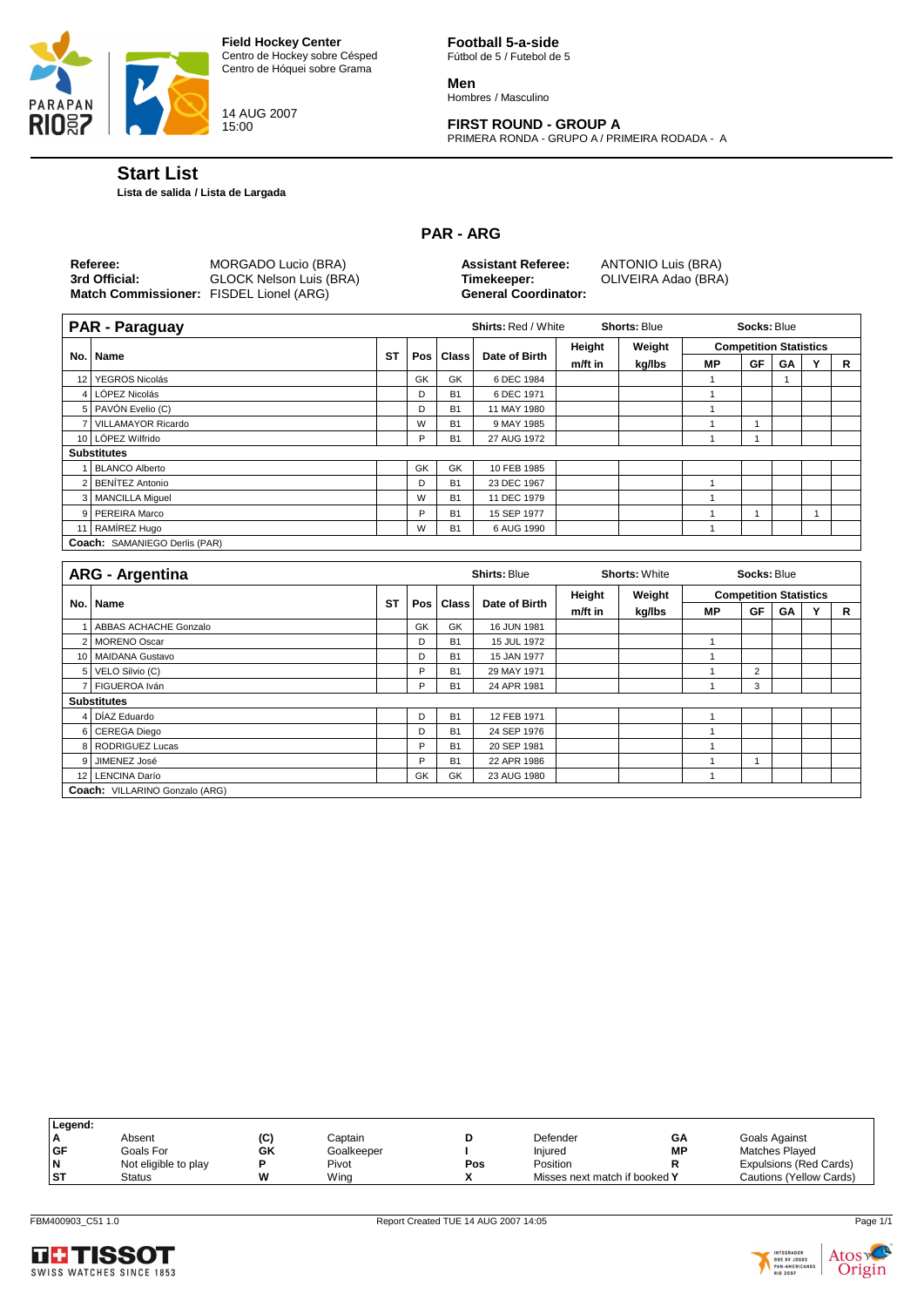

14 AUG 2007 17:00

**Football 5-a-side** Fútbol de 5 / Futebol de 5

**Men** Hombres / Masculino

# **FIRST ROUND - GROUP A**

PRIMERA RONDA - GRUPO A / PRIMEIRA RODADA - A

# **Start List**

**Lista de salida / Lista de Largada**

# **BRA - CHI**

| Referee:                                       | TORINO Ricardo (ARG) | <b>Assistant Referee:</b>   | TRAVAGLINO Mariano (ARG) |
|------------------------------------------------|----------------------|-----------------------------|--------------------------|
| 3rd Official:                                  | CAFURE Jorge (ARG)   | Timekeeper:                 | OLIVEIRA Adao (BRA)      |
| <b>Match Commissioner:</b> FISDEL Lionel (ARG) |                      | <b>General Coordinator:</b> |                          |

|     | <b>BRA - Brazil</b>           |    |       |              | <b>Shirts: Yellow</b> | <b>Shorts: Blue</b> |        | <b>Socks: Yellow</b>          |    |    |  |   |
|-----|-------------------------------|----|-------|--------------|-----------------------|---------------------|--------|-------------------------------|----|----|--|---|
|     |                               |    |       |              |                       | Height              | Weight | <b>Competition Statistics</b> |    |    |  |   |
| No. | <b>Name</b>                   | ST | Pos l | <b>Class</b> | Date of Birth         | m/ft in             | kg/lbs | МP                            | GF | GA |  | R |
|     | VASCONCELOS Fábio             |    | GK    | GK           | 22 JUL 1974           |                     |        |                               |    |    |  |   |
|     | 5 RAMOS Damião (C)            |    | D     | <b>B1</b>    | 28 DEC 1974           |                     |        |                               |    |    |  |   |
|     | 8 SILVA Severino              |    | P     | <b>B1</b>    | 13 SEP 1982           |                     |        |                               |    |    |  |   |
|     | 10 ALVES Ricardo              |    | P     | <b>B1</b>    | 15 DEC 1988           |                     |        |                               |    |    |  |   |
|     | 11 GONCALVES Jefferson        |    | P     | <b>B1</b>    | 5 OCT 1989            |                     |        |                               |    |    |  |   |
|     | <b>Substitutes</b>            |    |       |              |                       |                     |        |                               |    |    |  |   |
|     | SOARES Sandro                 |    | D     | <b>B1</b>    | 21 MAR 1981           |                     |        |                               |    |    |  |   |
|     | 6 CARVALHO Emerson            |    | D     | <b>B1</b>    | 2 APR 1984            |                     |        |                               |    |    |  |   |
|     | <b>ALVES FELIPE Marcos</b>    |    | D     | <b>B1</b>    | 14 OCT 1981           |                     |        |                               |    |    |  |   |
|     | 9 SILVA João                  |    | P     | <b>B1</b>    | 2 FEB 1980            |                     |        |                               |    |    |  |   |
|     | 12 REGO Andreonni             |    | GK    | GK           | 24 AUG 1984           |                     |        |                               |    |    |  |   |
|     | Coach: de PADUA Antonio (BRA) |    |       |              |                       |                     |        |                               |    |    |  |   |

|     | <b>CHI-Chile</b>          |           |    |             | <b>Shirts: Red</b> | <b>Shorts: Blue</b> |        | <b>Socks: White</b>           |    |                |  |   |
|-----|---------------------------|-----------|----|-------------|--------------------|---------------------|--------|-------------------------------|----|----------------|--|---|
|     |                           |           |    |             | Date of Birth      | Height              | Weight | <b>Competition Statistics</b> |    |                |  |   |
| No. | Name                      | <b>ST</b> |    | Pos   Class |                    | m/ft in             | kg/lbs | <b>MP</b>                     | GF | GA             |  | R |
|     | <b>WHITELEY Alex</b>      |           | GK | GK          | 4 MAR 1979         |                     |        |                               |    | $\overline{ }$ |  |   |
|     | 2 COLOMA Juan             |           | D  | <b>B1</b>   | 16 DEC 1966        |                     |        |                               |    |                |  |   |
|     | 3 RIOS Emiliano (C)       |           | D  | <b>B1</b>   | 20 OCT 1976        |                     |        |                               |    |                |  |   |
|     | 4 DIAZ Eric               |           | D  | <b>B1</b>   | 21 JUL 1982        |                     |        |                               |    |                |  |   |
|     | 7 VALENZUELA Luis         |           | Þ  | <b>B1</b>   | 28 JAN 1982        |                     |        |                               |    |                |  |   |
|     | <b>Substitutes</b>        |           |    |             |                    |                     |        |                               |    |                |  |   |
|     | 5 MUÑOZ Mauricio          |           | P  | <b>B1</b>   | 15 JUN 1979        |                     |        |                               |    |                |  |   |
|     | 6 CORTES Robert           |           | D  | <b>B1</b>   | 7 OCT 1985         |                     |        |                               |    |                |  |   |
|     | 8 HERMOSILLA Edwin        |           | Þ  | <b>B1</b>   | 29 FEB 1980        |                     |        |                               |    |                |  |   |
|     | 12 VASQUEZ Alvaro         |           | GK | GK          | 19 AUG 1983        |                     |        |                               |    |                |  |   |
|     | Coach: ULLOA Miguel (CHI) |           |    |             |                    |                     |        |                               |    |                |  |   |

| Legend:   |                      |     |            |     |                               |    |                         |
|-----------|----------------------|-----|------------|-----|-------------------------------|----|-------------------------|
|           | Absent               | (C) | Captain    |     | Defender                      | GΑ | Goals Against           |
| GF        | Goals For            | GK  | Goalkeeper |     | Injured                       | МP | Matches Played          |
|           | Not eligible to play |     | Pivot      | Pos | Position                      |    | Expulsions (Red Cards)  |
| <b>ST</b> | Status               |     | Wina       |     | Misses next match if booked Y |    | Cautions (Yellow Cards) |
|           |                      |     |            |     |                               |    |                         |



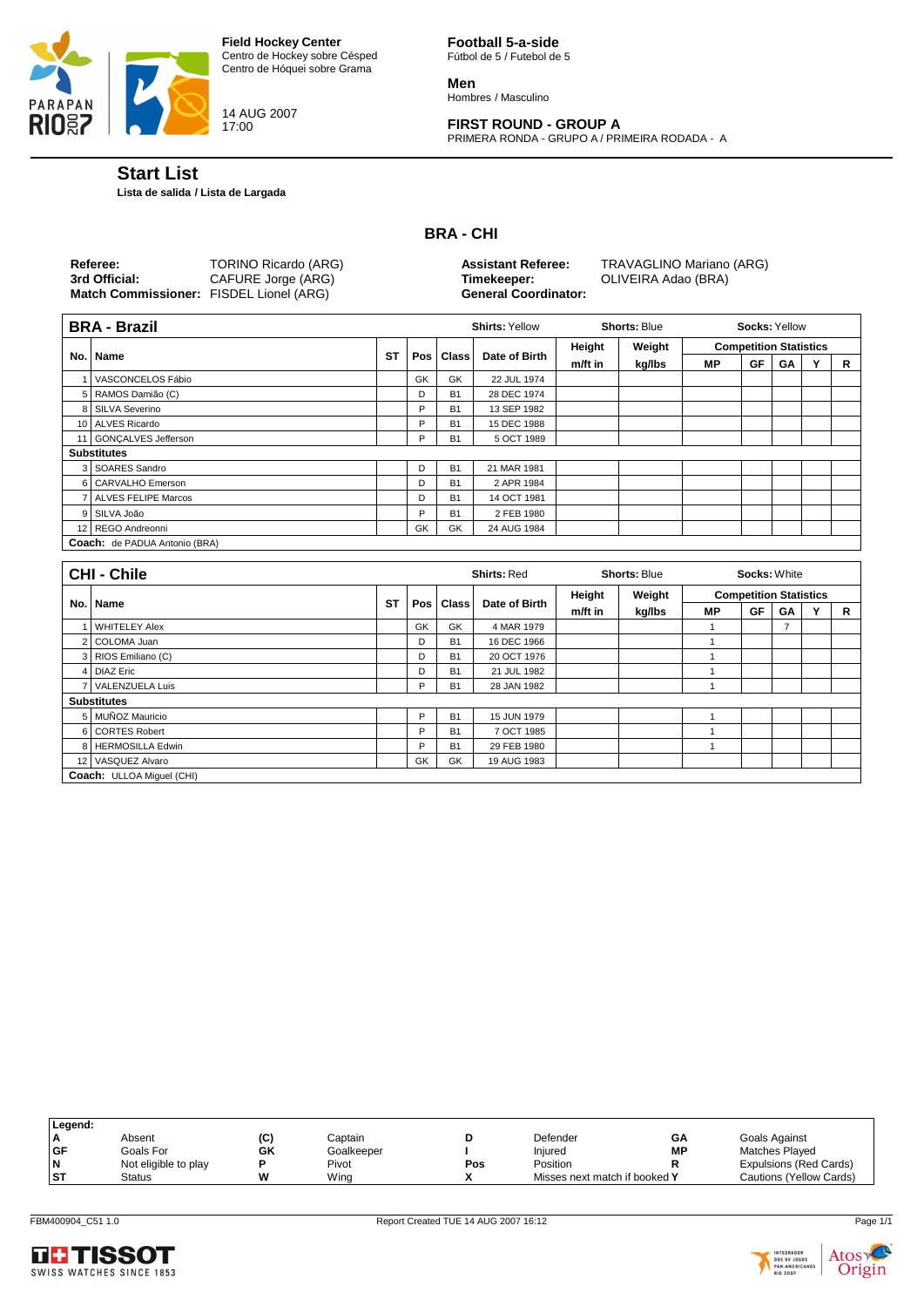

15 AUG 2007 15:00

**Football 5-a-side** Fútbol de 5 / Futebol de 5

**Men** Hombres / Masculino

# **FIRST ROUND - GROUP A**

PRIMERA RONDA - GRUPO A / PRIMEIRA RODADA - A

#### **Start List**

**Lista de salida / Lista de Largada**

# **BRA - PAR**

| DINA - DIGZIL                        |           |    |                | <b>UIIIII.</b> JUUW |         | סטוש. כווטווט |    | <b>UUUNJ.</b> LUUW            |           |   |
|--------------------------------------|-----------|----|----------------|---------------------|---------|---------------|----|-------------------------------|-----------|---|
|                                      |           |    |                |                     | Height  | Weight        |    | <b>Competition Statistics</b> |           |   |
| No. Name                             | <b>ST</b> |    | Pos Class      | Date of Birth       | m/ft in | kg/lbs        | MР | GF                            | <b>GA</b> | R |
| VASCONCELOS Fábio                    |           | GK | GK             | 22 JUL 1974         |         |               |    |                               |           |   |
| 3 SOARES Sandro                      |           | D  | B <sub>1</sub> | 21 MAR 1981         |         |               |    |                               |           |   |
| 5 RAMOS Damião (C)                   |           | D  | <b>B1</b>      | 28 DEC 1974         |         |               |    |                               |           |   |
| 8 SILVA Severino                     |           | P  | <b>B1</b>      | 13 SEP 1982         |         |               |    | $\overline{c}$                |           |   |
| 10 ALVES Ricardo                     |           | Þ  | <b>B1</b>      | 15 DEC 1988         |         |               |    | 3                             |           |   |
| <b>Substitutes</b>                   |           |    |                |                     |         |               |    |                               |           |   |
| 6 CARVALHO Emerson                   |           | D  | <b>B1</b>      | 2 APR 1984          |         |               |    |                               |           |   |
| 7 ALVES FELIPE Marcos                |           | D  | <b>B1</b>      | 14 OCT 1981         |         |               |    |                               |           |   |
| 9 SILVA João                         |           | Þ  | <b>B1</b>      | 2 FEB 1980          |         |               |    |                               |           |   |
| 11 GONCALVES Jefferson               |           | Þ  | <b>B1</b>      | 5 OCT 1989          |         |               |    |                               |           |   |
| 12 REGO Andreonni                    |           | GK | GK             | 24 AUG 1984         |         |               |    |                               |           |   |
| <b>Coach:</b> de PADUA Antonio (BRA) |           |    |                |                     |         |               |    |                               |           |   |

|                 | <b>PAR - Paraguay</b>                |           |    |             | <b>Shirts: Red / White</b> |         | <b>Shorts: Blue</b> |                               | Socks: Blue |    |  |   |
|-----------------|--------------------------------------|-----------|----|-------------|----------------------------|---------|---------------------|-------------------------------|-------------|----|--|---|
|                 |                                      |           |    |             | Date of Birth              | Height  | Weight              | <b>Competition Statistics</b> |             |    |  |   |
| No.             | <b>Name</b>                          | <b>ST</b> |    | Pos   Class |                            | m/ft in | kg/lbs              | МP                            | GF          | GA |  | R |
| 12 <sup>1</sup> | <b>YEGROS Nicolás</b>                |           | GK | GK          | 6 DEC 1984                 |         |                     | 2                             |             | 3  |  |   |
|                 | 4 LÓPEZ Nicolás                      |           | D  | <b>B1</b>   | 6 DEC 1971                 |         |                     | $\overline{2}$                |             |    |  |   |
|                 | 5 PAVÓN Evelio (C)                   |           | D  | <b>B1</b>   | 11 MAY 1980                |         |                     | $\overline{2}$                |             |    |  |   |
|                 | 7 VILLAMAYOR Ricardo                 |           | W  | <b>B1</b>   | 9 MAY 1985                 |         |                     | $\overline{2}$                | 3           |    |  |   |
|                 | 10 LÓPEZ Wilfrido                    |           | P  | <b>B1</b>   | 27 AUG 1972                |         |                     | 2                             |             |    |  |   |
|                 | <b>Substitutes</b>                   |           |    |             |                            |         |                     |                               |             |    |  |   |
|                 | BENÍTEZ Antonio                      |           | D  | <b>B1</b>   | 23 DEC 1967                |         |                     | $\overline{2}$                |             |    |  |   |
|                 | 3 MANCILLA Miquel                    |           | W  | <b>B1</b>   | 11 DEC 1979                |         |                     | $\overline{2}$                |             |    |  |   |
|                 | 9 PEREIRA Marco                      |           | P  | <b>B1</b>   | 15 SEP 1977                |         |                     | $\overline{2}$                |             |    |  |   |
|                 | 11 RAMÍREZ Hugo                      |           | W  | <b>B1</b>   | 6 AUG 1990                 |         |                     | 2                             |             |    |  |   |
|                 | <b>Coach: SAMANIEGO Derlis (PAR)</b> |           |    |             |                            |         |                     |                               |             |    |  |   |

Legend:<br>A<br>GF **A** Absent **(C)** Captain **D** Defender **GA** Goals Against **CO** Gaptain **C** Captain<br> **GF** Goals For **GK** Goalkeeper **I** Injured **MP** Matches Played<br> **GF** Goals For **GK** Goalkeeper I Injured **MP** Matches Played<br> **N** Not eligible to play **P** Pivot **Pos** Position R Expulsions (Red **N** Not eligible to play **P** Pivot **Pos** Position **R** Expulsions (Red Cards)<br> **Noteligible to play P** Pivot **Pos** Position **R** Expulsions (Red Cards)<br> **ST** Status **W** Wing X Misses next match if booked Y Cautions (Yellow C **X** Misses next match if booked Y





 $\overline{\phantom{a}}$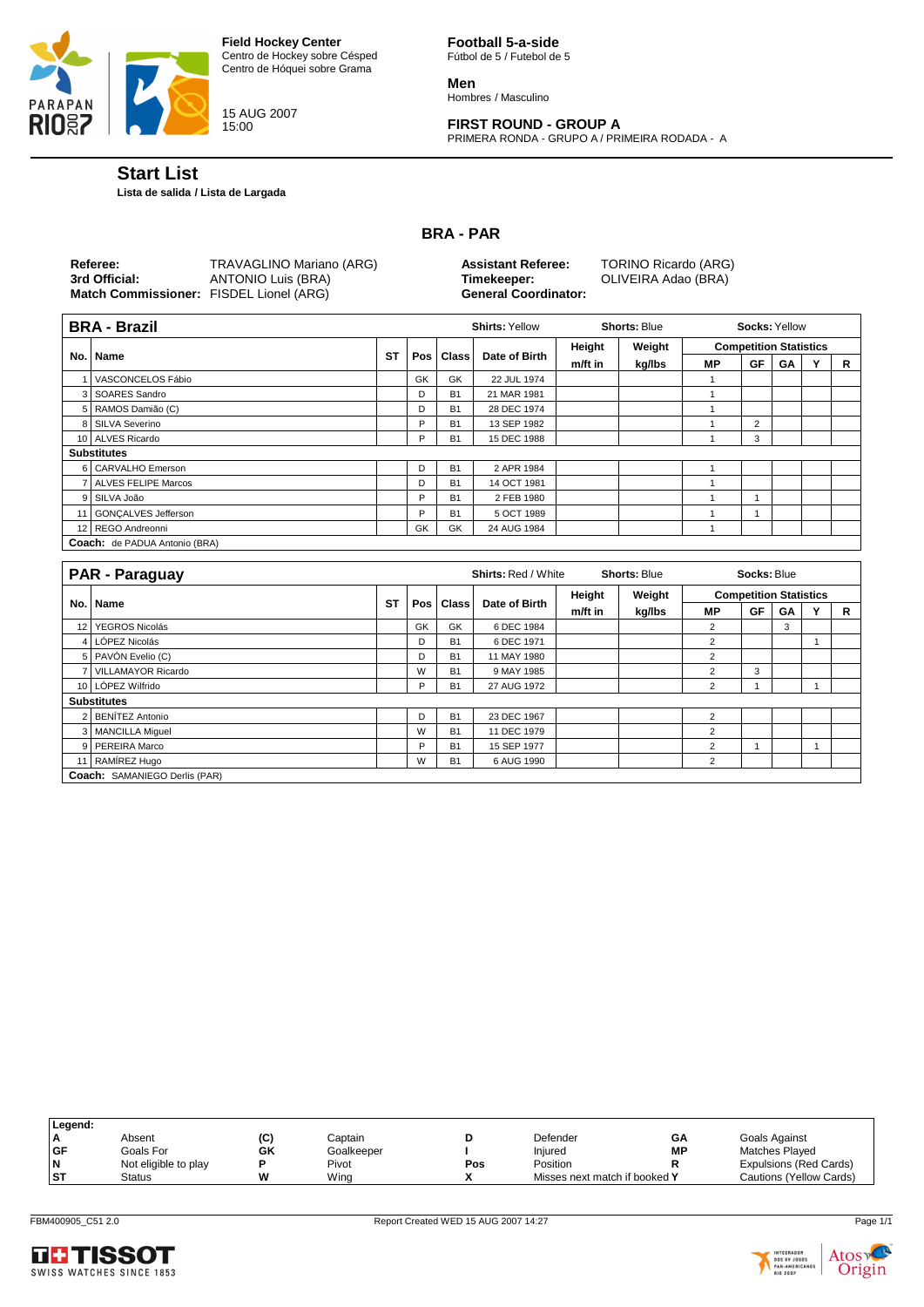

15 AUG 2007 17:00

**Football 5-a-side** Fútbol de 5 / Futebol de 5

**Men** Hombres / Masculino

# **FIRST ROUND - GROUP A**

PRIMERA RONDA - GRUPO A / PRIMEIRA RODADA - A

# **Start List**

**Lista de salida / Lista de Largada**

# **COL - ARG**

| <b>Referee:</b><br>3rd Official:<br>Match Commissioner: FISDEL Lionel (ARG) | <b>GLOCK Nelson Luis (BRA)</b><br>CAFURE Jorge (ARG) | <b>Assistant Referee:</b><br>Timekeeper:<br><b>General Coordinator:</b> | MORGADO Lucio (BRA)<br>OLIVEIRA Adao (BRA) |
|-----------------------------------------------------------------------------|------------------------------------------------------|-------------------------------------------------------------------------|--------------------------------------------|
|                                                                             |                                                      |                                                                         |                                            |

| <b>COL - Colombia</b>           |    |    |             | <b>Shirts: Yellow</b> |         | <b>Shorts: Blue</b> |           | Socks: Red                    |    |   |
|---------------------------------|----|----|-------------|-----------------------|---------|---------------------|-----------|-------------------------------|----|---|
|                                 |    |    |             |                       | Height  | Weight              |           | <b>Competition Statistics</b> |    |   |
| No.   Name                      | ST |    | Pos   Class | Date of Birth         | m/ft in | kg/lbs              | <b>MP</b> | GF                            | GΑ | R |
| CASTRO Daniel (C)               |    | GK | GK          | 14 MAR 1982           |         |                     |           |                               |    |   |
| 4 LOPEZ Freddy                  |    | D  | <b>B1</b>   | 11 OCT 1984           |         |                     |           |                               |    |   |
| 5 AREVALO Cesar                 |    | D  | <b>B1</b>   | 1 NOV 1998            |         |                     |           |                               |    |   |
| 6 ZARATE Juan                   |    | D  | <b>B1</b>   | 15 JUN 1983           |         |                     |           |                               |    |   |
| 9 PARRA Juan                    |    | P  | <b>B1</b>   | 10 JUL 1984           |         |                     |           |                               |    |   |
| <b>Substitutes</b>              |    |    |             |                       |         |                     |           |                               |    |   |
| 7 GRAJALES Henry                |    | P  | <b>B1</b>   | 25 MAY 1974           |         |                     |           |                               |    |   |
| 8 VEGA Daniel                   |    | D  | <b>B1</b>   | 30 SEP 1983           |         |                     |           |                               |    |   |
| 11 BELLO Wilber                 |    | P  | <b>B1</b>   | 28 SEP 1976           |         |                     |           |                               |    |   |
| 12 PIMIENTO Javier              |    | P  | <b>B1</b>   | 9 NOV 1984            |         |                     |           |                               |    |   |
| 22 CASTAÑEDA Ivan               |    | GK | GK          | 27 JAN 1987           |         |                     |           |                               |    |   |
| Coach: ACUNA Luis Augusto (COL) |    |    |             |                       |         |                     |           |                               |    |   |

|     | <b>ARG - Argentina</b>         |           |    |             | <b>Shirts: Blue</b> |         | <b>Shorts: White</b> |                | Socks: Blue                   |                |   |
|-----|--------------------------------|-----------|----|-------------|---------------------|---------|----------------------|----------------|-------------------------------|----------------|---|
|     |                                |           |    |             |                     | Height  | Weight               |                | <b>Competition Statistics</b> |                |   |
| No. | <b>Name</b>                    | <b>ST</b> |    | Pos   Class | Date of Birth       | m/ft in | kg/lbs               | <b>MP</b>      | GF                            | GΑ             | R |
|     | 12 LENCINA Darío               |           | GK | GK          | 23 AUG 1980         |         |                      |                |                               |                |   |
|     | <b>MORENO Oscar</b>            |           | D  | <b>B1</b>   | 15 JUL 1972         |         |                      | $\overline{2}$ |                               |                |   |
|     | 6 CEREGA Diego                 |           | D  | <b>B1</b>   | 24 SEP 1976         |         |                      | $\overline{2}$ |                               |                |   |
|     | 5 VELO Silvio (C)              |           | P  | <b>B1</b>   | 29 MAY 1971         |         |                      | $\overline{2}$ | 3                             |                |   |
|     | 8 RODRIGUEZ Lucas              |           | P  | <b>B1</b>   | 20 SEP 1981         |         |                      | 2              |                               |                |   |
|     | <b>Substitutes</b>             |           |    |             |                     |         |                      |                |                               |                |   |
|     | ABBAS ACHACHE Gonzalo          |           | GK | GK          | 16 JUN 1981         |         |                      |                |                               | $\overline{2}$ |   |
|     | 4 DÍAZ Eduardo                 |           | D  | <b>B1</b>   | 12 FEB 1971         |         |                      | 2              |                               |                |   |
|     | FIGUEROA Iván                  |           | P  | <b>B1</b>   | 24 APR 1981         |         |                      | $\overline{2}$ | 4                             |                |   |
| 9   | JIMENEZ José                   |           | P  | <b>B1</b>   | 22 APR 1986         |         |                      | 2              |                               |                |   |
|     | 10 MAIDANA Gustavo             |           | D  | <b>B1</b>   | 15 JAN 1977         |         |                      | $\overline{2}$ |                               |                |   |
|     | Coach: VILLARINO Gonzalo (ARG) |           |    |             |                     |         |                      |                |                               |                |   |

| Legend:   |                      |     |            |     |                               |    |                         |
|-----------|----------------------|-----|------------|-----|-------------------------------|----|-------------------------|
| ıА        | Absent               | (C) | Captain    |     | Defender                      | GΑ | Goals Against           |
| <b>GF</b> | Goals For            | GK  | Goalkeeper |     | Injured                       | МP | <b>Matches Plaved</b>   |
| N         | Not eligible to play |     | Pivot      | Pos | Position                      |    | Expulsions (Red Cards)  |
| <b>ST</b> | <b>Status</b>        | w   | Wina       |     | Misses next match if booked Y |    | Cautions (Yellow Cards) |
|           |                      |     |            |     |                               |    |                         |





٦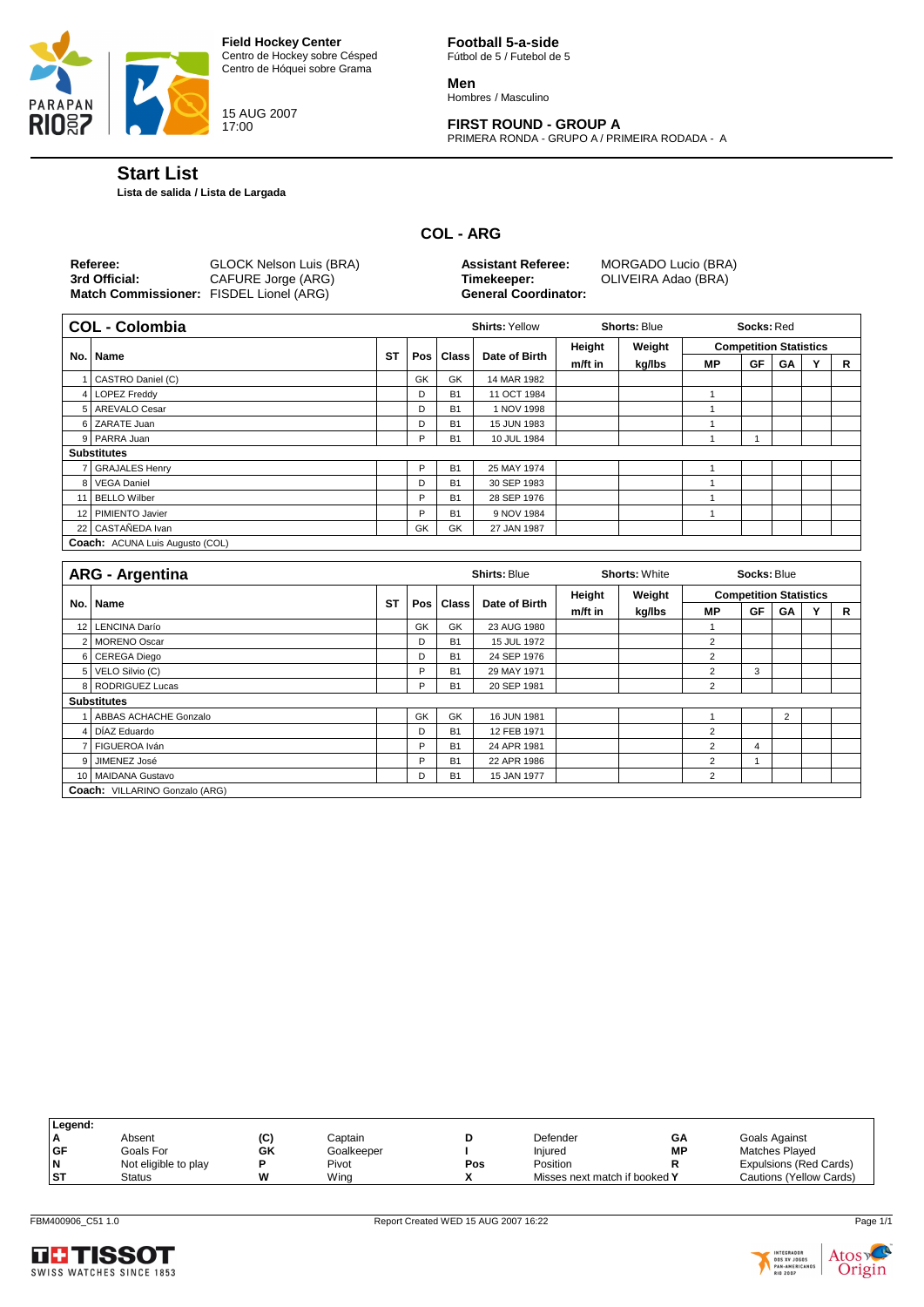

16 AUG 2007 15:00

**Football 5-a-side** Fútbol de 5 / Futebol de 5

**Men** Hombres / Masculino

# **FIRST ROUND - GROUP A**

PRIMERA RONDA - GRUPO A / PRIMEIRA RODADA - A

# **Start List**

**Lista de salida / Lista de Largada**

# **COL - BRA**

| ∣COL - Colombia                                                      |                                                 | <b>Shirts: Yellow</b>                                                   | <b>Shorts: Blue</b>                       | Socks: Red |
|----------------------------------------------------------------------|-------------------------------------------------|-------------------------------------------------------------------------|-------------------------------------------|------------|
| Referee:<br>3rd Official:<br>Match Commissioner: FISDEL Lionel (ARG) | TRAVAGLINO Mariano (ARG)<br>MORGADO Lucio (BRA) | <b>Assistant Referee:</b><br>Timekeeper:<br><b>General Coordinator:</b> | CAFURE Jorge (ARG)<br>OLIVEIRA Adao (BRA) |            |

| <b>UUL - UUIUIIIIII</b>                |           |    |             | <b>UIIIIW.</b> UIVI |         | vuvus. vuv |                | <b>000NJ.IVO</b>              |                |   |
|----------------------------------------|-----------|----|-------------|---------------------|---------|------------|----------------|-------------------------------|----------------|---|
|                                        |           |    |             |                     | Height  | Weight     |                | <b>Competition Statistics</b> |                |   |
| No.   Name                             | <b>ST</b> |    | Pos   Class | Date of Birth       | m/ft in | kg/lbs     | MР             | GF                            | GA             | R |
| CASTRO Daniel (C)                      |           | GK | GK          | 14 MAR 1982         |         |            |                |                               | $\overline{2}$ |   |
| 4 LOPEZ Freddy                         |           | D  | <b>B1</b>   | 11 OCT 1984         |         |            | $\overline{2}$ |                               |                |   |
| 5 AREVALO Cesar                        |           | D  | <b>B1</b>   | 1 NOV 1998          |         |            | 2              |                               |                |   |
| 6 ZARATE Juan                          |           | D  | <b>B1</b>   | 15 JUN 1983         |         |            | 2              |                               |                |   |
| 9 PARRA Juan                           |           | P  | <b>B1</b>   | 10 JUL 1984         |         |            | 2              |                               |                |   |
| <b>Substitutes</b>                     |           |    |             |                     |         |            |                |                               |                |   |
| 8 VEGA Daniel                          |           | D  | <b>B1</b>   | 30 SEP 1983         |         |            | 2              |                               |                |   |
| 11 BELLO Wilber                        |           | Þ  | <b>B1</b>   | 28 SEP 1976         |         |            | 2              |                               |                |   |
| 12 PIMIENTO Javier                     |           | P  | <b>B1</b>   | 9 NOV 1984          |         |            | $\overline{2}$ |                               |                |   |
| 22 CASTAÑEDA Ivan                      |           | GK | GK          | 27 JAN 1987         |         |            |                |                               |                |   |
| 10 GRAJALES Henry                      | Ν         | Þ  | <b>B1</b>   | 25 MAY 1974         |         |            |                |                               |                |   |
| <b>Coach:</b> ACUNA Luis Augusto (COL) |           |    |             |                     |         |            |                |                               |                |   |

|     | <b>BRA - Brazil</b>           |           |    |           | <b>Shirts: Blue</b> |         | <b>Shorts: Blue</b> |                | Socks: Blue    |                               |   |
|-----|-------------------------------|-----------|----|-----------|---------------------|---------|---------------------|----------------|----------------|-------------------------------|---|
|     |                               |           |    |           |                     | Height  | Weight              |                |                | <b>Competition Statistics</b> |   |
| No. | <b>Name</b>                   | <b>ST</b> |    | Pos Class | Date of Birth       | m/ft in | kg/lbs              | <b>MP</b>      | GF             | GA                            | R |
|     | VASCONCELOS Fábio             |           | GK | GK        | 22 JUL 1974         |         |                     | $\overline{2}$ |                |                               |   |
|     | SOARES Sandro                 |           | D  | <b>B1</b> | 21 MAR 1981         |         |                     | $\overline{2}$ |                |                               |   |
|     | 5 RAMOS Damião (C)            |           | D  | <b>B1</b> | 28 DEC 1974         |         |                     | 2              |                |                               |   |
|     | 8 SILVA Severino              |           | P  | <b>B1</b> | 13 SEP 1982         |         |                     | $\overline{2}$ | $\overline{2}$ |                               |   |
|     | 10 ALVES Ricardo              |           | P  | <b>B1</b> | 15 DEC 1988         |         |                     | $\overline{2}$ | 5              |                               |   |
|     | <b>Substitutes</b>            |           |    |           |                     |         |                     |                |                |                               |   |
|     | 6 CARVALHO Emerson            |           | D  | <b>B1</b> | 2 APR 1984          |         |                     | $\overline{2}$ |                |                               |   |
|     | 7 ALVES FELIPE Marcos         |           | D  | <b>B1</b> | 14 OCT 1981         |         |                     | 2              |                |                               |   |
|     | 9 SILVA João                  |           | P  | <b>B1</b> | 2 FEB 1980          |         |                     | 2              |                |                               |   |
|     | 11 GONCALVES Jefferson        |           | P  | <b>B1</b> | 5 OCT 1989          |         |                     | 2              | $\overline{2}$ |                               |   |
|     | 12 REGO Andreonni             |           | GK | GK        | 24 AUG 1984         |         |                     | $\overline{2}$ |                |                               |   |
|     | Coach: de PADUA Antonio (BRA) |           |    |           |                     |         |                     |                |                |                               |   |

| Legend:   |                      |     |            |     |                               |    |                         |
|-----------|----------------------|-----|------------|-----|-------------------------------|----|-------------------------|
|           | Absent               | (C) | Captain    |     | Defender                      | GΑ | Goals Against           |
| <b>GF</b> | Goals For            | GK  | Goalkeeper |     | Injured                       | МP | <b>Matches Played</b>   |
| N         | Not eligible to play |     | Pivot      | Pos | Position                      |    | Expulsions (Red Cards)  |
| .ST       | <b>Status</b>        | w   | Wina       | ۰.  | Misses next match if booked Y |    | Cautions (Yellow Cards) |
|           |                      |     |            |     |                               |    |                         |





 $\overline{\phantom{a}}$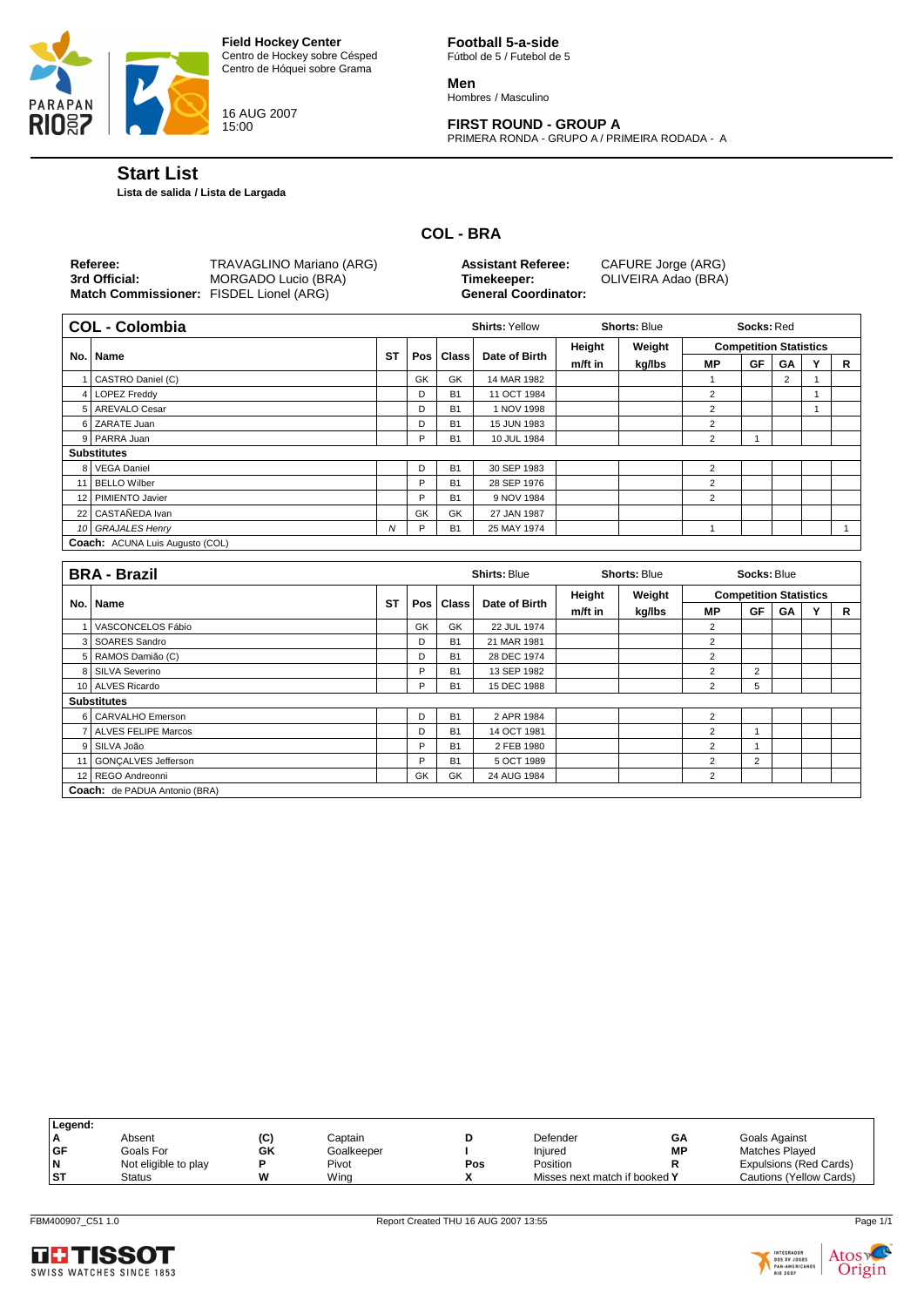

16 AUG 2007 17:00

**Football 5-a-side** Fútbol de 5 / Futebol de 5

**Men** Hombres / Masculino

# **FIRST ROUND - GROUP A**

PRIMERA RONDA - GRUPO A / PRIMEIRA RODADA - A

# **Start List**

**Lista de salida / Lista de Largada**

# **CHI - PAR**

| Referee:<br>3rd Official: | GLOCK Nelson Luis (BRA)<br>TORINO Ricardo (ARG) | <b>Assistant Referee:</b><br>Timekeeper: | ANTONIO Luis (BRA)<br>OLIVEIRA Adao (BRA) |
|---------------------------|-------------------------------------------------|------------------------------------------|-------------------------------------------|
|                           | Match Commissioner: FISDEL Lionel (ARG)         | <b>General Coordinator:</b>              |                                           |
|                           |                                                 |                                          |                                           |

|     | <b>CHI - Chile</b>               |           |    |             | <b>Shirts: White</b> |         | <b>Shorts: Blue</b> |                | <b>Socks: White</b>           |                |   |
|-----|----------------------------------|-----------|----|-------------|----------------------|---------|---------------------|----------------|-------------------------------|----------------|---|
|     |                                  |           |    |             |                      | Height  | Weight              |                | <b>Competition Statistics</b> |                |   |
| No. | <b>Name</b>                      | <b>ST</b> |    | Pos   Class | Date of Birth        | m/ft in | kg/lbs              | <b>MP</b>      | GF                            | GA             | R |
|     | 12 VASQUEZ Alvaro                |           | GK | GK          | 19 AUG 1983          |         |                     |                |                               | $\overline{2}$ |   |
|     | 2 COLOMA Juan                    |           | D  | <b>B1</b>   | 16 DEC 1966          |         |                     | 2              |                               |                |   |
|     | 3 RIOS Emiliano (C)              |           | D  | <b>B1</b>   | 20 OCT 1976          |         |                     | 2              |                               |                |   |
|     | 4 DIAZ Eric                      |           | D  | <b>B1</b>   | 21 JUL 1982          |         |                     | $\overline{2}$ |                               |                |   |
|     | 7 VALENZUELA Luis                |           | P  | <b>B1</b>   | 28 JAN 1982          |         |                     | 2              |                               |                |   |
|     | <b>Substitutes</b>               |           |    |             |                      |         |                     |                |                               |                |   |
|     | <b>WHITELEY Alex</b>             |           | GK | GK          | 4 MAR 1979           |         |                     | 2              |                               | 12             |   |
|     | 5 MUÑOZ Mauricio                 |           | P  | <b>B1</b>   | 15 JUN 1979          |         |                     | 2              |                               |                |   |
|     | 6 CORTES Robert                  |           | P  | <b>B1</b>   | 7 OCT 1985           |         |                     | $\overline{2}$ |                               |                |   |
|     | 8 HERMOSILLA Edwin               |           | P  | <b>B1</b>   | 29 FEB 1980          |         |                     | 2              |                               |                |   |
|     | <b>Coach:</b> ULLOA Miquel (CHI) |           |    |             |                      |         |                     |                |                               |                |   |

|     | <b>PAR - Paraguay</b>                               |           |    |             | <b>Shirts: Red / White</b> |         | <b>Shorts: Blue</b> |           | Socks: Blue                   |    |              |   |
|-----|-----------------------------------------------------|-----------|----|-------------|----------------------------|---------|---------------------|-----------|-------------------------------|----|--------------|---|
|     |                                                     |           |    |             |                            | Height  | Weight              |           | <b>Competition Statistics</b> |    |              |   |
| No. | <b>Name</b>                                         | <b>ST</b> |    | Pos   Class | Date of Birth              | m/ft in | kg/lbs              | <b>MP</b> | GF                            | GA | $\mathbf{v}$ | R |
| 12  | <b>YEGROS Nicolás</b>                               |           | GK | GK          | 6 DEC 1984                 |         |                     | 3         |                               |    |              |   |
|     | 5 PAVÓN Evelio (C)                                  |           | D  | <b>B1</b>   | 11 MAY 1980                |         |                     | 3         |                               |    |              |   |
|     | 7 VILLAMAYOR Ricardo                                |           | W  | <b>B1</b>   | 9 MAY 1985                 |         |                     | 3         | 3                             |    |              |   |
|     | 11 RAMÍREZ Hugo                                     |           | W  | <b>B1</b>   | 6 AUG 1990                 |         |                     | 3         |                               |    |              |   |
|     | 10 LÓPEZ Wilfrido                                   |           | P  | <b>B1</b>   | 27 AUG 1972                |         |                     | 3         |                               |    |              |   |
|     | <b>Substitutes</b>                                  |           |    |             |                            |         |                     |           |                               |    |              |   |
|     | BENÍTEZ Antonio                                     |           | D  | <b>B1</b>   | 23 DEC 1967                |         |                     | 3         |                               |    |              |   |
|     | 3 MANCILLA Miquel                                   |           | W  | <b>B1</b>   | 11 DEC 1979                |         |                     | 3         |                               |    |              |   |
|     | 4 LÓPEZ Nicolás                                     |           | D  | <b>B1</b>   | 6 DEC 1971                 |         |                     | 3         |                               |    |              |   |
|     | 9 PEREIRA Marco                                     |           | D  | <b>B1</b>   | 15 SEP 1977                |         |                     | 3         |                               |    |              |   |
|     | Conch: MALDONADO L.J. (DAD) (OMMANIFOO D.J.L. (DAD) |           |    |             |                            |         |                     |           |                               |    |              |   |

**Coach:** MALDONADO Jose (PAR) / SAMANIEGO Derlis (PAR)

| Legend:   |                      |     |            |     |                               |    |                               |
|-----------|----------------------|-----|------------|-----|-------------------------------|----|-------------------------------|
|           | Absent               | (C) | Captain    |     | Defender                      | GΑ | Goals Against                 |
| GF        | Goals For            | GK  | Goalkeeper |     | Injured                       | МP | Matches Played                |
|           | Not eligible to play |     | Pivot      | Pos | Position                      |    | <b>Expulsions (Red Cards)</b> |
| <b>ST</b> | <b>Status</b>        | w   | Wina       |     | Misses next match if booked Y |    | Cautions (Yellow Cards)       |
|           |                      |     |            |     |                               |    |                               |



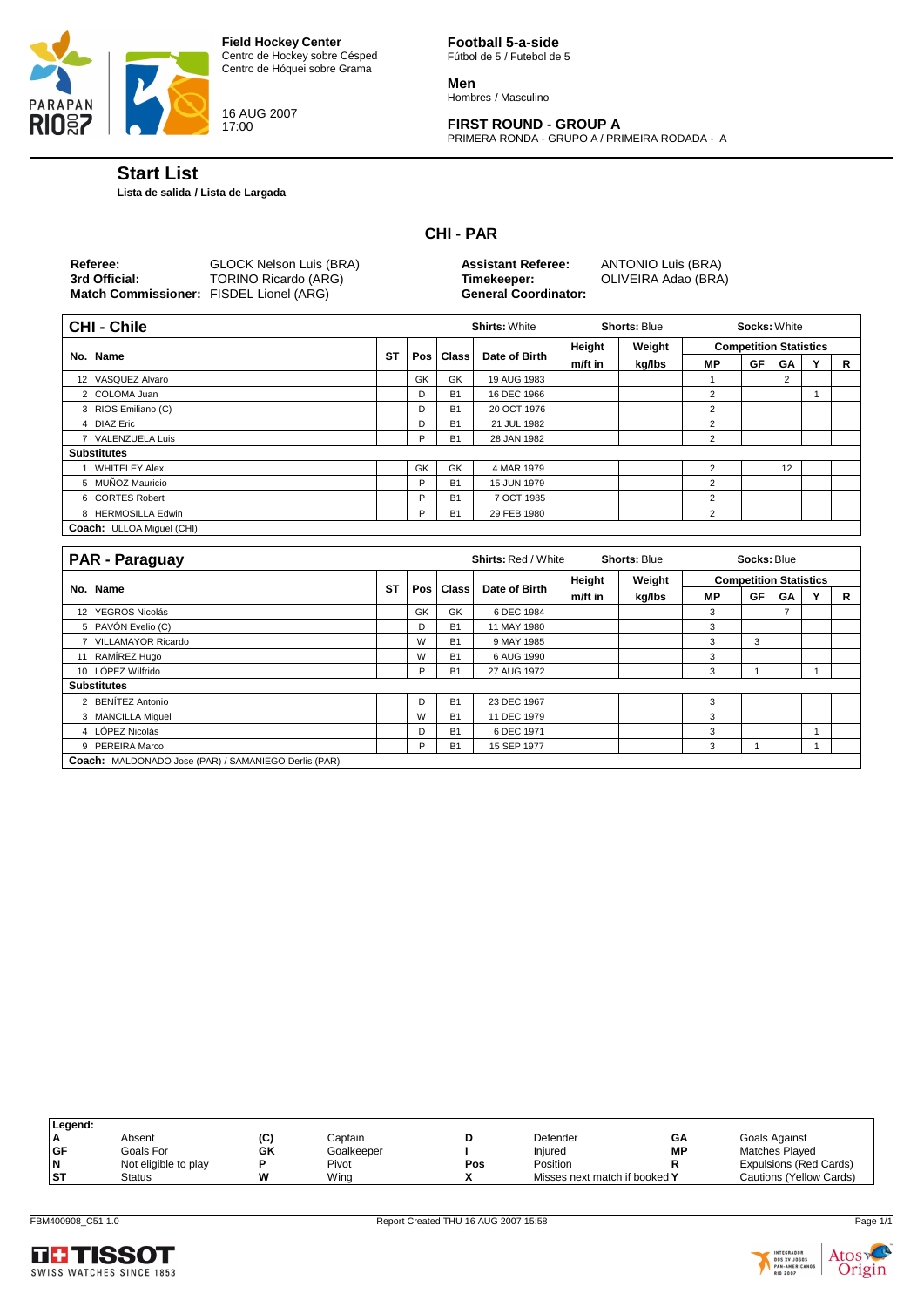

17 AUG 2007 15:00

**Football 5-a-side** Fútbol de 5 / Futebol de 5

**Men** Hombres / Masculino

# **FIRST ROUND - GROUP A**

PRIMERA RONDA - GRUPO A / PRIMEIRA RODADA - A

#### **Start List**

**Lista de salida / Lista de Largada**

# **CHI - COL**

| Match Commissioner: FISDEL Lionel (ARG)<br><b>General Coordinator:</b> |
|------------------------------------------------------------------------|
|------------------------------------------------------------------------|

| <b>CHI - Chile</b>        |           |    |             | <b>Shirts: Red</b> |         | <b>Shorts: Blue</b> |    | <b>Socks: White</b>           |    |   |
|---------------------------|-----------|----|-------------|--------------------|---------|---------------------|----|-------------------------------|----|---|
|                           |           |    |             |                    | Height  | Weight              |    | <b>Competition Statistics</b> |    |   |
| No. Name                  | <b>ST</b> |    | Pos   Class | Date of Birth      | m/ft in | kg/lbs              | МP | GF                            | GA | R |
| 12 VASQUEZ Alvaro         |           | GK | GK          | 19 AUG 1983        |         |                     | 2  |                               | 4  |   |
| 2 COLOMA Juan             |           | D  | <b>B1</b>   | 16 DEC 1966        |         |                     | 3  |                               |    |   |
| 3 RIOS Emiliano (C)       |           | D  | <b>B1</b>   | 20 OCT 1976        |         |                     | 3  |                               |    |   |
| 4 DIAZ Eric               |           | D  | <b>B1</b>   | 21 JUL 1982        |         |                     | 3  |                               |    |   |
| 8 HERMOSILLA Edwin        |           | Þ  | <b>B1</b>   | 29 FEB 1980        |         |                     | 3  |                               |    |   |
| <b>Substitutes</b>        |           |    |             |                    |         |                     |    |                               |    |   |
| <b>WHITELEY Alex</b>      |           | GK | GK          | 4 MAR 1979         |         |                     | 2  |                               | 12 |   |
| 5 MUÑOZ Mauricio          |           | Þ  | <b>B1</b>   | 15 JUN 1979        |         |                     | 3  |                               |    |   |
| 6 CORTES Robert           |           | P  | <b>B1</b>   | 7 OCT 1985         |         |                     | 3  |                               |    |   |
| 7 VALENZUELA Luis         |           | Þ  | <b>B1</b>   | 28 JAN 1982        |         |                     | 3  |                               |    |   |
| Coach: ULLOA Miquel (CHI) |           |    |             |                    |         |                     |    |                               |    |   |

|     | <b>COL - Colombia</b>           | <b>Shirts: Yellow</b> |    |             | <b>Shorts: Blue</b> |         | Socks: Red |           |                               |    |              |   |
|-----|---------------------------------|-----------------------|----|-------------|---------------------|---------|------------|-----------|-------------------------------|----|--------------|---|
|     |                                 |                       |    |             |                     | Height  | Weight     |           | <b>Competition Statistics</b> |    |              |   |
| No. | <b>Name</b>                     | <b>ST</b>             |    | Pos   Class | Date of Birth       | m/ft in | kg/lbs     | <b>MP</b> | GF                            | GA | $\checkmark$ | R |
|     | 22 CASTAÑEDA Juan Carlos        |                       | GK | GK          | 27 JAN 1987         |         |            |           |                               |    |              |   |
|     | 5 AREVALO Cesar                 |                       | D  | <b>B1</b>   | 1 NOV 1998          |         |            | 3         |                               |    |              |   |
|     | 6 ZARATE Juan                   |                       | D  | <b>B1</b>   | 15 JUN 1983         |         |            | 3         |                               |    |              |   |
|     | 9 PARRA Juan                    |                       | P  | <b>B1</b>   | 10 JUL 1984         |         |            | 3         |                               |    |              |   |
|     | 10 GRAJALES Henry               |                       | P  | <b>B1</b>   | 25 MAY 1974         |         |            | 2         |                               |    |              |   |
|     | <b>Substitutes</b>              |                       |    |             |                     |         |            |           |                               |    |              |   |
|     | CASTRO Daniel (C)               |                       | GK | GK          | 14 MAR 1982         |         |            | 2         |                               | 6  |              |   |
|     | 4 LOPEZ Freddy                  |                       | D  | <b>B1</b>   | 11 OCT 1984         |         |            | 3         |                               |    |              |   |
|     | 8 VEGA Daniel                   |                       | D  | <b>B1</b>   | 30 SEP 1983         |         |            | 3         |                               |    |              |   |
|     | 11 BELLO Wilber                 |                       | P  | <b>B1</b>   | 28 SEP 1976         |         |            | 3         |                               |    |              |   |
|     | 12 PIMIENTO Javier              |                       | P  | <b>B1</b>   | 9 NOV 1984          |         |            | 3         |                               |    |              |   |
|     | Coach: ACUNA Luis Augusto (COL) |                       |    |             |                     |         |            |           |                               |    |              |   |

Legend:<br>A<br>GF **A** Absent **(C)** Captain **D** Defender **GA** Goals Against **Community Community Community Community Community Community Community Community Community Community Community Community Community Community Community Community Community Community Community Community Community Community C N** Not eligible to play **P** Pivot **Pos** Position **R** Expulsions (Red Cards)<br> **Noteligible to play P** Pivot **Pos** Position **R** Expulsions (Red Cards)<br> **ST** Status **W** Wing X Misses next match if booked Y Cautions (Yellow C **X** Misses next match if booked Y



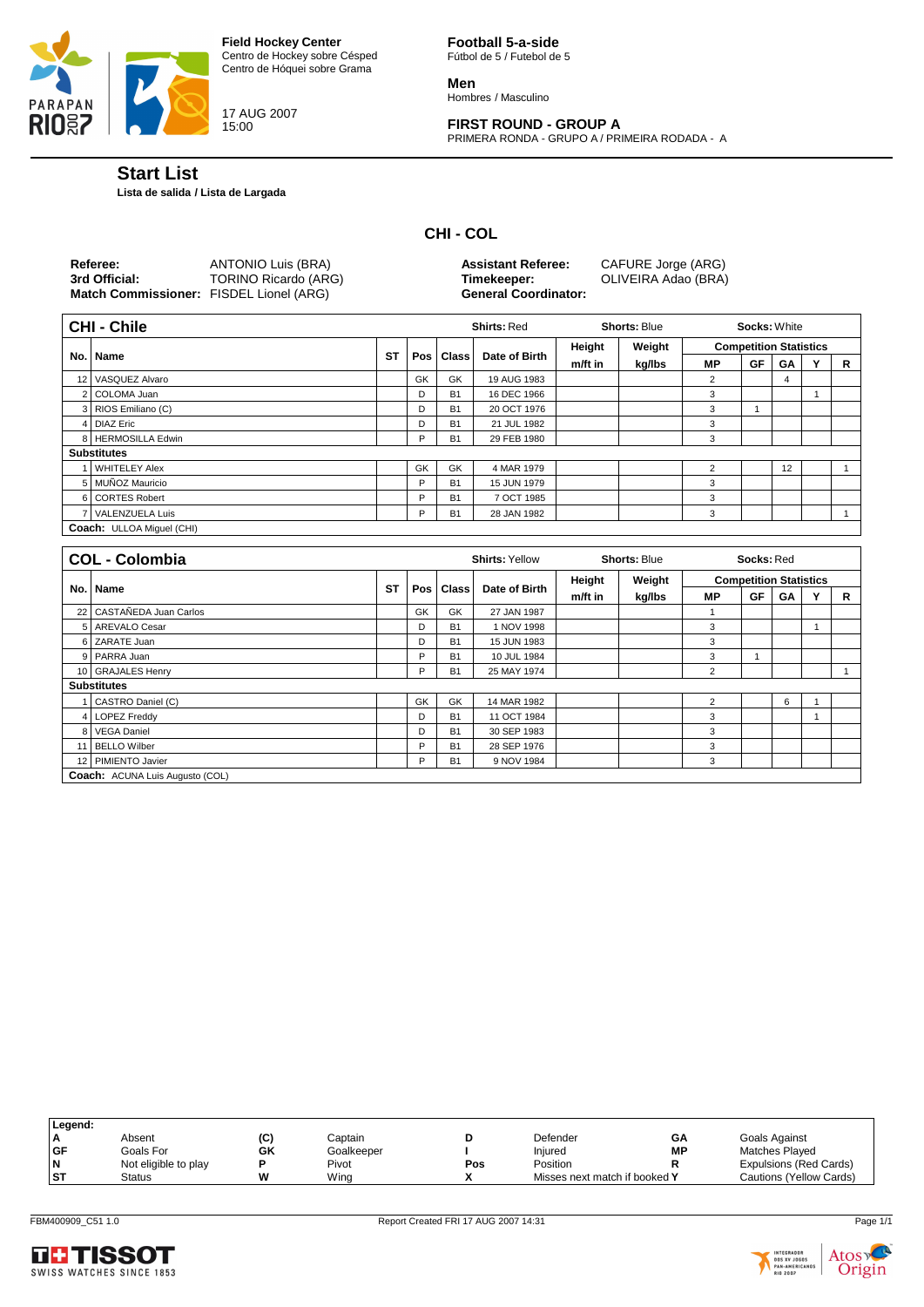

17 AUG 2007 17:00

**Football 5-a-side** Fútbol de 5 / Futebol de 5

**Men** Hombres / Masculino

# **FIRST ROUND - GROUP A**

PRIMERA RONDA - GRUPO A / PRIMEIRA RODADA - A

# **Start List**

**Lista de salida / Lista de Largada**

# **ARG - BRA**

| Referee:<br>3rd Official:<br>Match Commissioner: FISDEL Lionel (ARG) | MORGADO Lucio (BRA)<br>GLOCK Nelson Luis (BRA) | <b>Assistant Referee:</b><br>Timekeeper:<br><b>General Coordinator:</b> | TRAVAGLINO Mariano (ARG)<br>OLIVEIRA Adao (BRA) |
|----------------------------------------------------------------------|------------------------------------------------|-------------------------------------------------------------------------|-------------------------------------------------|
|                                                                      |                                                |                                                                         |                                                 |

| <b>ARG - Argentina</b>         |           |           |             | <b>Shirts: Blue / White</b><br><b>Shorts: Black</b> |         |        |                | <b>Socks: White</b>           |                |  |   |  |  |
|--------------------------------|-----------|-----------|-------------|-----------------------------------------------------|---------|--------|----------------|-------------------------------|----------------|--|---|--|--|
|                                |           |           |             |                                                     | Height  | Weight |                | <b>Competition Statistics</b> |                |  |   |  |  |
| No. Name                       | <b>ST</b> |           | Pos   Class | Date of Birth                                       | m/ft in | kg/lbs | МP             | GF                            | GA             |  | R |  |  |
| ABBAS ACHACHE Gonzalo          |           | <b>GK</b> | GK          | 16 JUN 1981                                         |         |        |                |                               | $\overline{2}$ |  |   |  |  |
| 2 MORENO Oscar                 |           | D         | <b>B1</b>   | 15 JUL 1972                                         |         |        | 3              |                               |                |  |   |  |  |
| 4 DÍAZ Eduardo                 |           | D         | <b>B1</b>   | 12 FEB 1971                                         |         |        | 3              |                               |                |  |   |  |  |
| 5 VELO Silvio (C)              |           | P         | <b>B1</b>   | 29 MAY 1971                                         |         |        | 3              | 4                             |                |  |   |  |  |
| 8 RODRIGUEZ Lucas              |           | P         | <b>B1</b>   | 20 SEP 1981                                         |         |        | 3              |                               |                |  |   |  |  |
| <b>Substitutes</b>             |           |           |             |                                                     |         |        |                |                               |                |  |   |  |  |
| 6 CEREGA Diego                 |           | D         | <b>B1</b>   | 24 SEP 1976                                         |         |        | 3              |                               |                |  |   |  |  |
| 7 FIGUEROA Iván                |           | P         | <b>B1</b>   | 24 APR 1981                                         |         |        | 3              | 5                             |                |  |   |  |  |
| JIMENEZ José                   |           | P         | <b>B1</b>   | 22 APR 1986                                         |         |        | 3              |                               |                |  |   |  |  |
| 10 MAIDANA Gustavo             |           | D         | <b>B1</b>   | 15 JAN 1977                                         |         |        | 3              |                               |                |  |   |  |  |
| 12 LENCINA Darío               |           | GK        | GK          | 23 AUG 1980                                         |         |        | $\overline{2}$ |                               |                |  |   |  |  |
| Coach: VILLARINO Gonzalo (ARG) |           |           |             |                                                     |         |        |                |                               |                |  |   |  |  |

|     | <b>BRA - Brazil</b>           | <b>Shirts: Yellow</b> |    |           |               | <b>Shorts: Blue</b> | Socks: Yellow |           |                |                               |  |   |
|-----|-------------------------------|-----------------------|----|-----------|---------------|---------------------|---------------|-----------|----------------|-------------------------------|--|---|
|     |                               |                       |    |           |               | Height              | Weight        |           |                | <b>Competition Statistics</b> |  |   |
| No. | <b>Name</b>                   | <b>ST</b>             |    | Pos Class | Date of Birth | m/ft in             | kg/lbs        | <b>MP</b> | GF             | <b>GA</b>                     |  | R |
|     | VASCONCELOS Fábio             |                       | GK | GK        | 22 JUL 1974   |                     |               | 3         |                |                               |  |   |
|     | SOARES Sandro (C)             |                       | D  | <b>B1</b> | 21 MAR 1981   |                     |               | 3         |                |                               |  |   |
|     | 6 CARVALHO Emerson            |                       | D  | <b>B1</b> | 2 APR 1984    |                     |               | 3         |                |                               |  |   |
|     | 7 ALVES FELIPE Marcos         |                       | D  | <b>B1</b> | 14 OCT 1981   |                     |               | 3         |                |                               |  |   |
|     | 9 SILVA João                  |                       | P  | <b>B1</b> | 2 FEB 1980    |                     |               | 3         |                |                               |  |   |
|     | <b>Substitutes</b>            |                       |    |           |               |                     |               |           |                |                               |  |   |
|     | 5 RAMOS Damião                |                       | D  | <b>B1</b> | 28 DEC 1974   |                     |               | 3         |                |                               |  |   |
|     | 8 SILVA Severino              |                       | P  | <b>B1</b> | 13 SEP 1982   |                     |               | 3         | 3              |                               |  |   |
|     | 10 ALVES Ricardo              |                       | P  | <b>B1</b> | 15 DEC 1988   |                     |               | 3         | 8              |                               |  |   |
|     | 11   GONCALVES Jefferson      |                       | P  | <b>B1</b> | 5 OCT 1989    |                     |               | 3         | $\overline{2}$ |                               |  |   |
|     | 12 REGO Andreonni             |                       | GK | GK        | 24 AUG 1984   |                     |               | 3         |                |                               |  |   |
|     | Coach: de PADUA Antonio (BRA) |                       |    |           |               |                     |               |           |                |                               |  |   |

| Legend:   |                      |     |            |     |                               |    |                         |
|-----------|----------------------|-----|------------|-----|-------------------------------|----|-------------------------|
| ΙA        | Absent               | (C) | Captain    |     | Defender                      | GΑ | Goals Against           |
| <b>GF</b> | Goals For            | GK  | Goalkeeper |     | Injured                       | МP | Matches Plaved          |
| <b>N</b>  | Not eligible to play |     | Pivot      | Pos | Position                      |    | Expulsions (Red Cards)  |
| <b>ST</b> | <b>Status</b>        | w   | Wina       |     | Misses next match if booked Y |    | Cautions (Yellow Cards) |
|           |                      |     |            |     |                               |    |                         |



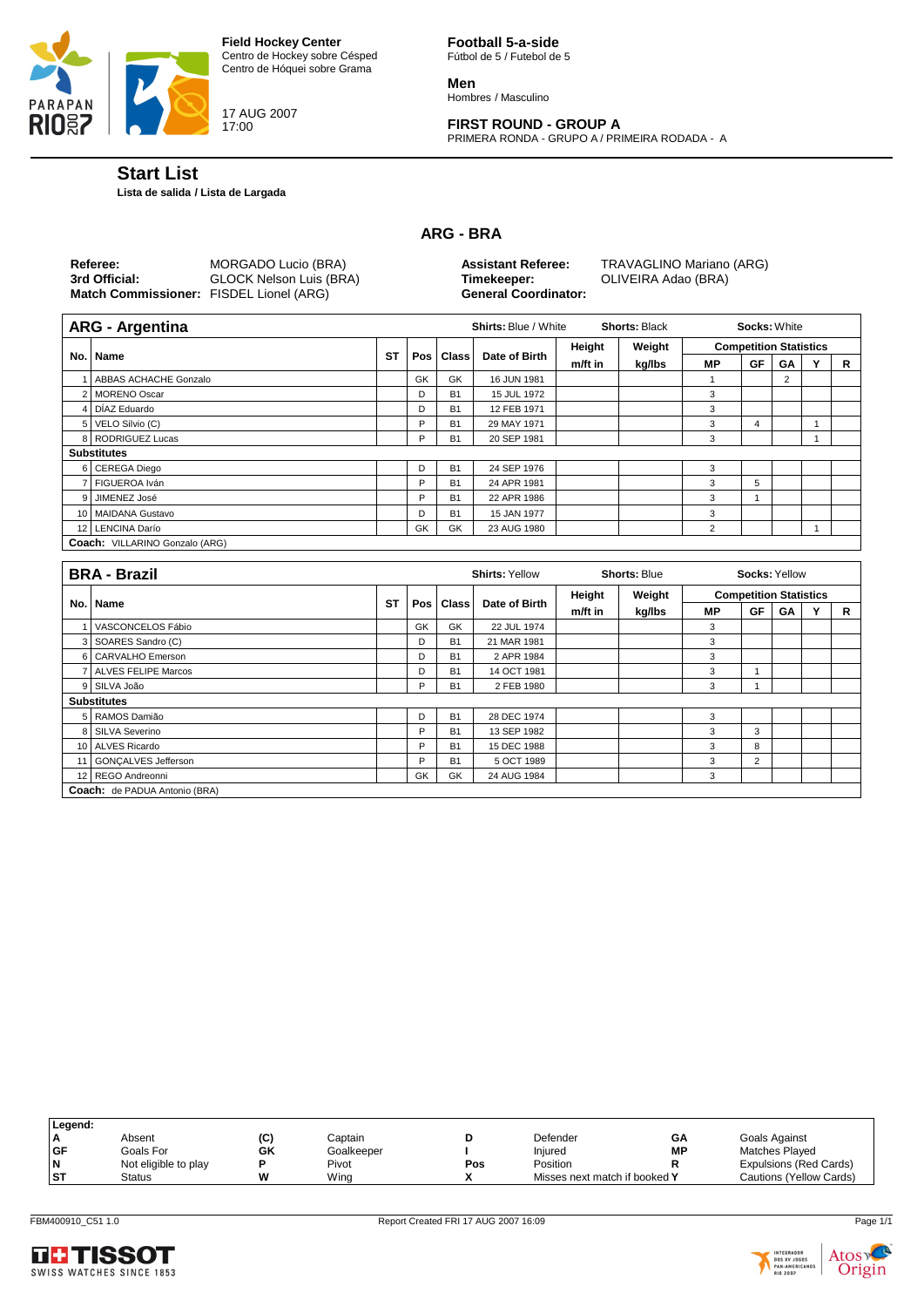

18 AUG 2007 17:00

**Football 5-a-side** Fútbol de 5 / Futebol de 5

**Men** Hombres / Masculino

# **BRONZE MEDAL MATCH**

MEDALLA DE BRONCE / MEDALHA DE BRONZE

# **Start List**

**Lista de salida / Lista de Largada**

# **PAR - COL**

| TRAVAGLINO Mariano (ARG)<br>3rd Official:<br>OLIVEIRA Adao (BRA)<br>Timekeeper:<br>Match Commissioner: FISDEL Lionel (ARG)<br><b>General Coordinator:</b> | Referee: | MORGADO Lucio (BRA) | <b>Assistant Referee:</b> | TORINO Ricardo (ARG) |
|-----------------------------------------------------------------------------------------------------------------------------------------------------------|----------|---------------------|---------------------------|----------------------|
|-----------------------------------------------------------------------------------------------------------------------------------------------------------|----------|---------------------|---------------------------|----------------------|

|                 | <b>PAR - Paraguay</b>                |           |    |             | <b>Shirts: Red / White</b><br><b>Shorts: Blue</b> |         |        | Socks: Blue |                               |    |                |   |  |
|-----------------|--------------------------------------|-----------|----|-------------|---------------------------------------------------|---------|--------|-------------|-------------------------------|----|----------------|---|--|
|                 |                                      |           |    |             |                                                   | Height  | Weight |             | <b>Competition Statistics</b> |    |                |   |  |
|                 | No.   Name                           | <b>ST</b> |    | Pos   Class | Date of Birth                                     | m/ft in | kg/lbs | MP          | GF                            | GA |                | R |  |
| 12 <sub>1</sub> | YEGROS Nicolás                       |           | GK | GK          | 6 DEC 1984                                        |         |        | 4           |                               | 8  |                |   |  |
|                 | 4 LÓPEZ Nicolás                      |           | D  | <b>B1</b>   | 6 DEC 1971                                        |         |        | 4           |                               |    |                |   |  |
|                 | 5 PAVÓN Evelio (C)                   |           | D  | <b>B1</b>   | 11 MAY 1980                                       |         |        | 4           |                               |    |                |   |  |
|                 | <b>VILLAMAYOR Ricardo</b>            |           | W  | <b>B1</b>   | 9 MAY 1985                                        |         |        | 4           | 4                             |    |                |   |  |
|                 | 9 PEREIRA Marco                      |           | Þ  | <b>B1</b>   | 15 SEP 1977                                       |         |        | 4           |                               |    |                |   |  |
|                 | <b>Substitutes</b>                   |           |    |             |                                                   |         |        |             |                               |    |                |   |  |
|                 | 2 BENÍTEZ Antonio                    |           | D  | <b>B1</b>   | 23 DEC 1967                                       |         |        | 4           |                               |    |                |   |  |
|                 | 3 MANCILLA Miquel                    |           | W  | <b>B1</b>   | 11 DEC 1979                                       |         |        | 4           |                               |    |                |   |  |
|                 | 11 RAMÍREZ Hugo                      |           | W  | <b>B1</b>   | 6 AUG 1990                                        |         |        | 4           |                               |    |                |   |  |
|                 | 10 LÓPEZ Wilfrido                    | Ν         | Þ  | <b>B1</b>   | 27 AUG 1972                                       |         |        | 4           | $\overline{2}$                |    | $\overline{2}$ |   |  |
|                 | <b>Coach: SAMANIEGO Derlis (PAR)</b> |           |    |             |                                                   |         |        |             |                               |    |                |   |  |

|     | <b>COL - Colombia</b>           | <b>Shirts: Yellow</b> |    |             | <b>Shorts: Blue</b> |         | Socks: Red |           |                               |                |                |   |
|-----|---------------------------------|-----------------------|----|-------------|---------------------|---------|------------|-----------|-------------------------------|----------------|----------------|---|
|     |                                 |                       |    |             |                     | Height  | Weight     |           | <b>Competition Statistics</b> |                |                |   |
| No. | <b>Name</b>                     | <b>ST</b>             |    | Pos   Class | Date of Birth       | m/ft in | kg/lbs     | <b>MP</b> | GF                            | GA             | v              | R |
|     | CASTRO Daniel (C)               |                       | GK | GK          | 14 MAR 1982         |         |            | 3         |                               | 6              |                |   |
|     | 5 AREVALO Cesar                 |                       | D  | <b>B1</b>   | 1 NOV 1998          |         |            | 4         |                               |                |                |   |
|     | 6 ZARATE Juan                   |                       | D  | <b>B1</b>   | 15 JUN 1983         |         |            | 4         |                               |                |                |   |
|     | 9 PARRA Juan                    |                       | P  | <b>B1</b>   | 10 JUL 1984         |         |            | 4         | 3                             |                |                |   |
|     | 10 GRAJALES Henry               |                       | P  | <b>B1</b>   | 25 MAY 1974         |         |            | 3         |                               |                |                |   |
|     | <b>Substitutes</b>              |                       |    |             |                     |         |            |           |                               |                |                |   |
|     | 4 LOPEZ Freddy                  |                       | D  | <b>B1</b>   | 11 OCT 1984         |         |            | 4         |                               |                | $\overline{2}$ |   |
|     | 8 VEGA Daniel                   |                       | D  | <b>B1</b>   | 30 SEP 1983         |         |            | 4         |                               |                |                |   |
|     | 11 BELLO Wilber                 |                       | Þ  | <b>B1</b>   | 28 SEP 1976         |         |            | 4         |                               |                |                |   |
|     | 12 PIMIENTO Javier              |                       | P  | <b>B1</b>   | 9 NOV 1984          |         |            | 4         |                               |                |                |   |
|     | 22 CASTAÑEDA Juan Carlos        |                       | GK | GK          | 27 JAN 1987         |         |            | 2         |                               | $\overline{2}$ |                |   |
|     | Coach: ACUNA Luis Augusto (COL) |                       |    |             |                     |         |            |           |                               |                |                |   |

| Legend:   |                      |     |            |     |                               |    |                         |
|-----------|----------------------|-----|------------|-----|-------------------------------|----|-------------------------|
|           | Absent               | (C) | Captain    |     | Defender                      | GΑ | Goals Against           |
| <b>GF</b> | Goals For            | GK  | Goalkeeper |     | Injured                       | МP | <b>Matches Played</b>   |
|           | Not eligible to play |     | Pivot      | Pos | Position                      |    | Expulsions (Red Cards)  |
| <b>ST</b> | Status               | w   | Wing       |     | Misses next match if booked Y |    | Cautions (Yellow Cards) |
|           |                      |     |            |     |                               |    |                         |





٦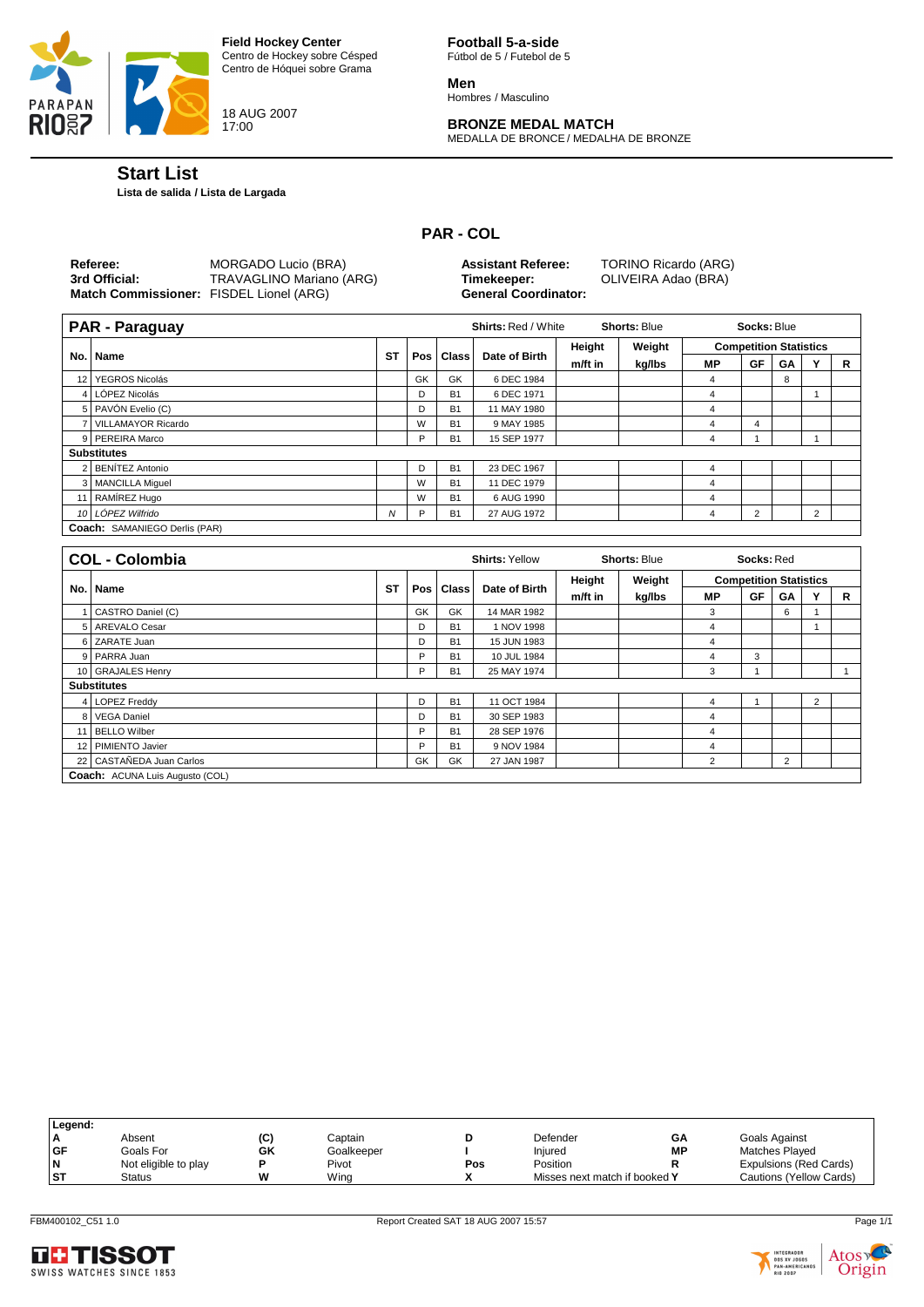

19 AUG 2007 10:00

**Football 5-a-side** Fútbol de 5 / Futebol de 5

**Men** Hombres / Masculino

# **GOLD MEDAL MATCH**

MEDALLA DE ORO / MEDALHA DE OURO

# **Start List**

**Lista de salida / Lista de Largada**

# **BRA - ARG**

| Referee:<br>3rd Official:<br>Match Commissioner: FISDEL Lionel (ARG) | GLOCK Nelson Luis (BRA)<br>ANTONIO Luis (BRA) | <b>Assistant Referee:</b><br>Timekeeper:<br><b>General Coordinator:</b> | TRAVAGLINO Mariano (ARG)<br>OLIVEIRA Adao (BRA) |
|----------------------------------------------------------------------|-----------------------------------------------|-------------------------------------------------------------------------|-------------------------------------------------|
|                                                                      |                                               |                                                                         |                                                 |

| <b>BRA - Brazil</b>                  |           |    |           | <b>Shirts: Yellow</b> | <b>Shorts: Blue</b> |        | Socks: Yellow |                               |    |  |   |
|--------------------------------------|-----------|----|-----------|-----------------------|---------------------|--------|---------------|-------------------------------|----|--|---|
|                                      |           |    |           |                       | Height              | Weight |               | <b>Competition Statistics</b> |    |  |   |
| No.   Name                           | <b>ST</b> |    | Pos Class | Date of Birth         | m/ft in             | kg/lbs | МP            | GF                            | GA |  | R |
| VASCONCELOS Fábio                    |           | GK | GK        | 22 JUL 1974           |                     |        | 4             |                               |    |  |   |
| 3 SOARES Sandro                      |           | D  | <b>B1</b> | 21 MAR 1981           |                     |        | 4             |                               |    |  |   |
| 5 RAMOS Damião (C)                   |           | D  | <b>B1</b> | 28 DEC 1974           |                     |        | 4             |                               |    |  |   |
| 8 SILVA Severino                     |           | P  | <b>B1</b> | 13 SEP 1982           |                     |        | 4             | 4                             |    |  |   |
| 10 ALVES Ricardo                     |           | P  | <b>B1</b> | 15 DEC 1988           |                     |        | 4             | 9                             |    |  |   |
| <b>Substitutes</b>                   |           |    |           |                       |                     |        |               |                               |    |  |   |
| 6 CARVALHO Emerson                   |           | D  | <b>B1</b> | 2 APR 1984            |                     |        | 4             |                               |    |  |   |
| 7 ALVES FELIPE Marcos                |           | D  | <b>B1</b> | 14 OCT 1981           |                     |        | 4             |                               |    |  |   |
| 9 SILVA João                         |           | P  | <b>B1</b> | 2 FEB 1980            |                     |        | 4             |                               |    |  |   |
| 11   GONCALVES Jefferson             |           | P  | <b>B1</b> | 5 OCT 1989            |                     |        | 4             | $\overline{2}$                |    |  |   |
| 12 REGO Andreonni                    |           | GK | GK        | 24 AUG 1984           |                     |        | 3             |                               |    |  |   |
| <b>Coach:</b> de PADUA Antonio (BRA) |           |    |           |                       |                     |        |               |                               |    |  |   |

|                 | <b>ARG - Argentina</b>         |  | <b>Shirts: Blue / White</b> | <b>Shorts: Black</b> | <b>Socks: White</b> |         |        |                               |    |    |  |   |
|-----------------|--------------------------------|--|-----------------------------|----------------------|---------------------|---------|--------|-------------------------------|----|----|--|---|
|                 |                                |  | <b>ST</b><br>Pos Class      |                      |                     | Height  | Weight | <b>Competition Statistics</b> |    |    |  |   |
| No.             | <b>Name</b>                    |  |                             |                      | Date of Birth       | m/ft in | kg/lbs | <b>MP</b>                     | GF | GA |  | R |
| 12 <sup>1</sup> | <b>LENCINA Darío</b>           |  | GK                          | GK                   | 23 AUG 1980         |         |        | $\overline{2}$                |    |    |  |   |
|                 | <b>MORENO Oscar</b>            |  | D                           | <b>B1</b>            | 15 JUL 1972         |         |        | $\overline{4}$                |    |    |  |   |
|                 | 4 DÍAZ Eduardo                 |  | D                           | <b>B1</b>            | 12 FEB 1971         |         |        | 4                             |    |    |  |   |
|                 | 5 VELO Silvio (C)              |  | P                           | <b>B1</b>            | 29 MAY 1971         |         |        | 4                             | 4  |    |  |   |
|                 | 8   RODRIGUEZ Lucas            |  | P                           | <b>B1</b>            | 20 SEP 1981         |         |        | 4                             |    |    |  |   |
|                 | <b>Substitutes</b>             |  |                             |                      |                     |         |        |                               |    |    |  |   |
|                 | ABBAS ACHACHE Gonzalo          |  | GK                          | GK                   | 16 JUN 1981         |         |        | $\overline{2}$                |    | 4  |  |   |
|                 | 6 CEREGA Diego                 |  | D                           | <b>B1</b>            | 24 SEP 1976         |         |        | 4                             |    |    |  |   |
|                 | FIGUEROA Iván                  |  | P                           | <b>B1</b>            | 24 APR 1981         |         |        | 4                             | 5  |    |  |   |
|                 | JIMENEZ José                   |  | P                           | <b>B1</b>            | 22 APR 1986         |         |        | 4                             |    |    |  |   |
|                 | 10 MAIDANA Gustavo             |  | D                           | <b>B1</b>            | 15 JAN 1977         |         |        | 4                             |    |    |  |   |
|                 | Coach: VILLARINO Gonzalo (ARG) |  |                             |                      |                     |         |        |                               |    |    |  |   |

| Legend:   |                      |     |            |     |                               |    |                         |
|-----------|----------------------|-----|------------|-----|-------------------------------|----|-------------------------|
| ıА        | Absent               | (C) | Captain    |     | Defender                      | GΑ | Goals Against           |
| <b>GF</b> | Goals For            | GK  | Goalkeeper |     | Injured                       | МP | <b>Matches Plaved</b>   |
| N         | Not eligible to play |     | Pivot      | Pos | Position                      |    | Expulsions (Red Cards)  |
| <b>ST</b> | <b>Status</b>        | w   | Wina       |     | Misses next match if booked Y |    | Cautions (Yellow Cards) |
|           |                      |     |            |     |                               |    |                         |



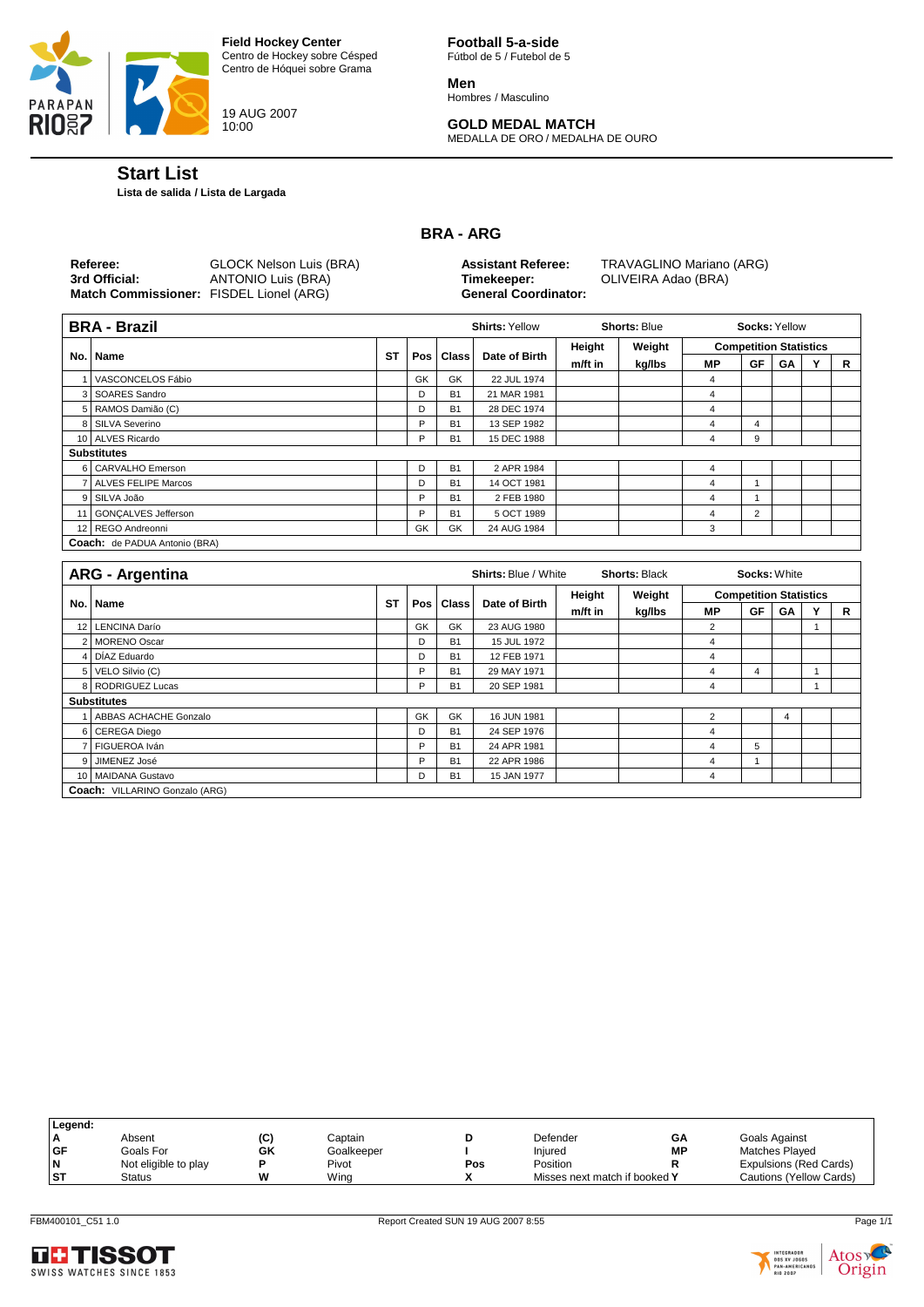

13 AUG 2007 15:00

**Football 5-a-side** Fútbol de 5 / Futebol de 5

**Men** Hombres / Masculino

# **FIRST ROUND - GROUP A**

PRIMERA RONDA - GRUPO A / PRIMEIRA RODADA - A

#### **Match Report**

**Informe del partido / Relatório da partida**

#### **ARG - CHI 7:0 (2:0)**

| <b>Match Officials:</b>                 |                          |                             |                     |
|-----------------------------------------|--------------------------|-----------------------------|---------------------|
| Referee:                                | GLOCK Nelson Luis (BRA)  | <b>Assistant Referee:</b>   | ANTONIO Luis (BRA)  |
| 3rd Official:                           | TRAVAGLINO Mariano (ARG) | Timekeeper:                 | OLIVEIRA Adao (BRA) |
| Match Commissioner: FISDEL Lionel (ARG) |                          | <b>General Coordinator:</b> |                     |

#### **Goals Scored:**

VELO Silvio (ARG) 4', JIMENEZ José (ARG) 12', VELO Silvio (ARG) 27', FIGUEROA Iván (ARG) 30', FIGUEROA Iván (ARG) 31', COLOMA Juan (CHI) 34' own goal, FIGUEROA Iván (ARG) 40'

#### **ARG - Argentina**

- [ 12 ] LENCINA Darío (GK)<br>[ 2 ] MORENO Oscar
- MORENO Oscar
- 
- [ 5 ] VELO Silvio (C)<br>[ 8 ] RODRIGUEZ Lu RODRIGUEZ Lucas
- [ 9 ] JIMENEZ José

#### **Substitutes:**

- [ 1 ] ABBAS ACHACHE Gonzalo (GK)
- [ 4 ] DÍAZ Eduardo<br>[ 6 ] CEREGA Diec
- CEREGA Diego
- [ 7 ] FIGUEROA Iván<br>[ 10 ] MAIDANA Gusta
- MAIDANA Gustavo

#### **Coach:** VILLARINO Gonzalo (ARG) **Coach:** ULLOA Miguel (CHI)

**Cautions:**

None

#### **Expulsions:**

None

#### **CHI - Chile**

- [ 1 ] WHITELEY Alex (GK)<br>[ 2 ] COLOMA Juan
- $\begin{bmatrix} 2 & 1 \end{bmatrix}$  COLOMA Juan
- 
- [ 3 ] RIOS Emiliano (C)<br>[ 4 ] DIAZ Eric [ 4 ] DIAZ Eric<br>[ 8 ] HERMOSI
- HERMOSILLA Edwin

#### **Substitutes:**

- [ 5 ] MUÑOZ Mauricio
- [ 6 ] CORTES Robert<br>[ 7 ] VALENZUELA Lu
- VALENZUELA Luis
- [12 ] VASQUEZ Alvaro (GK)



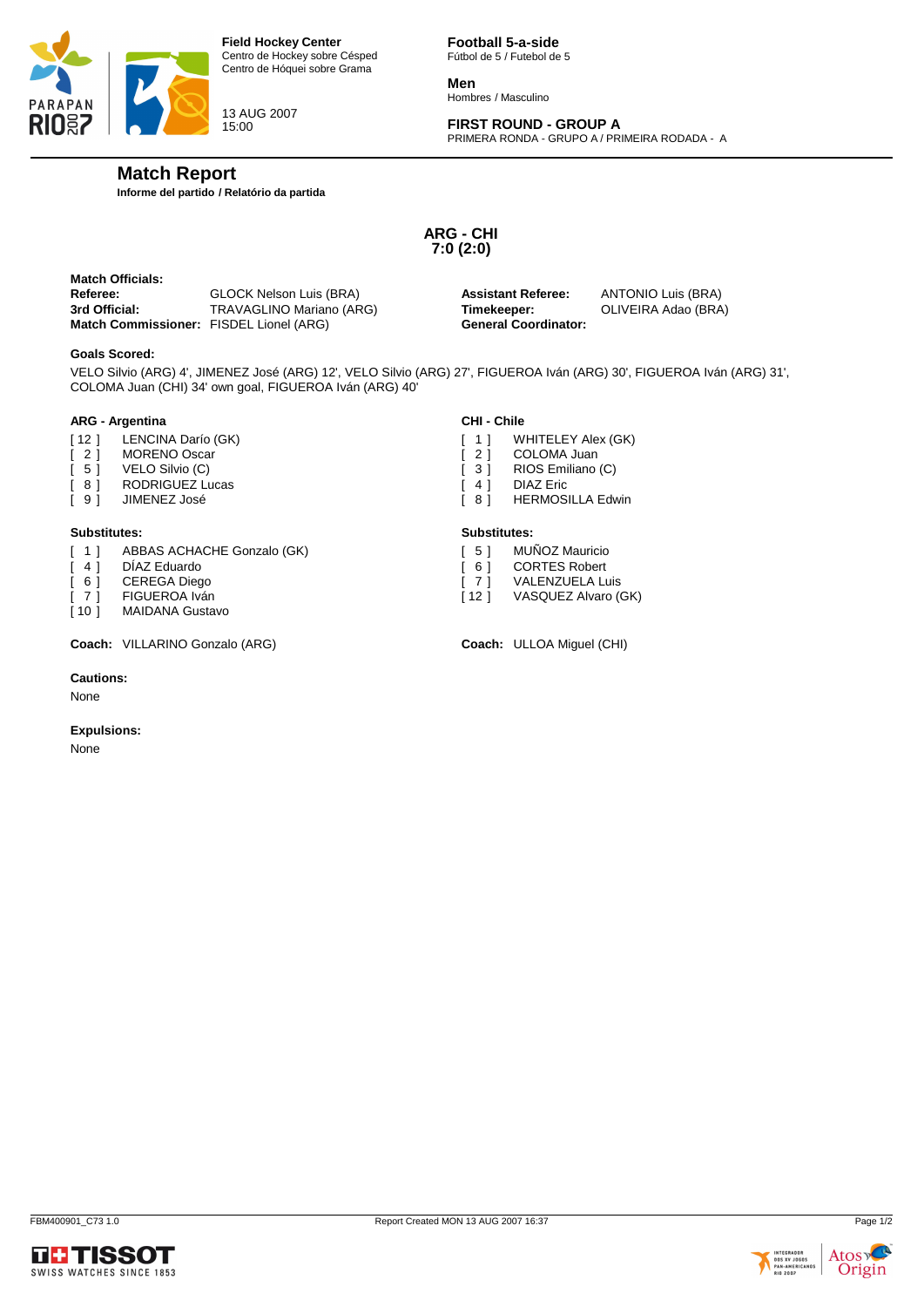



13 AUG 2007 15:00

**Football 5-a-side** Fútbol de 5 / Futebol de 5

**Men** Hombres / Masculino

# **FIRST ROUND - GROUP A**

PRIMERA RONDA - GRUPO A / PRIMEIRA RODADA - A

# **Match Report**

**Informe del partido / Relatório da partida**

#### **ARG - CHI 7:0 (2:0)**

| <b>ARG - Argentina</b> | <b>STATISTICS</b>       | <b>CHI - Chile</b> |
|------------------------|-------------------------|--------------------|
| 42                     | Shots                   |                    |
| 25                     | Shots on Goal           |                    |
|                        | Fouls                   | 5                  |
|                        | Corner Kicks            | 2                  |
|                        | Free Kicks              |                    |
|                        | <b>Penalty Kicks</b>    |                    |
|                        | <b>Double Penalties</b> |                    |
|                        | Own Goals               |                    |
|                        | Cautions (Yellow cards) |                    |
|                        | Expulsions (Red cards)  |                    |
|                        | Timeouts                | 2                  |

|                | <b>ARG - Argentina</b> |                |                |                |                  |           |           |                |                                |   |   |
|----------------|------------------------|----------------|----------------|----------------|------------------|-----------|-----------|----------------|--------------------------------|---|---|
|                |                        |                | <b>GF</b>      | GA             | SG/S             | <b>PK</b> | <b>DP</b> |                | <b>Fouls</b>                   |   | R |
| No.            | Name                   | Pos            |                |                |                  |           |           | FC             | FS                             | Y |   |
|                | 12   LENCINA Darío     | GK             |                |                |                  |           |           |                |                                |   |   |
|                | 2 MORENO Oscar         | D              |                |                |                  |           |           |                |                                |   |   |
| 5 <sup>1</sup> | VELO Silvio (C)        | $\overline{P}$ | $\overline{2}$ |                | 6/12             | 0/1       |           |                | 2                              |   |   |
|                | 8   RODRIGUEZ Lucas    | P              |                |                | $\overline{7/9}$ |           |           |                |                                |   |   |
|                | 9 JIMENEZ José         | P              | 4              |                | 5/13             |           |           |                | 3                              |   |   |
|                | <b>Substitutes</b>     |                |                |                |                  |           |           |                |                                |   |   |
|                | 4   DIAZ Eduardo       | D              |                |                |                  |           |           |                |                                |   |   |
| 6              | CEREGA Diego           | D              |                |                |                  |           |           |                |                                |   |   |
|                | 7 FIGUEROA Iván        | P              | 3              |                | 5/6              |           |           | $\overline{2}$ |                                |   |   |
|                | 10   MAIDANA Gustavo   | D              |                |                | 2/2              |           |           |                |                                |   |   |
| <b>Totals</b>  |                        |                | 6              |                | 25/42            | 0/1       |           | 4              | 5                              |   |   |
|                |                        |                |                |                |                  |           |           |                |                                |   |   |
|                | <b>CHI - Chile</b>     |                |                |                |                  |           |           |                |                                |   |   |
|                | No.   Name             | Pos            | GF             | GA             | SG/S             | <b>PK</b> | <b>DP</b> | $F_{\rm C}$    | <b>Fouls</b><br>F <sub>S</sub> | Y | R |
| $\mathbf{1}$   | <b>WHITELEY Alex</b>   | GK             |                | $\overline{7}$ |                  |           |           |                | $\overline{2}$                 |   |   |
| 2 <sup>1</sup> | COLOMA Juan            | D              |                |                |                  |           |           |                |                                |   |   |
|                | 3 RIOS Emiliano (C)    | D              |                |                | 1/1              |           |           | $\overline{2}$ | 4                              |   |   |
| 4 <sup>1</sup> | <b>DIAZ Eric</b>       | D              |                |                |                  |           | 0/1       |                |                                |   |   |
|                | 8   HERMOSILLA Edwin   | P              |                |                | $\overline{1/2}$ |           |           | и              |                                |   |   |
|                | <b>Substitutes</b>     |                |                |                |                  |           |           |                |                                |   |   |
|                | 5 MUÑOZ Mauricio       | P              |                |                |                  |           |           |                |                                |   |   |
| $6 \mid$       | <b>CORTES Robert</b>   | $\overline{P}$ |                |                |                  |           |           |                | 1                              |   |   |
| $\overline{7}$ | <b>VALENZUELA Luis</b> | P              |                |                | 0/4              |           |           |                |                                |   |   |
| <b>Totals</b>  |                        |                |                | 7              | 2/7              |           | 0/1       | 5              | 4                              |   |   |

| Legend:   |                               |      |                       |           |                                 |    |                         |
|-----------|-------------------------------|------|-----------------------|-----------|---------------------------------|----|-------------------------|
| ΙA        | Absent                        | (C)  | Captain               |           | Defender                        | DP | Double Penalties        |
| <b>FC</b> | <b>Fouls Committed</b>        | FS   | <b>Fouls Suffered</b> |           | Full Time                       | GΑ | Goals Against           |
| <b>GF</b> | Goals For                     | GK   | Goalkeeper            | HТ        | Half-time                       |    | Injured                 |
| <b>N</b>  | Not eligible to play          |      | Pivot                 | <b>PK</b> | Penalty Kicks (Goals/Shots) Pos |    | Position                |
| R         | <b>Expulsions (Red Cards)</b> | SG/S | Shots on Goal/Shots   | w         | Wina                            |    | Cautions (Yellow Cards) |
|           |                               |      |                       |           |                                 |    |                         |



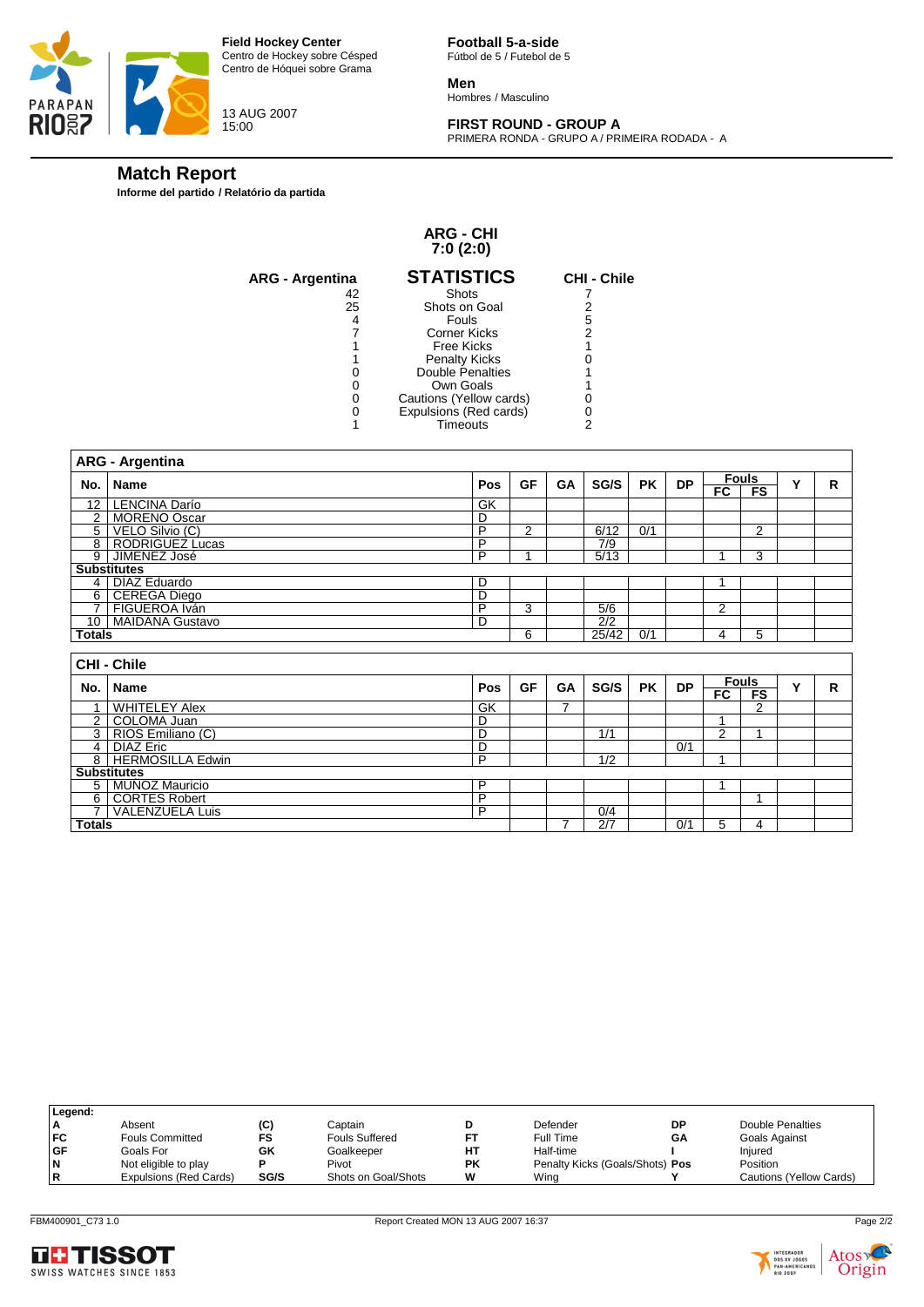

13 AUG 2007 17:00

**Football 5-a-side** Fútbol de 5 / Futebol de 5

**Men** Hombres / Masculino

# **FIRST ROUND - GROUP A**

PRIMERA RONDA - GRUPO A / PRIMEIRA RODADA - A

# **Match Report**

**Informe del partido / Relatório da partida**

**PAR - COL 3:1 (1:0)**

| <b>Match Officials:</b>                        |                      |                             |                     |
|------------------------------------------------|----------------------|-----------------------------|---------------------|
| Referee:                                       | TORINO Ricardo (ARG) | <b>Assistant Referee:</b>   | CAFURE Jorge (ARG)  |
| 3rd Official:                                  | MORGADO Lucio (BRA)  | Timekeeper:                 | OLIVEIRA Adao (BRA) |
| <b>Match Commissioner:</b> FISDEL Lionel (ARG) |                      | <b>General Coordinator:</b> |                     |

#### **Goals Scored:**

LÓPEZ Wilfrido (PAR) 16' penalty goal, VILLAMAYOR Ricardo (PAR) 28', PARRA Juan (COL) 36', PEREIRA Marco (PAR) 42'

#### **PAR - Paraguay**

- [ 12 ] YEGROS Nicolás (GK)<br>[ 4 ] LÓPEZ Nicolás
- [ 4 ] LÓPEZ Nicolás<br>[ 5 ] PAVÓN Evelio
- [ 5 ] PAVÓN Evelio (C)<br>[ 7 ] VILLAMAYOR Ric
- [ 7 ] VILLAMAYOR Ricardo<br>[ 10 ] LÓPEZ Wilfrido
- LÓPEZ Wilfrido

#### **Substitutes:**

- [ 1 ] BLANCO Alberto (GK)
- [ 2 ] BENÍTEZ Antonio
- [ 3 ] MANCILLA Miguel
- [ 9 ] PEREIRA Marco
- [11 ] RAMÍREZ Hugo

#### **Cautions:**

PEREIRA Marco (PAR) 46'

#### **Expulsions:**

None



- [ 1 ] MATALLANA German (C GK)
- [ 4 ] LOPEZ Freddy<br>[ 5 ] AREVALO Ces
- [ 5 ] AREVALO Cesar
- [ 6 ] ZARATE Juan<br>[ 9 ] PARRA Juan
- PARRA Juan

#### **Substitutes:**

- [ 7 ] GRAJALES Henry
- [ 8 ] VEGA Daniel
- [ 11 ] BELLO Wilber
- [12 ] PIMIENTO Javier
- [ 22 ] CASTAÑEDA Ivan (GK)

**Coach:** SAMANIEGO Derlis (PAR) **Coach:** ACUNA Luis Augusto (COL)



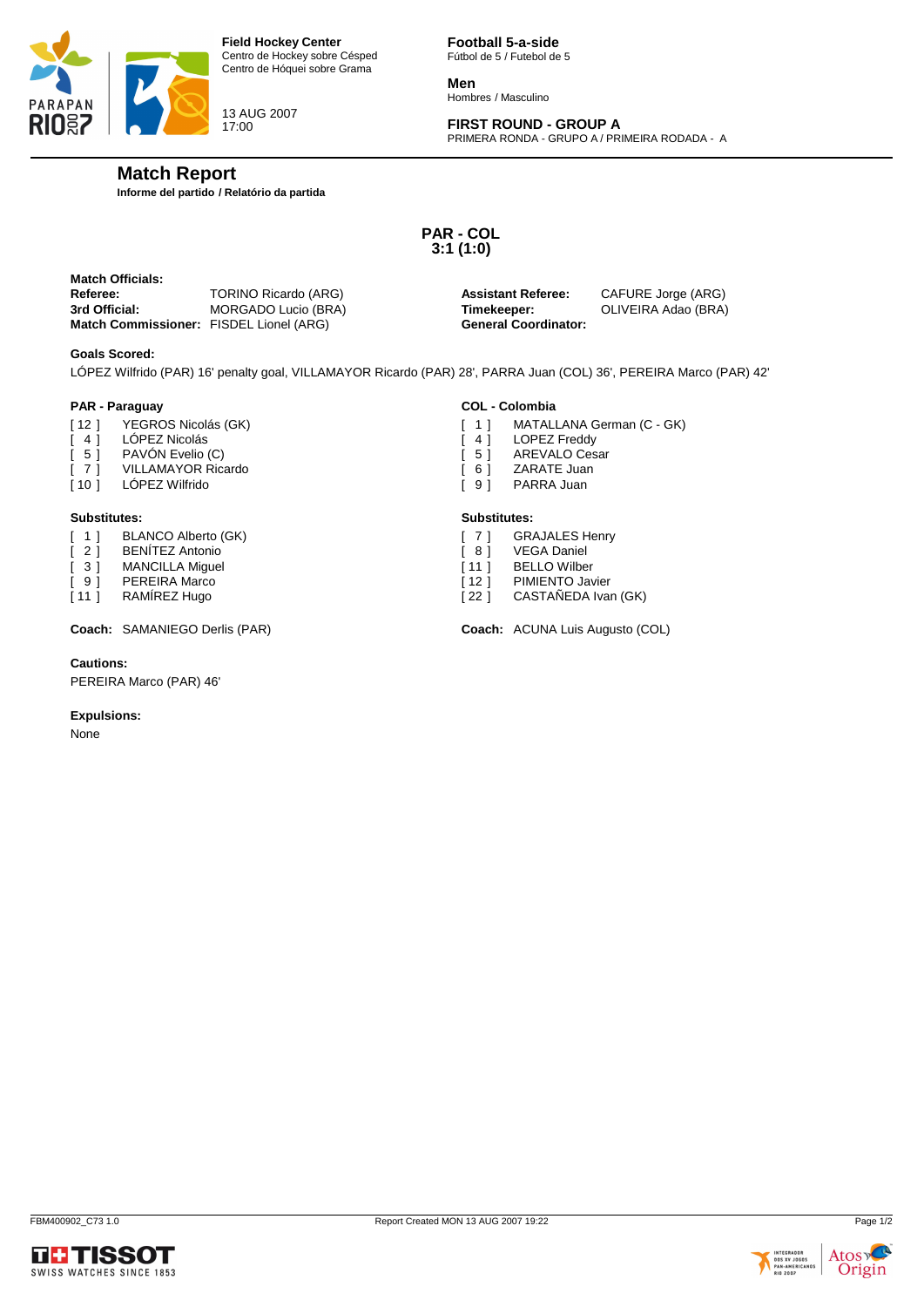



13 AUG 2007 17:00

**Football 5-a-side** Fútbol de 5 / Futebol de 5

**Men** Hombres / Masculino

# **FIRST ROUND - GROUP A**

PRIMERA RONDA - GRUPO A / PRIMEIRA RODADA - A

# **Match Report**

**Informe del partido / Relatório da partida**

#### **PAR - COL 3:1 (1:0)**

| <b>PAR - Paraguay</b> | <b>STATISTICS</b>       | <b>COL - Colombia</b> |
|-----------------------|-------------------------|-----------------------|
| 13                    | <b>Shots</b>            | 24                    |
| 9                     | Shots on Goal           | 12                    |
|                       | Fouls                   | 6                     |
|                       | Corner Kicks            | 12                    |
|                       | Free Kicks              |                       |
|                       | <b>Penalty Kicks</b>    |                       |
|                       | <b>Double Penalties</b> |                       |
| 0                     | Own Goals               |                       |
|                       | Cautions (Yellow cards) |                       |
|                       | Expulsions (Red cards)  |                       |
|                       | Timeouts                |                       |
|                       |                         |                       |

|                 | PAR - Paraguay                              |                         |                      |           |              |           |                  |                |                                |   |   |
|-----------------|---------------------------------------------|-------------------------|----------------------|-----------|--------------|-----------|------------------|----------------|--------------------------------|---|---|
| No.             | Name                                        | Pos                     | GF                   | <b>GA</b> | SG/S         | <b>PK</b> | <b>DP</b>        | <b>Fouls</b>   |                                | Υ | R |
|                 |                                             |                         |                      |           |              |           |                  | $F_{\rm C}$    | F <sub>S</sub>                 |   |   |
| 12              | YEGROS Nicolás                              | GK                      |                      |           |              |           |                  |                |                                |   |   |
| 4 <sup>1</sup>  | LÓPEZ Nicolás                               | D                       |                      |           |              |           |                  |                | 1                              |   |   |
|                 | 5   PAVÓN Evelio (C)                        | D                       |                      |           |              |           |                  | 1              |                                |   |   |
|                 | <b>VILLAMAYOR Ricardo</b>                   | W                       |                      |           | 5/8          |           |                  | 3              | 3                              |   |   |
|                 | 10 LÓPEZ Wilfrido                           | P                       |                      |           | $\sqrt{2/3}$ | 1/1       |                  | $\overline{2}$ | $\overline{\mathbf{A}}$        |   |   |
|                 | <b>Substitutes</b>                          |                         |                      |           |              |           |                  |                |                                |   |   |
|                 | 2 BENITEZ Antonio                           | D                       |                      |           |              |           |                  |                |                                |   |   |
|                 | 3   MANCILLA Miquel                         | W                       |                      |           |              |           |                  |                |                                |   |   |
|                 | 9 PEREIRA Marco                             | P                       | $\blacktriangleleft$ |           | 2/2          |           | 0/1              | 1              | 2                              | 1 |   |
| 11 <sup>1</sup> | RAMIREZ Hugo                                | $\overline{\mathsf{W}}$ |                      |           |              |           |                  |                |                                |   |   |
| Totals          |                                             |                         | 3                    |           | 9/13         | 1/1       | 0/1              | 7              |                                |   |   |
|                 |                                             |                         |                      |           |              |           |                  |                |                                |   |   |
|                 |                                             |                         |                      |           |              |           |                  |                |                                |   |   |
|                 | <b>COL - Colombia</b>                       |                         |                      |           |              |           |                  |                |                                |   |   |
| No.             | Name                                        | Pos                     | GF                   | GA        | SG/S         | <b>PK</b> | <b>DP</b>        | FC             | <b>Fouls</b><br>F <sub>S</sub> | Y | R |
| 1               |                                             | GK                      |                      | 3         |              |           |                  |                |                                |   |   |
| 4 I             | MATALLANA German (C)                        | D                       |                      |           | 3/5          |           |                  | $\overline{2}$ | $\overline{2}$                 |   |   |
| 5               | <b>LOPEZ</b> Freddy<br><b>AREVALO Cesar</b> | D                       |                      |           | 0/2          |           |                  | $\overline{2}$ | $\overline{2}$                 |   |   |
| 6               | ZARATE Juan                                 | D                       |                      |           | 1/1          |           |                  |                | $\overline{\mathbf{A}}$        |   |   |
|                 | 9   PARRA Juan                              | P                       |                      |           | 8/16         |           | $\overline{0/1}$ | 4              | 3                              |   |   |
|                 | <b>Substitutes</b>                          |                         |                      |           |              |           |                  |                |                                |   |   |
|                 | <b>GRAJALES Henry</b>                       | P                       |                      |           |              |           |                  | 1              |                                |   |   |
| 8               | <b>VEGA Daniel</b>                          | D                       |                      |           |              |           |                  |                |                                |   |   |
| 11              | <b>BELLO Wilber</b>                         | P                       |                      |           |              |           |                  |                |                                |   |   |
| 12              | PIMIENTO Javier                             | P                       |                      |           |              |           |                  |                |                                |   |   |

| Legend:   |                               |      |                       |           |                                 |    |                         |
|-----------|-------------------------------|------|-----------------------|-----------|---------------------------------|----|-------------------------|
| ΙA        | Absent                        | (C)  | Captain               |           | Defender                        | DP | Double Penalties        |
| <b>FC</b> | <b>Fouls Committed</b>        | FS   | <b>Fouls Suffered</b> |           | Full Time                       | GΑ | Goals Against           |
| <b>GF</b> | Goals For                     | GK   | Goalkeeper            | HТ        | Half-time                       |    | Injured                 |
| <b>N</b>  | Not eligible to play          |      | Pivot                 | <b>PK</b> | Penalty Kicks (Goals/Shots) Pos |    | Position                |
| R         | <b>Expulsions (Red Cards)</b> | SG/S | Shots on Goal/Shots   | w         | Wina                            |    | Cautions (Yellow Cards) |
|           |                               |      |                       |           |                                 |    |                         |



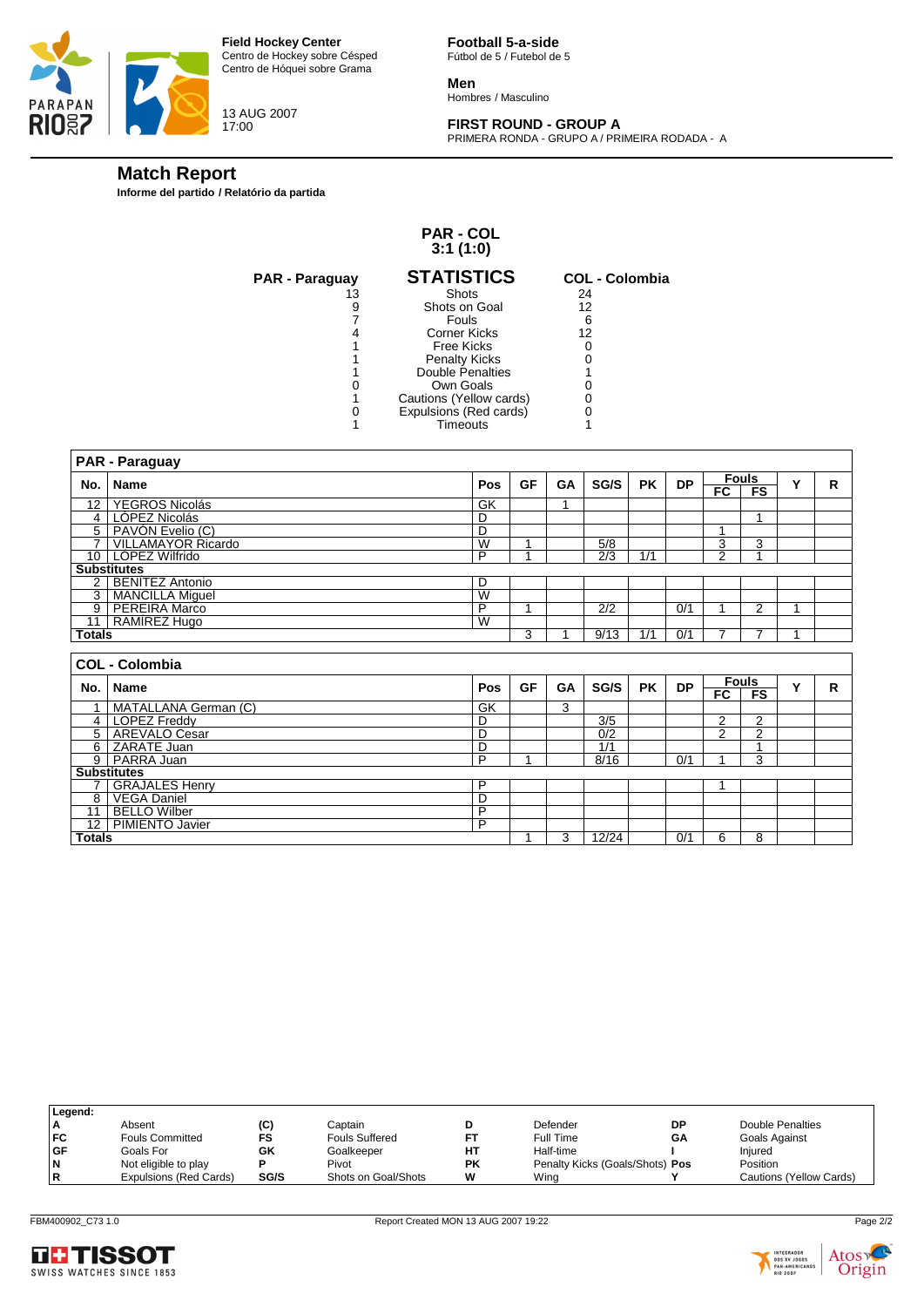

14 AUG 2007 15:00

**Football 5-a-side** Fútbol de 5 / Futebol de 5

**Men** Hombres / Masculino

# **FIRST ROUND - GROUP A**

PRIMERA RONDA - GRUPO A / PRIMEIRA RODADA - A

# **Match Report**

**Informe del partido / Relatório da partida**

**PAR - ARG 2:2 (0:1)**

| MORGADO Lucio (BRA)                     |
|-----------------------------------------|
| <b>GLOCK Nelson Luis (BRA)</b>          |
| Match Commissioner: FISDEL Lionel (ARG) |
|                                         |

**Assistant Referee: ANTONIO Luis (BRA) Timekeeper: OLIVEIRA Adao (BRA) General Coordinator:** 

**Goals Scored:**

VELO Silvio (ARG) 5' penalty goal, VILLAMAYOR Ricardo (PAR) 27', VILLAMAYOR Ricardo (PAR) 43', FIGUEROA Iván (ARG) 48'

#### **PAR - Paraguay**

- [ 12 ] YEGROS Nicolás (GK)<br>[ 4 ] LÓPEZ Nicolás
- [ 4 ] LÓPEZ Nicolás<br>[ 5 ] PAVÓN Evelio
- [ 5 ] PAVÓN Evelio (C)<br>[ 7 ] VILLAMAYOR Ric
- [ 7 ] VILLAMAYOR Ricardo<br>[ 10 ] LÓPEZ Wilfrido
- LÓPEZ Wilfrido

#### **Substitutes:**

- [ 1 ] BLANCO Alberto (GK)
- [ 2 ] BENÍTEZ Antonio
- [ 3 ] MANCILLA Miguel
- [ 9 ] PEREIRA Marco
- [11 ] RAMÍREZ Hugo

#### **Cautions:**

LÓPEZ Nicolás (PAR) 24', LÓPEZ Wilfrido (PAR) 32'

#### **Expulsions:**

None

# **ARG - Argentina**

- [ 1 ] ABBAS ACHACHE Gonzalo (GK)
- [ 2 ] MORENO Oscar<br>[ 5 ] VELO Silvio (C)
	- VELO Silvio (C)
- [ 7 ] FIGUEROA Iván<br>[ 10 ] MAIDANA Gusta MAIDANA Gustavo
- 

# **Substitutes:**

- [ 4 ] DÍAZ Eduardo
- [ 6 ] CEREGA Diego
- [ 8 ] RODRIGUEZ Lucas
- $\overline{1}$  9  $\overline{1}$  JIMENEZ José
- [12] LENCINA Darío (GK)

**Coach:** SAMANIEGO Derlis (PAR) **Coach:** VILLARINO Gonzalo (ARG)



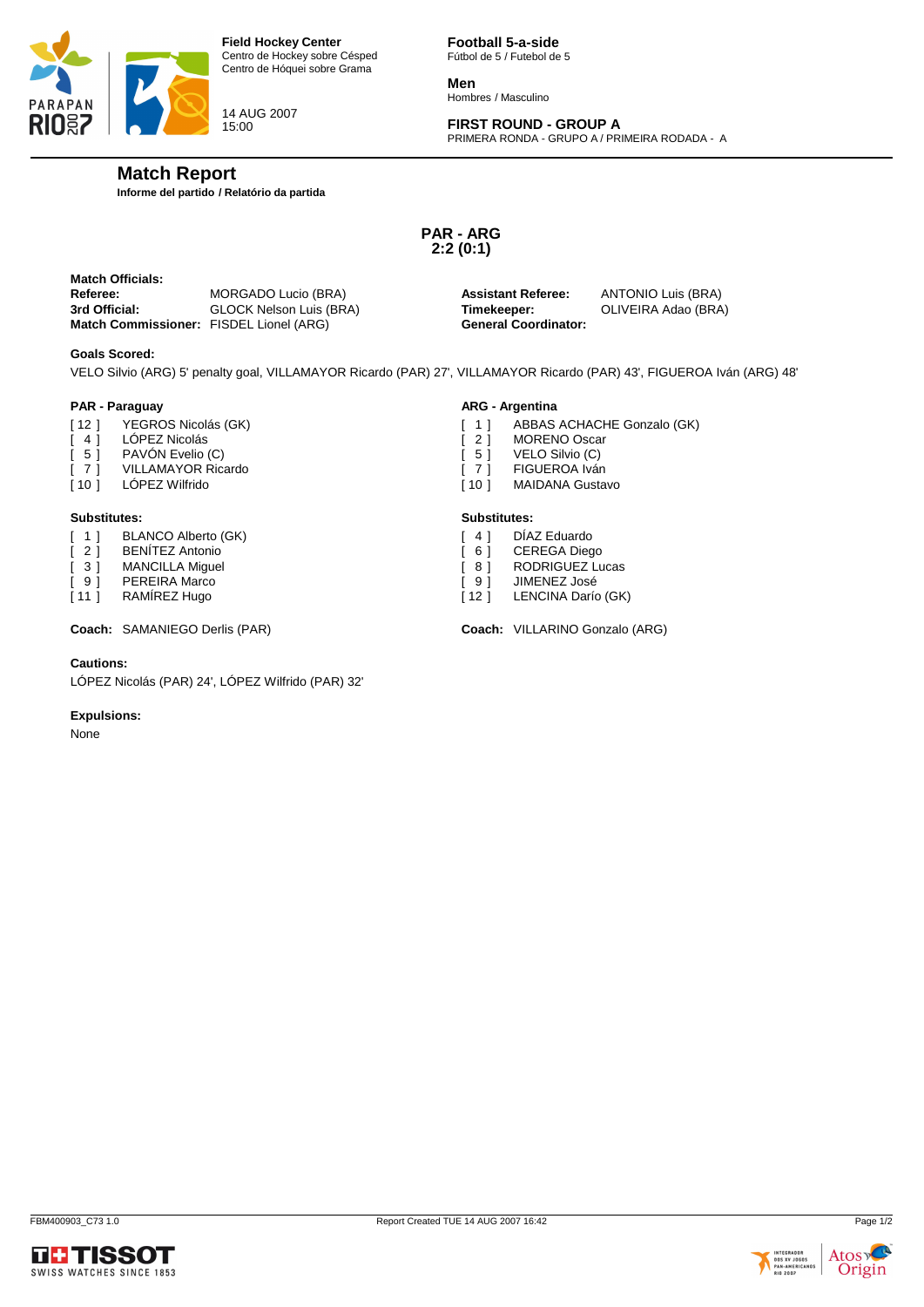



14 AUG 2007 15:00

**Football 5-a-side** Fútbol de 5 / Futebol de 5

**Men** Hombres / Masculino

# **FIRST ROUND - GROUP A**

PRIMERA RONDA - GRUPO A / PRIMEIRA RODADA - A

# **Match Report**

**Informe del partido / Relatório da partida**

#### **PAR - ARG 2:2 (0:1)**

| <b>PAR - Paraguay</b> | <b>STATISTICS</b>       | <b>ARG - Argentina</b> |
|-----------------------|-------------------------|------------------------|
|                       | <b>Shots</b>            | 13                     |
| 5                     | Shots on Goal           | 10                     |
| 3                     | Fouls                   | 5                      |
|                       | Corner Kicks            | 19                     |
|                       | Free Kicks              |                        |
|                       | <b>Penalty Kicks</b>    |                        |
|                       | <b>Double Penalties</b> |                        |
|                       | Own Goals               |                        |
| 2                     | Cautions (Yellow cards) |                        |
| Ω                     | Expulsions (Red cards)  |                        |
| 2                     | Timeouts                |                        |
|                       |                         |                        |

|                | <b>PAR - Paraguay</b>                         |                         |                |    |                  |           |           |                |                                |                         |   |
|----------------|-----------------------------------------------|-------------------------|----------------|----|------------------|-----------|-----------|----------------|--------------------------------|-------------------------|---|
| No.            | Name                                          | Pos                     | GF             | GA | SG/S             | <b>PK</b> | <b>DP</b> |                | <b>Fouls</b>                   | Y                       | R |
|                |                                               |                         |                |    |                  |           |           | $F$ C          | F <sub>S</sub>                 |                         |   |
| 12             | YEGROS Nicolás                                | GK                      |                | 2  |                  |           |           |                |                                |                         |   |
|                | 4   LÓPEZ Nicolás                             | D                       |                |    |                  |           |           | $\overline{2}$ |                                | 1                       |   |
|                | 5   PAVÓN Evelio (C)                          | D                       |                |    |                  |           |           |                |                                |                         |   |
|                | <b>VILLAMAYOR Ricardo</b>                     | W                       | $\overline{2}$ |    | 4/9              |           |           |                | 2                              |                         |   |
|                | 10 LÓPEZ Wilfrido                             | P                       |                |    | 1/2              |           |           | 4              | $\mathfrak{p}$                 | $\overline{\mathbf{A}}$ |   |
|                | <b>Substitutes</b>                            |                         |                |    |                  |           |           |                |                                |                         |   |
|                | 2 BENITEZ Antonio                             | D                       |                |    |                  |           |           |                |                                |                         |   |
|                | 3   MANCILLA Miguel                           | $\overline{\mathsf{W}}$ |                |    |                  |           |           |                |                                |                         |   |
|                | 9 PEREIRA Marco                               | P                       |                |    |                  |           |           |                | 1                              |                         |   |
| 11             | RAMIREZ Hugo                                  | $\overline{\mathsf{w}}$ |                |    |                  |           |           |                |                                |                         |   |
| Totals         |                                               |                         | 2              | 2  | 5/11             |           |           | 3              | 5                              | 2                       |   |
|                |                                               |                         |                |    |                  |           |           |                |                                |                         |   |
|                |                                               |                         |                |    |                  |           |           |                |                                |                         |   |
|                | <b>ARG - Argentina</b>                        |                         |                |    |                  |           |           |                |                                |                         |   |
| No.            | Name                                          | Pos                     | GF             | GA | SG/S             | <b>PK</b> | <b>DP</b> | FC             | <b>Fouls</b><br>F <sub>S</sub> | Y                       | R |
| 1              |                                               |                         |                | 2  |                  |           |           | 1              |                                |                         |   |
| 2 <sup>1</sup> | <b>ABBAS ACHACHE Gonzalo</b>                  | GK<br>D                 |                |    |                  |           |           | $\overline{2}$ |                                |                         |   |
| 5              | <b>MORENO Oscar</b>                           | P                       | $\overline{ }$ |    | 6/7              | 1/1       |           |                |                                |                         |   |
| 7              | VELO Silvio (C)<br>FIGUEROA Iván              | P                       | $\overline{A}$ |    | 2/3              |           |           |                |                                |                         |   |
| 10             | <b>MAIDANA Gustavo</b>                        | D                       |                |    |                  |           |           | $\overline{2}$ |                                |                         |   |
|                | <b>Substitutes</b>                            |                         |                |    |                  |           |           |                |                                |                         |   |
|                |                                               | D                       |                |    |                  |           |           |                |                                |                         |   |
| 6              | 4 DIAZ Eduardo                                | D                       |                |    |                  |           |           |                |                                |                         |   |
| $\overline{8}$ | <b>CEREGA Diego</b><br><b>RODRIGUEZ Lucas</b> | P                       |                |    | 1/1              |           |           |                |                                |                         |   |
| $\overline{9}$ | JIMENEZ José                                  | P                       |                |    | $\overline{1/2}$ |           |           |                | 3                              |                         |   |

| Legend:   |                        |      |                       |           |                                 |    |                         |
|-----------|------------------------|------|-----------------------|-----------|---------------------------------|----|-------------------------|
| ۱A        | Absent                 | (C)  | Captain               |           | Defender                        | DP | Double Penalties        |
| IFC.      | <b>Fouls Committed</b> | FS   | <b>Fouls Suffered</b> |           | Full Time                       | GΑ | Goals Against           |
| <b>GF</b> | Goals For              | GK   | Goalkeeper            | HТ        | Half-time                       |    | Injured                 |
| N         | Not eligible to play   |      | Pivot                 | <b>PK</b> | Penalty Kicks (Goals/Shots) Pos |    | Position                |
| R         | Expulsions (Red Cards) | SG/S | Shots on Goal/Shots   | w         | Wing                            |    | Cautions (Yellow Cards) |
|           |                        |      |                       |           |                                 |    |                         |



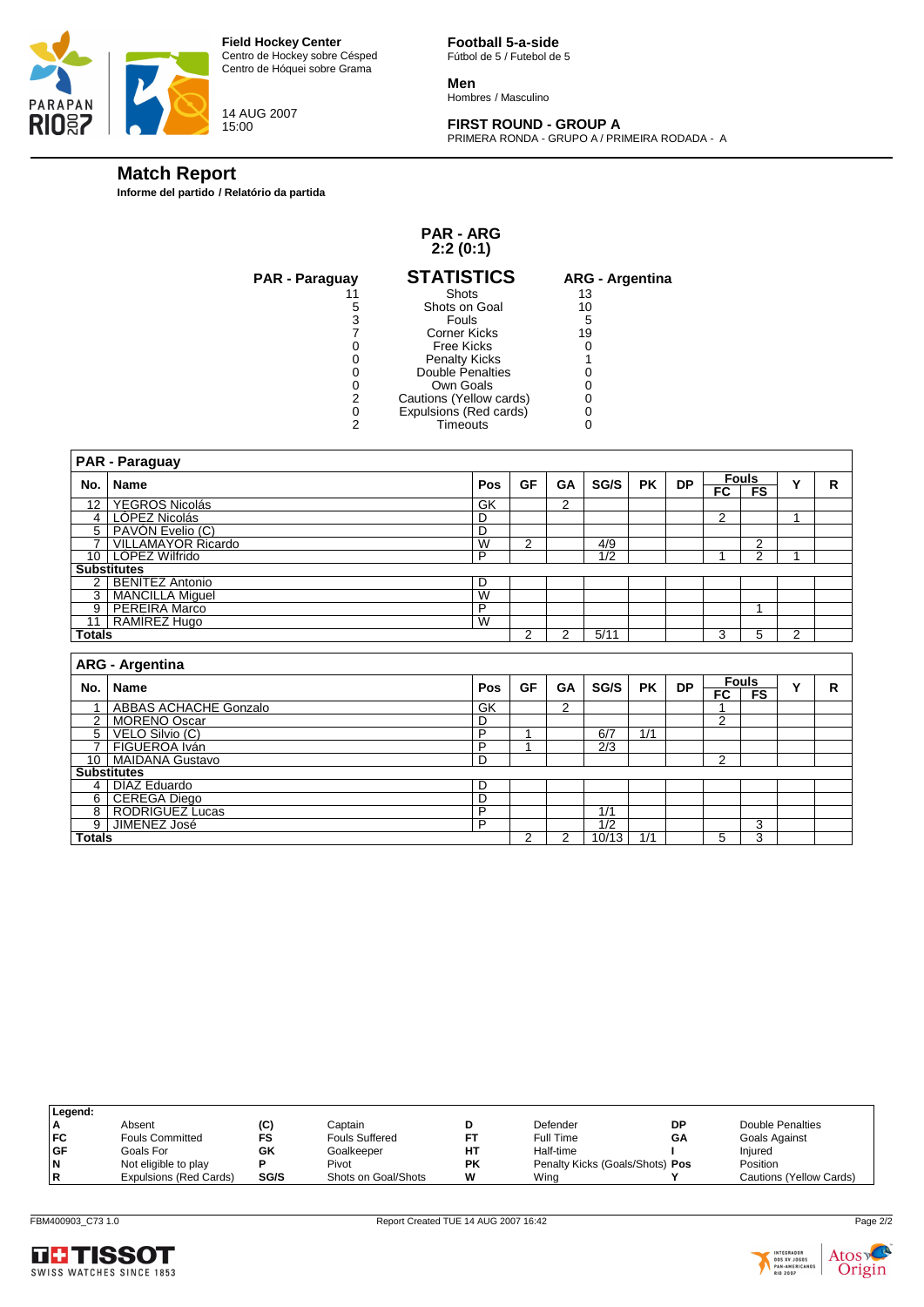



14 AUG 2007 17:00

**Football 5-a-side** Fútbol de 5 / Futebol de 5

**Men** Hombres / Masculino

# **FIRST ROUND - GROUP A**

PRIMERA RONDA - GRUPO A / PRIMEIRA RODADA - A

# **Match Report**

**Informe del partido / Relatório da partida**

# **BRA - CHI 7:0 (5:0)**

**Match Officials: Referee:** TORINO Ricardo (ARG) **Assistant Referee:** TRAVAGLINO Mariano (ARG) **3rd Official:** CAFURE Jorge (ARG) **Timekeeper:** OLIVEIRA Adao (BRA) **Match Commissioner:** FISDEL Lionel (ARG)

#### **Goals Scored:**

SILVA Severino (BRA) 3', ALVES Ricardo (BRA) 6', SILVA Severino (BRA) 11', ALVES Ricardo (BRA) 15', GONÇALVES Jefferson (BRA) 23', ALVES Ricardo (BRA) 30', SILVA João (BRA) 46'

#### **BRA - Brazil**

- [ 1 ] VASCONCELOS Fábio (GK)<br>[ 5 ] RAMOS Damião (C)
- RAMOS Damião (C)
- [ 8 ] SILVA Severino<br>[ 10 ] ALVES Ricardo
- ALVES Ricardo
- [11 ] GONÇALVES Jefferson

#### **Substitutes:**

- [ 3 ] SOARES Sandro
- [ 6 ] CARVALHO Emerson<br>[ 7 ] ALVES FELIPE Marco
- ALVES FELIPE Marcos
- [ 9 ] SILVA João<br>[ 12 ] REGO Andre
- REGO Andreonni (GK)

**Coach:** de PADUA Antonio (BRA) **Coach:** ULLOA Miguel (CHI)

#### **Cautions:**

COLOMA Juan (CHI) 34'

#### **Expulsions:**

None

#### **CHI - Chile**

- [ 1 ] WHITELEY Alex (GK)<br>[ 2 ] COLOMA Juan
- [ 2 ] COLOMA Juan
- [ 3 ] RIOS Emiliano (C)<br>[ 4 ] DIAZ Eric
- [ 4 ] DIAZ Eric<br>[ 7 ] VALENZU
- VALENZUELA Luis

#### **Substitutes:**

- [ 5 ] MUÑOZ Mauricio
- [ 6 ] CORTES Robert
- [ 8 ] HERMOSILLA Edwin
- [12 ] VASQUEZ Alvaro (GK)



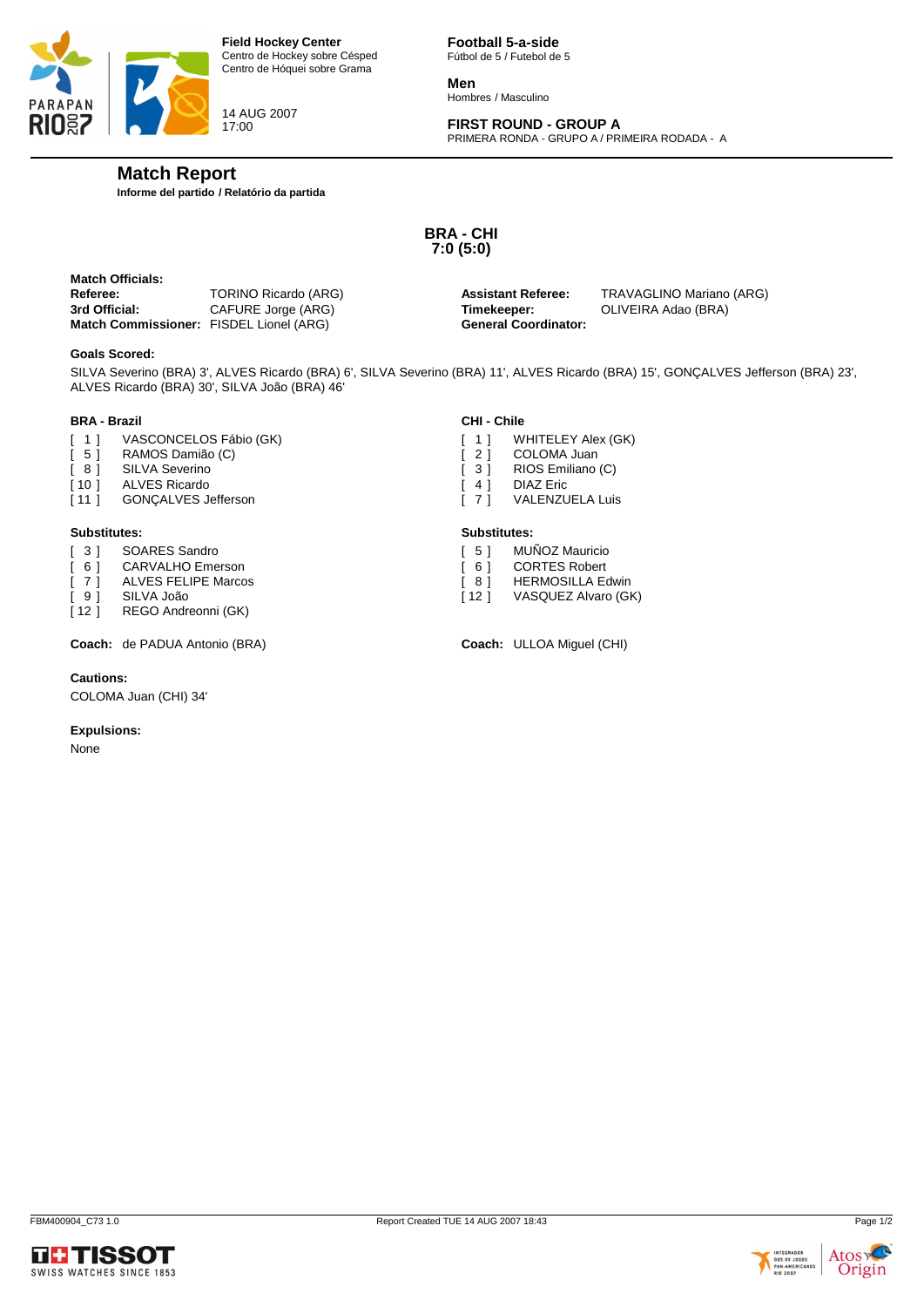



14 AUG 2007 17:00

**Football 5-a-side** Fútbol de 5 / Futebol de 5

**Men** Hombres / Masculino

# **FIRST ROUND - GROUP A**

PRIMERA RONDA - GRUPO A / PRIMEIRA RODADA - A

# **Match Report**

**Informe del partido / Relatório da partida**

#### **BRA - CHI 7:0 (5:0)**

| <b>BRA - Brazil</b> | <b>STATISTICS</b>       | <b>CHI - Chile</b> |
|---------------------|-------------------------|--------------------|
| 34                  | Shots                   | 3                  |
| 23                  | Shots on Goal           |                    |
| 3                   | Fouls                   | 3                  |
| 13                  | Corner Kicks            | 3                  |
|                     | Free Kicks              |                    |
|                     | <b>Penalty Kicks</b>    |                    |
|                     | Double Penalties        |                    |
|                     | Own Goals               |                    |
|                     | Cautions (Yellow cards) |                    |
|                     | Expulsions (Red cards)  |                    |
|                     | <b>Timeouts</b>         |                    |

|                 | <b>BRA - Brazil</b>        |     |                |           |       |           |           |                |                |   |   |
|-----------------|----------------------------|-----|----------------|-----------|-------|-----------|-----------|----------------|----------------|---|---|
|                 | No.   Name                 | Pos | <b>GF</b>      | <b>GA</b> | SG/S  | <b>PK</b> | <b>DP</b> |                | <b>Fouls</b>   | Y | R |
|                 |                            |     |                |           |       |           |           | FC             | F <sub>S</sub> |   |   |
| 1               | VASCONCELOS Fábio          | GK  |                |           |       |           |           |                |                |   |   |
|                 | 5 RAMOS Damião (C)         | D   |                |           | 1/1   |           |           | 2              | 1              |   |   |
| $\overline{8}$  | SILVA Severino             | P   | $\overline{2}$ |           | 3/6   |           |           |                |                |   |   |
|                 | 10 ALVES Ricardo           | P   | 3              |           | 7/11  |           |           |                | $\overline{ }$ |   |   |
| 11              | <b>GONCALVES Jefferson</b> | P   |                |           | 5/7   |           |           | 1              |                |   |   |
|                 | <b>Substitutes</b>         |     |                |           |       |           |           |                |                |   |   |
|                 | 3   SOARES Sandro          | D   |                |           |       |           |           |                |                |   |   |
| 6 <sup>1</sup>  | <b>CARVALHO Emerson</b>    | Đ   |                |           |       |           |           |                |                |   |   |
|                 | 7   ALVES FELIPE Marcos    | D   |                |           |       |           |           |                |                |   |   |
|                 | 9 SILVA João               | P   | 1              |           | 7/9   |           |           |                |                |   |   |
|                 | 12   REGO Andreonni        | GK  |                |           |       |           |           |                |                |   |   |
| <b>Totals</b>   |                            |     | $\overline{ }$ |           | 23/34 |           |           | 3              | 3              |   |   |
|                 |                            |     |                |           |       |           |           |                |                |   |   |
|                 | <b>CHI - Chile</b>         |     |                |           |       |           |           |                |                |   |   |
|                 | No.   Name                 | Pos | <b>GF</b>      | GA        | SG/S  | <b>PK</b> | <b>DP</b> |                | <b>Fouls</b>   | Y | R |
|                 |                            |     |                |           |       |           |           | $F_{\rm C}$    | F <sub>S</sub> |   |   |
| 1 <sup>1</sup>  | <b>WHITELEY Alex</b>       | GK  |                | 5         |       |           |           |                |                |   |   |
| $\overline{2}$  | COLOMA Juan                | D   |                |           |       |           |           | $\overline{2}$ |                |   |   |
|                 | 3 RIOS Emiliano (C)        | D   |                |           |       |           |           |                |                |   |   |
| 4 I             | <b>DIAZ Eric</b>           | D   |                |           |       |           |           |                |                |   |   |
| 7 <sup>1</sup>  | <b>VALENZUELA Luis</b>     | P   |                |           | 2/2   |           |           | 1              |                |   |   |
|                 | <b>Substitutes</b>         |     |                |           |       |           |           |                |                |   |   |
| 5 <sup>1</sup>  | <b>MUÑOZ Mauricio</b>      | P   |                |           |       |           |           |                |                |   |   |
|                 | 6 CORTES Robert            | P   |                |           |       |           |           |                |                |   |   |
|                 | 8   HERMOSILLA Edwin       | P   |                |           | 0/1   |           |           |                |                |   |   |
| 12 <sup>1</sup> | <b>VASQUEZ Alvaro</b>      | GK  |                |           |       |           |           |                |                |   |   |
|                 |                            |     |                | 2         |       |           |           |                |                |   |   |

| Legend:   |                        |      |                       |           |                                 |    |                         |
|-----------|------------------------|------|-----------------------|-----------|---------------------------------|----|-------------------------|
| А         | Absent                 | (C)  | Captain               |           | Defender                        | DP | Double Penalties        |
| <b>FC</b> | <b>Fouls Committed</b> | FS   | <b>Fouls Suffered</b> | FТ        | Full Time                       | GΑ | Goals Against           |
| <b>GF</b> | Goals For              | GK   | Goalkeeper            | HТ        | Half-time                       |    | Injured                 |
| N         | Not eligible to play   |      | Pivot                 | <b>PK</b> | Penalty Kicks (Goals/Shots) Pos |    | Position                |
| R         | Expulsions (Red Cards) | SG/S | Shots on Goal/Shots   | W         | Wing                            |    | Cautions (Yellow Cards) |
|           |                        |      |                       |           |                                 |    |                         |



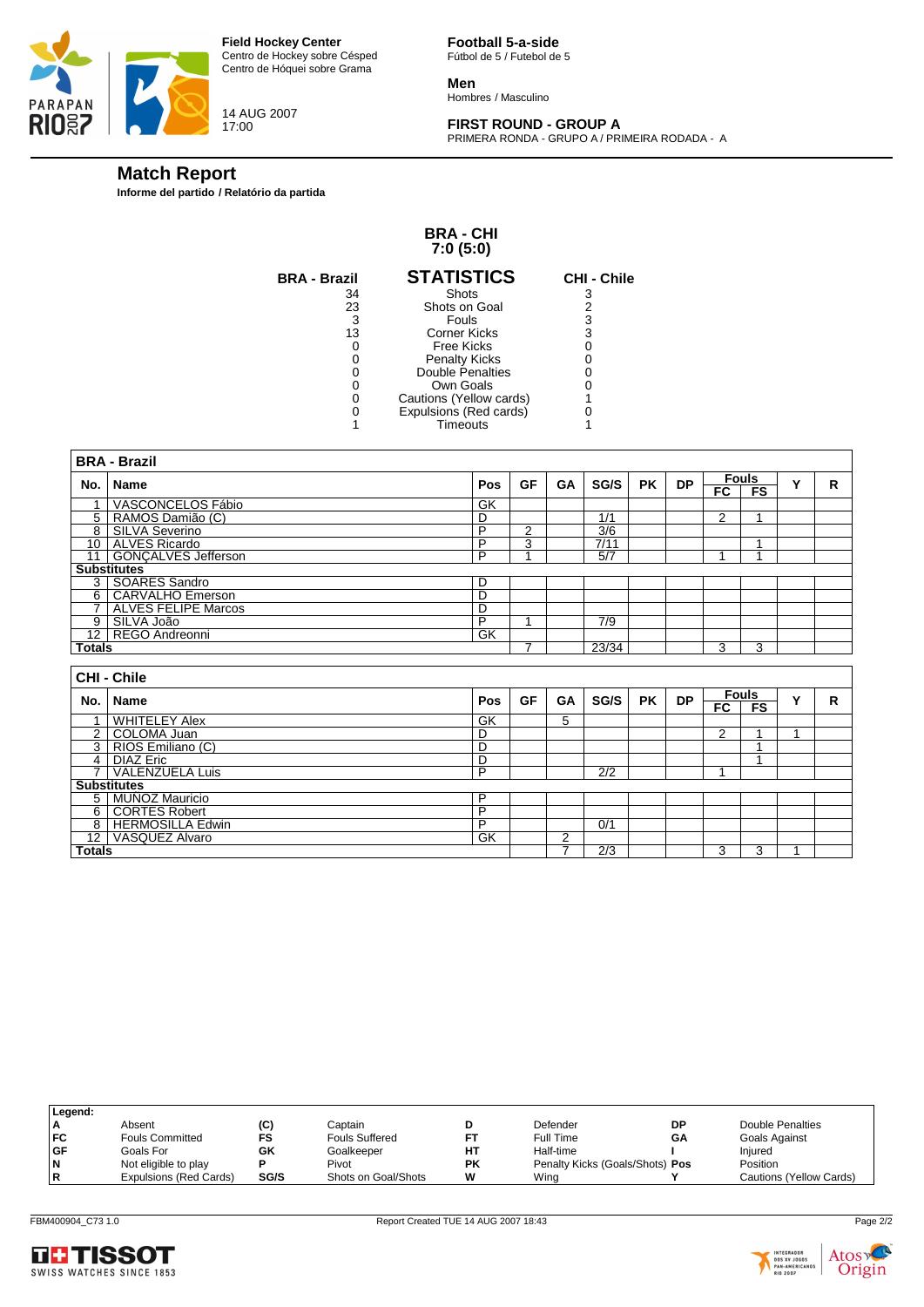

15 AUG 2007 15:00

**Football 5-a-side** Fútbol de 5 / Futebol de 5

**Men** Hombres / Masculino

# **FIRST ROUND - GROUP A**

PRIMERA RONDA - GRUPO A / PRIMEIRA RODADA - A

# **Match Report**

**Informe del partido / Relatório da partida**

# **BRA - PAR 4:0 (3:0)**

**Match Officials: Referee:** TRAVAGLINO Mariano (ARG) **Assistant Referee:** TORINO Ricardo (ARG) **3rd Official:** ANTONIO Luis (BRA) **Timekeeper:** OLIVEIRA Adao (BRA) **Match Commissioner:** FISDEL Lionel (ARG)

# **Goals Scored:**

ALVES Ricardo (BRA) 21', ALVES Ricardo (BRA) 22', ALVES FELIPE Marcos (BRA) 25', GONÇALVES Jefferson (BRA) 46'

#### **BRA - Brazil**

- [ 1 ] VASCONCELOS Fábio (GK)<br>[ 3 ] SOARES Sandro
- [ 3 ] SOARES Sandro<br>[ 5 ] RAMOS Damião
- [ 5 ] RAMOS Damião (C)<br>[ 8 ] SILVA Severino
- 
- [ 8 ] SILVA Severino<br>[ 10 ] ALVES Ricardo ALVES Ricardo

#### **Substitutes:**

- [ 6 ] CARVALHO Emerson
- [ 7 ] ALVES FELIPE Marcos
- [ 9 ] SILVA João
- [11 ] GONÇALVES Jefferson
- [12 ] REGO Andreonni (GK)

**Coach:** de PADUA Antonio (BRA) **Coach:** SAMANIEGO Derlis (PAR)

#### **Cautions:**

None

#### **Expulsions:**

None

#### **PAR - Paraguay**

- [ 12 ] YEGROS Nicolás (GK)<br>[ 4 ] LÓPEZ Nicolás
- 
- 4 ] LÓPEZ Nicolás<br>5 1 PAVÓN Evelio [ 5 ] PAVÓN Evelio (C)
- [ 7 ] VILLAMAYOR Ricardo<br>[ 10 ] LÓPEZ Wilfrido
- LÓPEZ Wilfrido

#### **Substitutes:**

- [ 2 ] BENÍTEZ Antonio
- [ 3 ] MANCILLA Miguel
- [ 9 ] PEREIRA Marco
- [11 ] RAMÍREZ Hugo









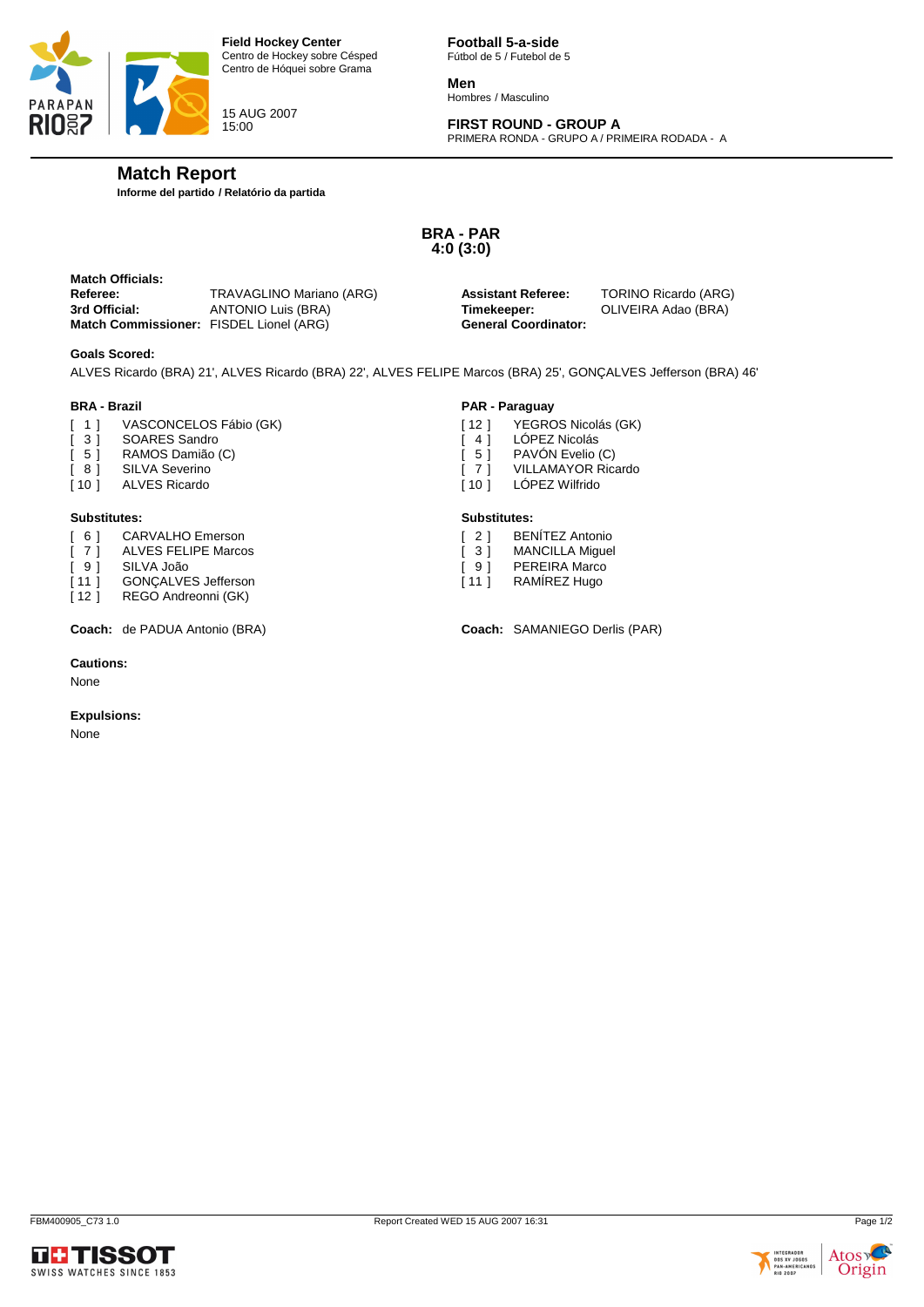



15 AUG 2007 15:00

**Football 5-a-side** Fútbol de 5 / Futebol de 5

**Men** Hombres / Masculino

# **FIRST ROUND - GROUP A**

PRIMERA RONDA - GRUPO A / PRIMEIRA RODADA - A

# **Match Report**

**Informe del partido / Relatório da partida**

#### **BRA - PAR 4:0 (3:0)**

| <b>BRA - Brazil</b> | <b>STATISTICS</b>       | <b>PAR - Paraguay</b> |
|---------------------|-------------------------|-----------------------|
| 29                  | Shots                   |                       |
| 20                  | Shots on Goal           |                       |
|                     | <b>Fouls</b>            |                       |
| 10                  | Corner Kicks            |                       |
|                     | Free Kicks              |                       |
|                     | <b>Penalty Kicks</b>    |                       |
|                     | Double Penalties        |                       |
|                     | Own Goals               |                       |
|                     | Cautions (Yellow cards) |                       |
|                     | Expulsions (Red cards)  |                       |
|                     | Timeouts                |                       |
|                     |                         |                       |

|                | <b>BRA - Brazil</b>                    |                 |                |           |                  |           |           |                 |                           |   |    |
|----------------|----------------------------------------|-----------------|----------------|-----------|------------------|-----------|-----------|-----------------|---------------------------|---|----|
| No.            | Name                                   | Pos             | <b>GF</b>      | <b>GA</b> | SG/S             | <b>PK</b> | <b>DP</b> | FC              | <b>Fouls</b><br>FS        | Y | R  |
| 1              | VASCONCELOS Fábio                      | GK              |                |           |                  |           |           |                 |                           |   |    |
| 3              | <b>SOARES Sandro</b>                   | D               |                |           |                  |           |           | $\overline{1}$  | 2                         |   |    |
| 5              | RAMOS Damião (C)                       | D               |                |           |                  |           |           | 4               | $\overline{\mathbf{A}}$   |   |    |
| 8              | SILVA Severino                         | P               |                |           | 2/4              |           |           |                 |                           |   |    |
| 10             | <b>ALVES Ricardo</b>                   | P               | $\overline{2}$ |           | 7/11             |           |           |                 |                           |   |    |
|                | <b>Substitutes</b>                     |                 |                |           |                  |           |           |                 |                           |   |    |
| 6 I            | <b>CARVALHO Emerson</b>                | D               |                |           |                  |           |           |                 |                           |   |    |
| $\overline{7}$ | <b>ALVES FELIPE Marcos</b>             | D               | 1              |           | 5/6              |           |           |                 | 1                         |   |    |
| 9              | SILVA João                             | P               |                |           | 3/5              |           |           |                 |                           |   |    |
| 11             | <b>GONÇALVES Jefferson</b>             | P               | 4              |           | $\overline{3/3}$ |           |           |                 |                           |   |    |
|                | 12 REGO Andreonni                      | $\overline{GK}$ |                |           |                  |           |           |                 |                           |   |    |
| <b>Totals</b>  |                                        |                 | 4              |           | 20/29            |           |           | $\overline{2}$  | 6                         |   |    |
|                |                                        |                 |                |           |                  |           |           |                 |                           |   |    |
|                | PAR - Paraguay                         |                 |                |           |                  |           |           |                 |                           |   |    |
|                |                                        |                 |                |           |                  |           |           |                 |                           |   |    |
| No.            | Name                                   | Pos             | <b>GF</b>      | GA        | SG/S             | <b>PK</b> | <b>DP</b> | $\overline{FC}$ | <b>Fouls</b><br><b>FS</b> | Y | R. |
| 12             |                                        | $\overline{GK}$ |                | 4         |                  |           |           |                 |                           |   |    |
| $\overline{4}$ | YEGROS Nicolás<br><b>LÓPEZ Nicolás</b> | D               |                |           |                  |           |           | 2               |                           |   |    |
| 5              | PAVÓN Evelio (C)                       | D               |                |           |                  |           |           |                 | 1                         |   |    |
| $\overline{7}$ | <b>VILLAMAYOR Ricardo</b>              | W               |                |           | 2/7              |           |           | $\overline{2}$  |                           |   |    |
| 10             |                                        | P               |                |           | 0/2              |           |           | $\overline{2}$  |                           |   |    |
|                | LÓPEZ Wilfrido<br><b>Substitutes</b>   |                 |                |           |                  |           |           |                 |                           |   |    |
| $\overline{2}$ | <b>BENITEZ Antonio</b>                 | D               |                |           |                  |           |           |                 |                           |   |    |
| 3              | <b>MANCILLA Miguel</b>                 | W               |                |           |                  |           |           |                 |                           |   |    |
| 9              | PEREIRA Marco                          | P               |                |           |                  |           |           |                 |                           |   |    |
| 11             | RAMÍREZ Hugo                           | W               |                |           |                  |           |           |                 |                           |   |    |

| Legend:      |                        |      |                       |           |                                 |    |                         |
|--------------|------------------------|------|-----------------------|-----------|---------------------------------|----|-------------------------|
| ۱A<br>Absent |                        | (C)  | Captain               |           | Defender                        | DP | Double Penalties        |
| IFC.         | <b>Fouls Committed</b> | FS   | <b>Fouls Suffered</b> | FТ        | Full Time                       | GΑ | Goals Against           |
| <b>GF</b>    | Goals For              | GK   | Goalkeeper            | HТ        | Half-time                       |    | Injured                 |
| N            | Not eligible to play   |      | Pivot                 | <b>PK</b> | Penalty Kicks (Goals/Shots) Pos |    | Position                |
| R            | Expulsions (Red Cards) | SG/S | Shots on Goal/Shots   | w         | Wina                            |    | Cautions (Yellow Cards) |



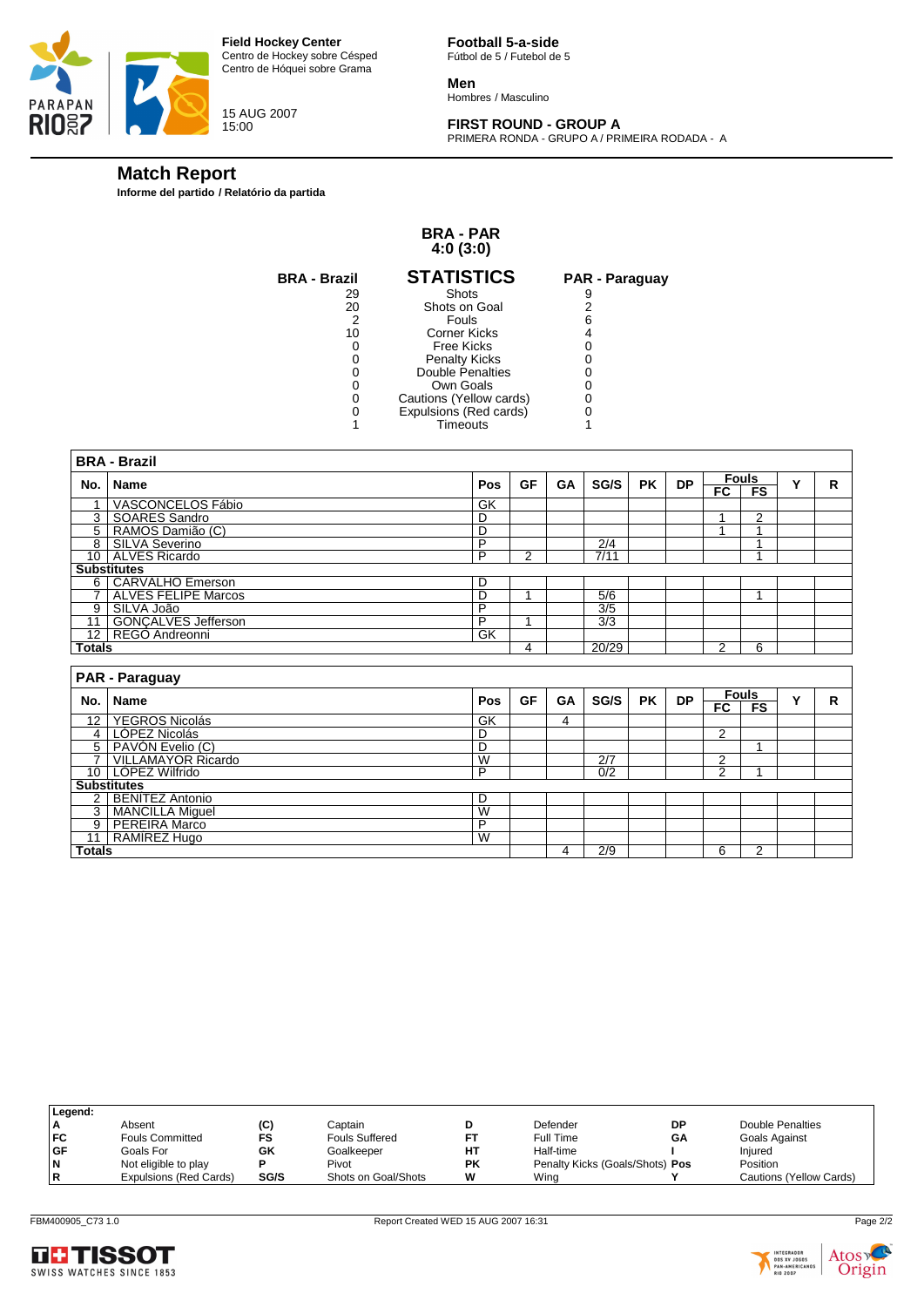

15 AUG 2007 17:00

**Football 5-a-side** Fútbol de 5 / Futebol de 5

**Men** Hombres / Masculino

# **FIRST ROUND - GROUP A**

PRIMERA RONDA - GRUPO A / PRIMEIRA RODADA - A

# **Match Report**

**Informe del partido / Relatório da partida**

**COL - ARG 0:2 (0:1)**

| <b>Match Officials:</b>                 |                                |                             |                     |
|-----------------------------------------|--------------------------------|-----------------------------|---------------------|
| Referee:                                | <b>GLOCK Nelson Luis (BRA)</b> | <b>Assistant Referee:</b>   | MORGADO Lucio (BRA) |
| 3rd Official:                           | CAFURE Jorge (ARG)             | Timekeeper:                 | OLIVEIRA Adao (BRA) |
| Match Commissioner: FISDEL Lionel (ARG) |                                | <b>General Coordinator:</b> |                     |

#### **Goals Scored:**

FIGUEROA Iván (ARG) 20' double penalty goal, VELO Silvio (ARG) 39' penalty goal

#### **COL - Colombia**

- [ 1 ] CASTRO Daniel (C GK)
- [ 4 ] LOPEZ Freddy<br>  $\begin{array}{cc} 1 & 5 & 1 \end{array}$  AREVALO Ces
- [ 5 ] AREVALO Cesar<br>[ 6 ] ZARATE Juan
- [ 6 ] ZARATE Juan<br>[ 9 ] PARRA Juan
- PARRA Juan

#### **Substitutes:**

- [ 7 ] GRAJALES Henry
- [ 8 ] VEGA Daniel
- [11 ] BELLO Wilber
- [12 ] PIMIENTO Javier
- [ 22 ] CASTAÑEDA Ivan (GK)

# **ARG - Argentina**

- [12] LENCINA Darío (GK)
- [ 2 ] MORENO Oscar<br>[ 5 ] VELO Silvio (C)
- $\overline{1}$  5  $\overline{1}$  VELO Silvio (C)
- 
- [ 6 ] CEREGA Diego<br>[ 8 ] RODRIGUEZ Lu RODRIGUEZ Lucas

#### **Substitutes:**

- [ 1 ] ABBAS ACHACHE Gonzalo (GK)
- [ 4 ] DÍAZ Eduardo
- [ 7 ] FIGUEROA Iván
- $\overline{1}$  9  $\overline{1}$  JIMENEZ José
- [ 10 ] MAIDANA Gustavo

**Coach:** ACUNA Luis Augusto (COL) **Coach:** VILLARINO Gonzalo (ARG)

#### **Cautions:**

CASTRO Daniel (COL) 11', VELO Silvio (ARG) 17', RODRIGUEZ Lucas (ARG) 19', LOPEZ Freddy (COL) 20', AREVALO Cesar (COL) 23', LENCINA Darío (ARG) 37'

#### **Expulsions:**

GRAJALES Henry (COL) 35'



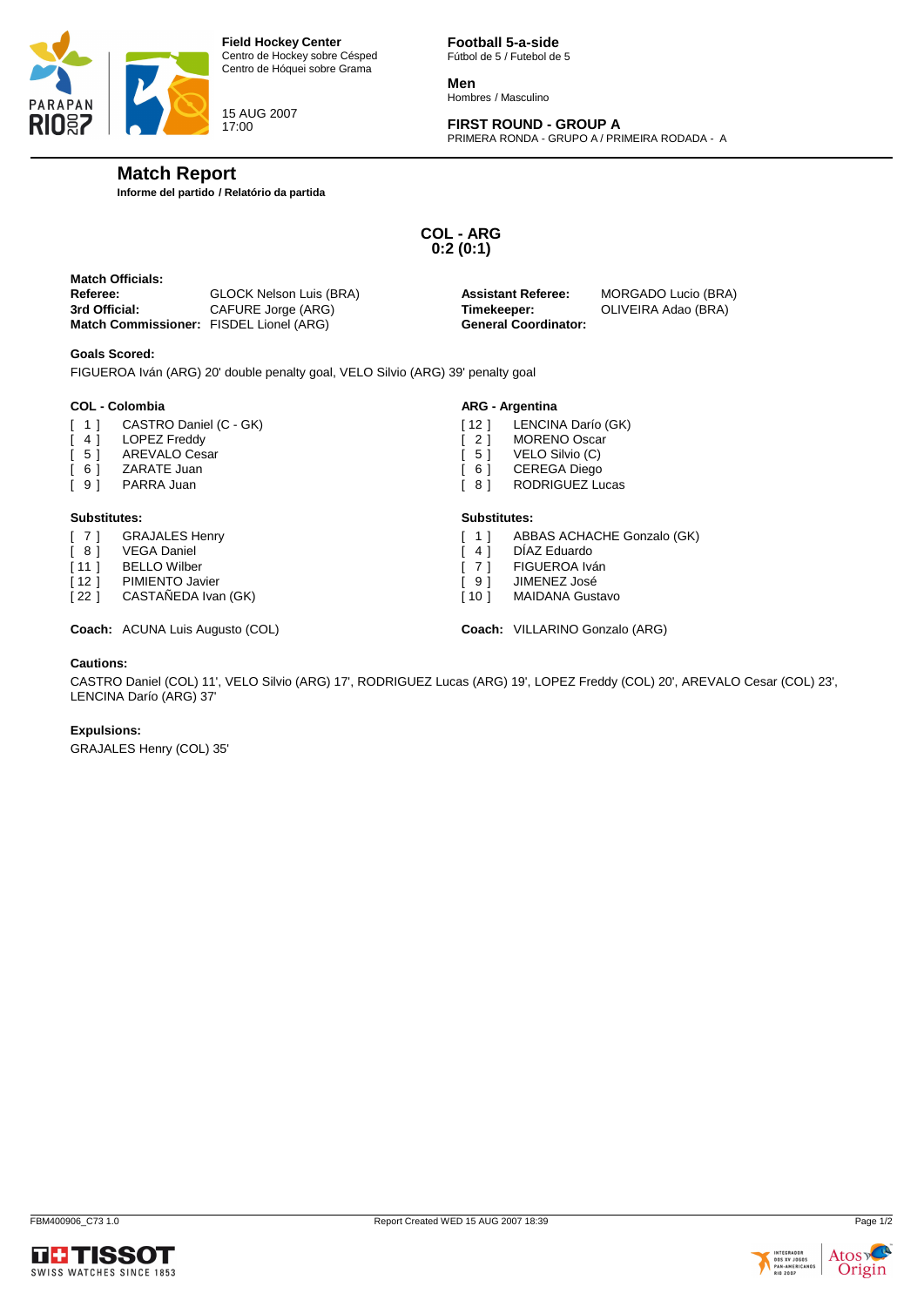



15 AUG 2007 17:00

**Football 5-a-side** Fútbol de 5 / Futebol de 5

**Men** Hombres / Masculino

# **FIRST ROUND - GROUP A**

PRIMERA RONDA - GRUPO A / PRIMEIRA RODADA - A

# **Match Report**

**Informe del partido / Relatório da partida**

#### **COL - ARG 0:2 (0:1)**

| <b>COL - Colombia</b> | <b>STATISTICS</b>       | <b>ARG - Argentina</b> |
|-----------------------|-------------------------|------------------------|
| 13                    | Shots                   |                        |
| 6                     | Shots on Goal           |                        |
| 8                     | Fouls                   |                        |
| 10                    | Corner Kicks            |                        |
|                       | Free Kicks              |                        |
|                       | <b>Penalty Kicks</b>    |                        |
| 3                     | <b>Double Penalties</b> |                        |
| O                     | Own Goals               |                        |
| 3                     | Cautions (Yellow cards) | 3                      |
|                       | Expulsions (Red cards)  |                        |
|                       | Timeouts                |                        |
|                       |                         |                        |

|                 | <b>COL - Colombia</b>  |     |                |           |      |           |                  |                |                    |   |   |
|-----------------|------------------------|-----|----------------|-----------|------|-----------|------------------|----------------|--------------------|---|---|
|                 |                        | Pos | <b>GF</b>      | GA        | SG/S | <b>PK</b> | <b>DP</b>        |                | <b>Fouls</b>       | Y | R |
| No.             | Name                   |     |                |           |      |           |                  | FC             | FS                 |   |   |
|                 | CASTRO Daniel (C)      | GK  |                | 2         |      |           |                  |                |                    |   |   |
| 4 <sup>1</sup>  | <b>LOPEZ Freddy</b>    | D   |                |           | 1/1  |           |                  | 4              | $\mathcal{P}$      |   |   |
| $\overline{5}$  | <b>AREVALO Cesar</b>   | D   |                |           |      |           |                  | $\overline{2}$ |                    |   |   |
| 6               | ZARATE Juan            | D   |                |           |      |           | 0/1              |                | $\overline{2}$     |   |   |
|                 | 9 PARRA Juan           | P   |                |           | 4/8  | 0/1       | $\overline{0/2}$ | $\overline{2}$ | $\overline{2}$     |   |   |
|                 | <b>Substitutes</b>     |     |                |           |      |           |                  |                |                    |   |   |
| 7 <sub>1</sub>  | <b>GRAJALES Henry</b>  | P   |                |           | 1/3  |           |                  |                |                    |   |   |
| 8               | <b>VEGA Daniel</b>     | D   |                |           |      |           |                  |                |                    |   |   |
| 11              | <b>BELLO Wilber</b>    | P   |                |           |      |           |                  |                |                    |   |   |
| 12 <sub>1</sub> | <b>PIMIENTO Javier</b> | P   |                |           |      |           |                  |                |                    |   |   |
| <b>Totals</b>   |                        |     |                | 2         | 6/13 | 0/1       | 0/3              | 8              | 8                  | 3 |   |
|                 |                        |     |                |           |      |           |                  |                |                    |   |   |
|                 | <b>ARG - Argentina</b> |     |                |           |      |           |                  |                |                    |   |   |
| No.             | <b>Name</b>            | Pos | <b>GF</b>      | <b>GA</b> | SG/S | <b>PK</b> | <b>DP</b>        | $_{\rm FC}$    | <b>Fouls</b><br>FS | Y | R |
| 12 <sub>1</sub> | <b>LENCINA Darío</b>   | GK  |                |           |      |           |                  |                |                    |   |   |
| $\overline{2}$  | <b>MORENO Oscar</b>    | D   |                |           |      |           |                  |                |                    |   |   |
| 5 <sup>1</sup>  | VELO Silvio (C)        | P   | 1              |           | 1/5  | 1/1       | 0/1              |                | 4                  | 1 |   |
|                 | 6 CEREGA Diego         | D   |                |           |      |           |                  | 3              |                    |   |   |
|                 | 8   RODRIGUEZ Lucas    | P   |                |           | 0/1  |           |                  | $\overline{2}$ |                    |   |   |
|                 | <b>Substitutes</b>     |     |                |           |      |           |                  |                |                    |   |   |
|                 | 4   DIAZ Eduardo       | D   |                |           |      |           |                  |                |                    |   |   |
| 7               | FIGUEROA Iván          | P   |                |           |      |           | 1/2              |                | $\overline{2}$     |   |   |
| 9 <sup>1</sup>  | JIMENEZ José           | P   |                |           | 1/1  |           |                  | 1              |                    |   |   |
|                 | 10   MAIDANA Gustavo   | D   |                |           |      |           |                  |                |                    |   |   |
| <b>Totals</b>   |                        |     | $\overline{2}$ |           | 2/7  | 1/1       | 1/3              | 6              | $\overline{7}$     | 3 |   |

| Legend:    |                        |      |                       |    |                                 |    |                         |
|------------|------------------------|------|-----------------------|----|---------------------------------|----|-------------------------|
| A          | Absent                 | (C)  | Captain               |    | Defender                        | DP | Double Penalties        |
| FC         | <b>Fouls Committed</b> | FS   | <b>Fouls Suffered</b> | FT | Full Time                       | GΑ | Goals Against           |
| <b>IGF</b> | Goals For              | GK   | Goalkeeper            | НT | Half-time                       |    | Injured                 |
| <b>N</b>   | Not eligible to play   |      | Pivot                 | PΚ | Penalty Kicks (Goals/Shots) Pos |    | Position                |
| R          | Expulsions (Red Cards) | SG/S | Shots on Goal/Shots   | W  | Wina                            |    | Cautions (Yellow Cards) |
|            |                        |      |                       |    |                                 |    |                         |



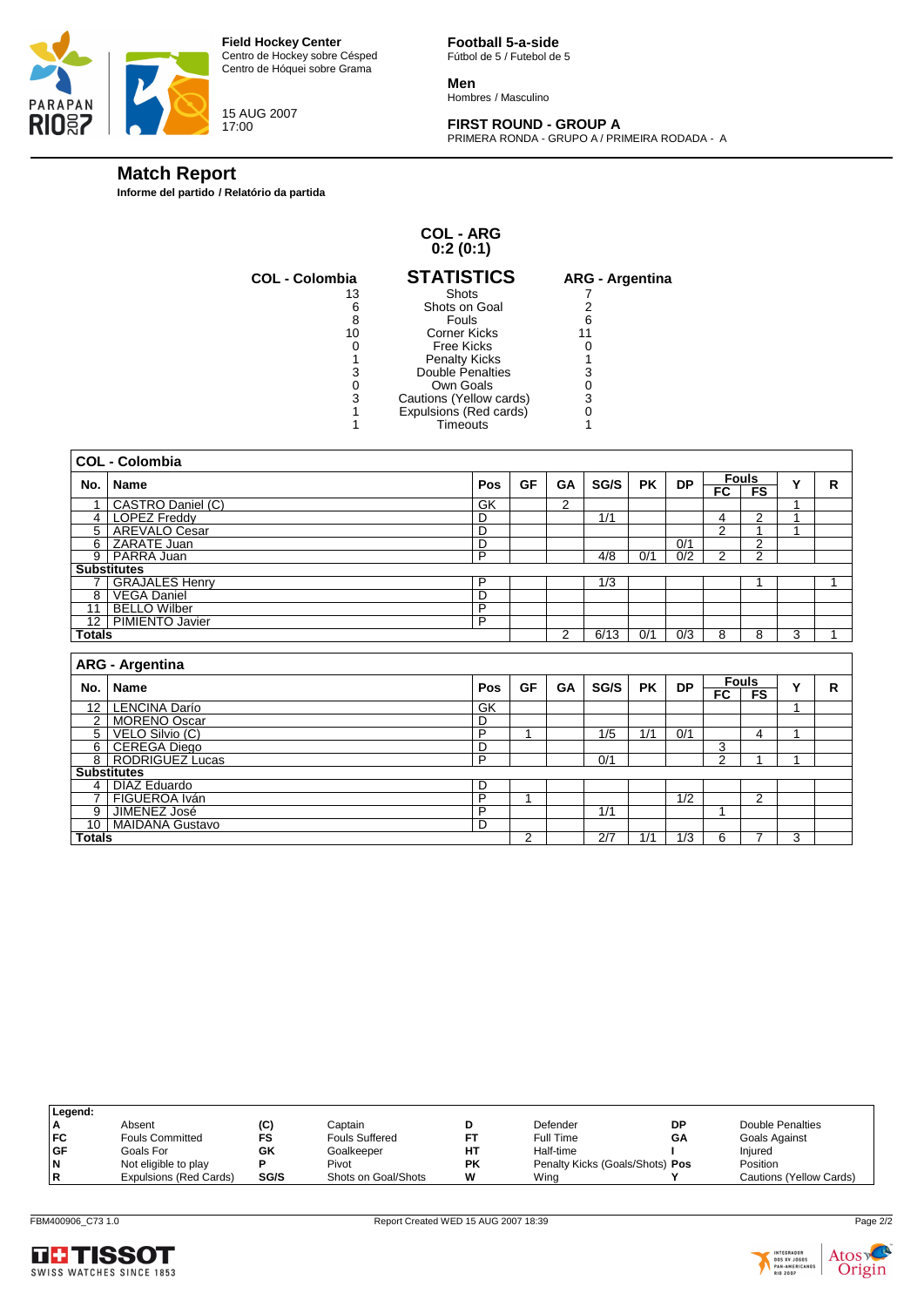

16 AUG 2007 15:00

**Football 5-a-side** Fútbol de 5 / Futebol de 5

**Men** Hombres / Masculino

# **FIRST ROUND - GROUP A**

PRIMERA RONDA - GRUPO A / PRIMEIRA RODADA - A

# **Match Report**

**Informe del partido / Relatório da partida**

**COL - BRA 0:4 (0:2)**

**Match Officials: Referee:** TRAVAGLINO Mariano (ARG) **Assistant Referee:** CAFURE Jorge (ARG) **3rd Official:** MORGADO Lucio (BRA) **Timekeeper:** OLIVEIRA Adao (BRA) **Match Commissioner:** FISDEL Lionel (ARG)

#### **Goals Scored:**

ALVES Ricardo (BRA) 7', ALVES Ricardo (BRA) 15', SILVA Severino (BRA) 38', ALVES Ricardo (BRA) 40'

#### **COL - Colombia**

- [ 1 ] CASTRO Daniel (C GK)
- [ 4 ] LOPEZ Freddy<br>  $\begin{array}{cc} 1 & 5 & 1 \end{array}$  AREVALO Ces
- [ 5 ] AREVALO Cesar<br>[ 6 ] ZARATE Juan
- [ 6 ] ZARATE Juan<br>[ 9 ] PARRA Juan
- PARRA Juan

#### **Substitutes:**

- [ 8 ] VEGA Daniel
- [11] BELLO Wilber
- [ 12 ] PIMIENTO Javier
- [ 22 ] CASTAÑEDA Ivan (GK)
- *[ 10 ] GRAJALES Henry (N)*

**Coach:** ACUNA Luis Augusto (COL) **Coach:** de PADUA Antonio (BRA)

#### **Cautions:**

None

#### **Expulsions:**

None



- [ 1 ] VASCONCELOS Fábio (GK)
- [ 3 ] SOARES Sandro<br>[ 5 ] RAMOS Damião
- [ 5 ] RAMOS Damião (C)
- 
- [ 8 ] SILVA Severino<br>[ 10 ] ALVES Ricardo ALVES Ricardo

#### **Substitutes:**

- [ 6 ] CARVALHO Emerson
- [ 7 ] ALVES FELIPE Marcos
- [ 9 ] SILVA João
- [11 ] GONÇALVES Jefferson
- [12 ] REGO Andreonni (GK)

![](_page_32_Picture_44.jpeg)

![](_page_32_Picture_45.jpeg)

![](_page_32_Picture_47.jpeg)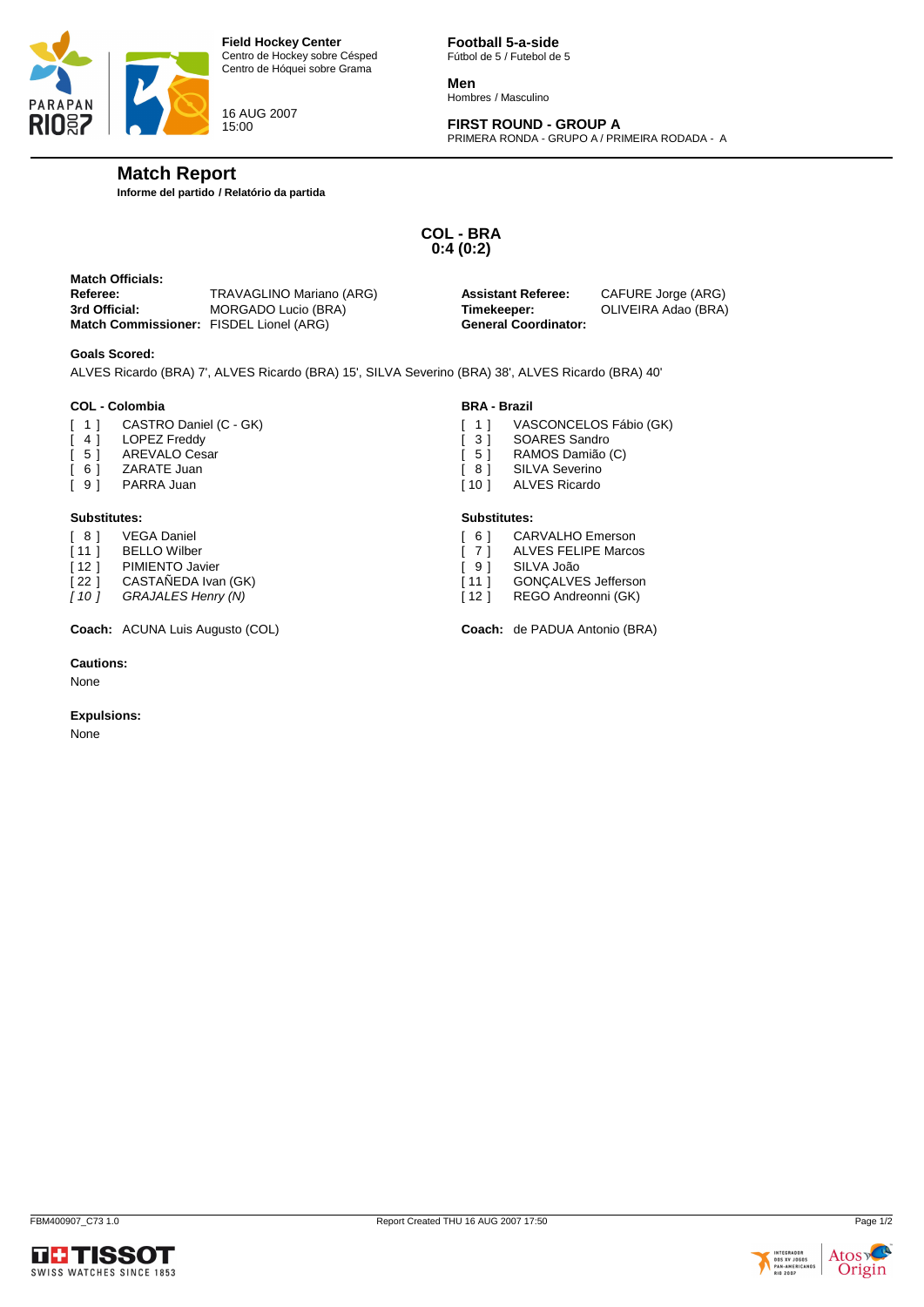![](_page_33_Picture_0.jpeg)

![](_page_33_Picture_1.jpeg)

16 AUG 2007 15:00

**Football 5-a-side** Fútbol de 5 / Futebol de 5

**Men** Hombres / Masculino

# **FIRST ROUND - GROUP A**

PRIMERA RONDA - GRUPO A / PRIMEIRA RODADA - A

# **Match Report**

**Informe del partido / Relatório da partida**

#### **COL - BRA 0:4 (0:2)**

| <b>COL - Colombia</b> | <b>STATISTICS</b>       | <b>BRA - Brazil</b> |
|-----------------------|-------------------------|---------------------|
| 3                     | <b>Shots</b>            | 30                  |
|                       | Shots on Goal           | 16                  |
| 8                     | Fouls                   | 3                   |
| 3                     | Corner Kicks            | 18                  |
|                       | <b>Free Kicks</b>       |                     |
|                       | <b>Penalty Kicks</b>    |                     |
|                       | <b>Double Penalties</b> |                     |
|                       | Own Goals               |                     |
|                       | Cautions (Yellow cards) |                     |
| O                     | Expulsions (Red cards)  |                     |
| 2                     | <b>Timeouts</b>         | 2                   |
|                       |                         |                     |

|                 | <b>COL - Colombia</b>                         |                 |           |           |             |           |           |                                  |                           |   |   |
|-----------------|-----------------------------------------------|-----------------|-----------|-----------|-------------|-----------|-----------|----------------------------------|---------------------------|---|---|
| No.             | <b>Name</b>                                   | Pos             | <b>GF</b> | GA        | SG/S        | <b>PK</b> | <b>DP</b> | FC                               | <b>Fouls</b><br><b>FS</b> | Y | R |
| 1               | CASTRO Daniel (C)                             | GK              |           | 4         |             |           |           |                                  |                           |   |   |
| 4               | <b>LOPEZ Freddy</b>                           | D               |           |           |             |           |           | 1                                |                           |   |   |
| 5               | <b>AREVALO Cesar</b>                          | $\overline{D}$  |           |           | 0/1         |           |           | 3                                | $\overline{2}$            |   |   |
| 6               | ZARATE Juan                                   | D               |           |           |             |           |           | 4                                |                           |   |   |
| 9               | PARRA Juan                                    | P               |           |           | 1/2         |           |           | 3                                | 1                         |   |   |
|                 | <b>Substitutes</b>                            |                 |           |           |             |           |           |                                  |                           |   |   |
|                 | 8 VEGA Daniel                                 | D               |           |           |             |           |           |                                  |                           |   |   |
| 10              | <b>GRAJALES Henry</b>                         | P               |           |           |             |           |           |                                  |                           |   |   |
| 11              | <b>BELLO Wilber</b>                           | P               |           |           |             |           |           |                                  |                           |   |   |
| 12 <sup>2</sup> | PIMIENTO Javier                               | Þ               |           |           |             |           |           |                                  |                           |   |   |
| 22              | CASTAÑEDA Ivan                                | $\overline{GK}$ |           |           |             |           |           |                                  |                           |   |   |
| <b>Totals</b>   |                                               |                 |           | 4         | 1/3         |           |           | 8                                | 3                         |   |   |
|                 |                                               |                 |           |           |             |           |           |                                  |                           |   |   |
|                 |                                               |                 |           |           |             |           |           |                                  |                           |   |   |
|                 | <b>BRA - Brazil</b>                           |                 |           |           |             |           |           |                                  |                           |   |   |
| No.             | <b>Name</b>                                   | Pos             | <b>GF</b> | <b>GA</b> | SG/S        | <b>PK</b> | <b>DP</b> |                                  | <b>Fouls</b>              | Y | R |
|                 |                                               |                 |           |           |             |           |           | <b>FC</b>                        | <b>FS</b>                 |   |   |
| 1               | VASCONCELOS Fábio                             | GK              |           |           |             |           |           |                                  | 1                         |   |   |
| 3               | <b>SOARES Sandro</b>                          | D               |           |           |             |           |           | $\overline{2}$<br>$\overline{ }$ |                           |   |   |
| 5               | RAMOS Damião (C)                              | D<br>P          | 4         |           | 1/1         | 0/1       | 0/1       |                                  | $\overline{2}$<br>4       |   |   |
| 8<br>10         | SILVA Severino                                | P               | 3         |           | 6/13<br>6/7 |           |           |                                  | 2                         |   |   |
|                 | <b>ALVES Ricardo</b>                          |                 |           |           |             |           |           |                                  |                           |   |   |
| 6               | <b>Substitutes</b><br><b>CARVALHO Emerson</b> | D               |           |           |             |           |           |                                  |                           |   |   |
| $\overline{7}$  | <b>ALVES FELIPE Marcos</b>                    | D               |           |           | 1/3         |           | 0/1       |                                  | 4                         |   |   |
| 9               |                                               | P               |           |           | 2/5         |           |           |                                  | 1                         |   |   |
| 11              | SILVA João<br><b>GONCALVES Jefferson</b>      | P               |           |           | 0/1         |           |           |                                  |                           |   |   |
| 12              | REGÓ Andreonni                                | GK              |           |           |             |           |           |                                  |                           |   |   |

| Legend: |                        |      |                       |    |                                 |    |                         |
|---------|------------------------|------|-----------------------|----|---------------------------------|----|-------------------------|
| A       | Absent                 | (C)  | Captain               |    | Defender                        | DP | Double Penalties        |
| FC      | <b>Fouls Committed</b> | FS   | <b>Fouls Suffered</b> | FT | Full Time                       | GA | Goals Against           |
| GF      | Goals For              | GK   | Goalkeeper            | HT | Half-time                       |    | Injured                 |
| N       | Not eligible to play   |      | Pivot                 | ΡK | Penalty Kicks (Goals/Shots) Pos |    | Position                |
| R       | Expulsions (Red Cards) | SG/S | Shots on Goal/Shots   | W  | Wina                            |    | Cautions (Yellow Cards) |

![](_page_33_Picture_14.jpeg)

![](_page_33_Picture_15.jpeg)

![](_page_33_Picture_16.jpeg)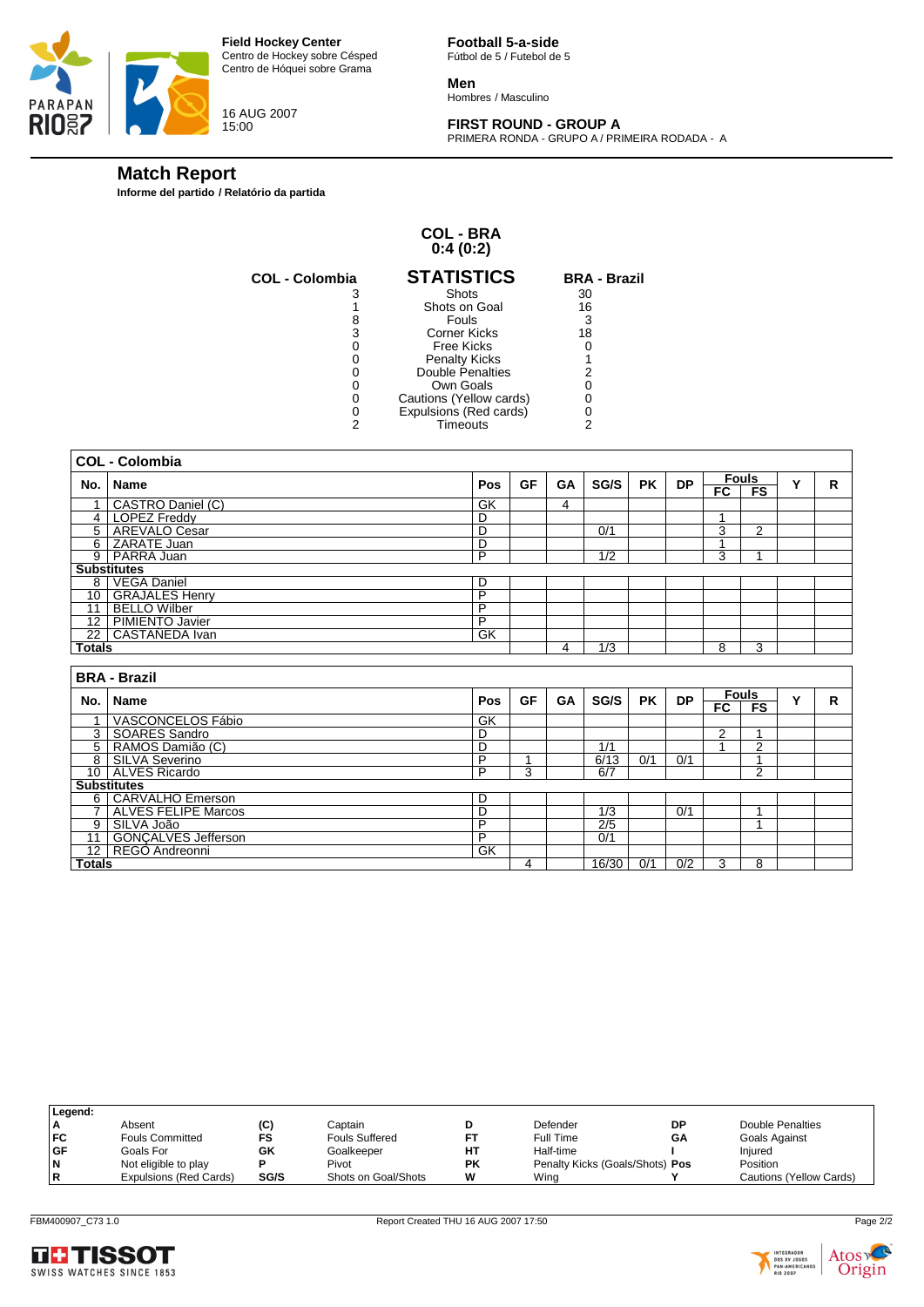![](_page_34_Picture_0.jpeg)

16 AUG 2007 17:00

**Football 5-a-side** Fútbol de 5 / Futebol de 5

**Men** Hombres / Masculino

# **FIRST ROUND - GROUP A**

PRIMERA RONDA - GRUPO A / PRIMEIRA RODADA - A

# **Match Report**

**Informe del partido / Relatório da partida**

**CHI - PAR 1:2 (0:2)**

| <b>Match Officials:</b>                 |                         |                             |                     |
|-----------------------------------------|-------------------------|-----------------------------|---------------------|
| Referee:                                | GLOCK Nelson Luis (BRA) | <b>Assistant Referee:</b>   | ANTONIO Luis (BRA)  |
| 3rd Official:                           | TORINO Ricardo (ARG)    | Timekeeper:                 | OLIVEIRA Adao (BRA) |
| Match Commissioner: FISDEL Lionel (ARG) |                         | <b>General Coordinator:</b> |                     |

#### **Goals Scored:**

LÓPEZ Wilfrido (PAR) 1', VILLAMAYOR Ricardo (PAR) 14', RIOS Emiliano (CHI) 48'

#### **CHI - Chile**

- [ 12 ] VASQUEZ Alvaro (GK)<br>[ 2 ] COLOMA Juan
- [ 2 ] COLOMA Juan<br>[ 3 ] RIOS Emiliano
- RIOS Emiliano (C)
- [ 4 ] DIAZ Eric<br>[ 7 ] VALENZU
- VALENZUELA Luis

#### **Substitutes:**

- [ 1 ] WHITELEY Alex (GK)
- [ 5 ] MUÑOZ Mauricio
- [ 6 ] CORTES Robert
- [ 8 ] HERMOSILLA Edwin

#### **Cautions:**

LÓPEZ Wilfrido (PAR) 44'

#### **Expulsions:**

VALENZUELA Luis (CHI) 2', WHITELEY Alex (CHI) 28'

#### **PAR - Paraguay**

- [ 12 ] YEGROS Nicolás (GK)
- 
- [ 5 ] PAVÓN Evelio (C)<br>[ 7 ] VILLAMAYOR Rica [ 7 ] VILLAMAYOR Ricardo
- 
- [ 10 ] LÓPEZ Wilfrido<br>[ 11 ] RAMÍREZ Hugo RAMÍREZ Hugo

#### **Substitutes:**

- [ 2 ] BENÍTEZ Antonio
- [ 3 ] MANCILLA Miguel
- [ 4 ] LÓPEZ Nicolás
- [ 9 ] PEREIRA Marco

**Coach:** ULLOA Miguel (CHI) **Coach:** SAMANIEGO Derlis (PAR)

![](_page_34_Picture_43.jpeg)

![](_page_34_Picture_45.jpeg)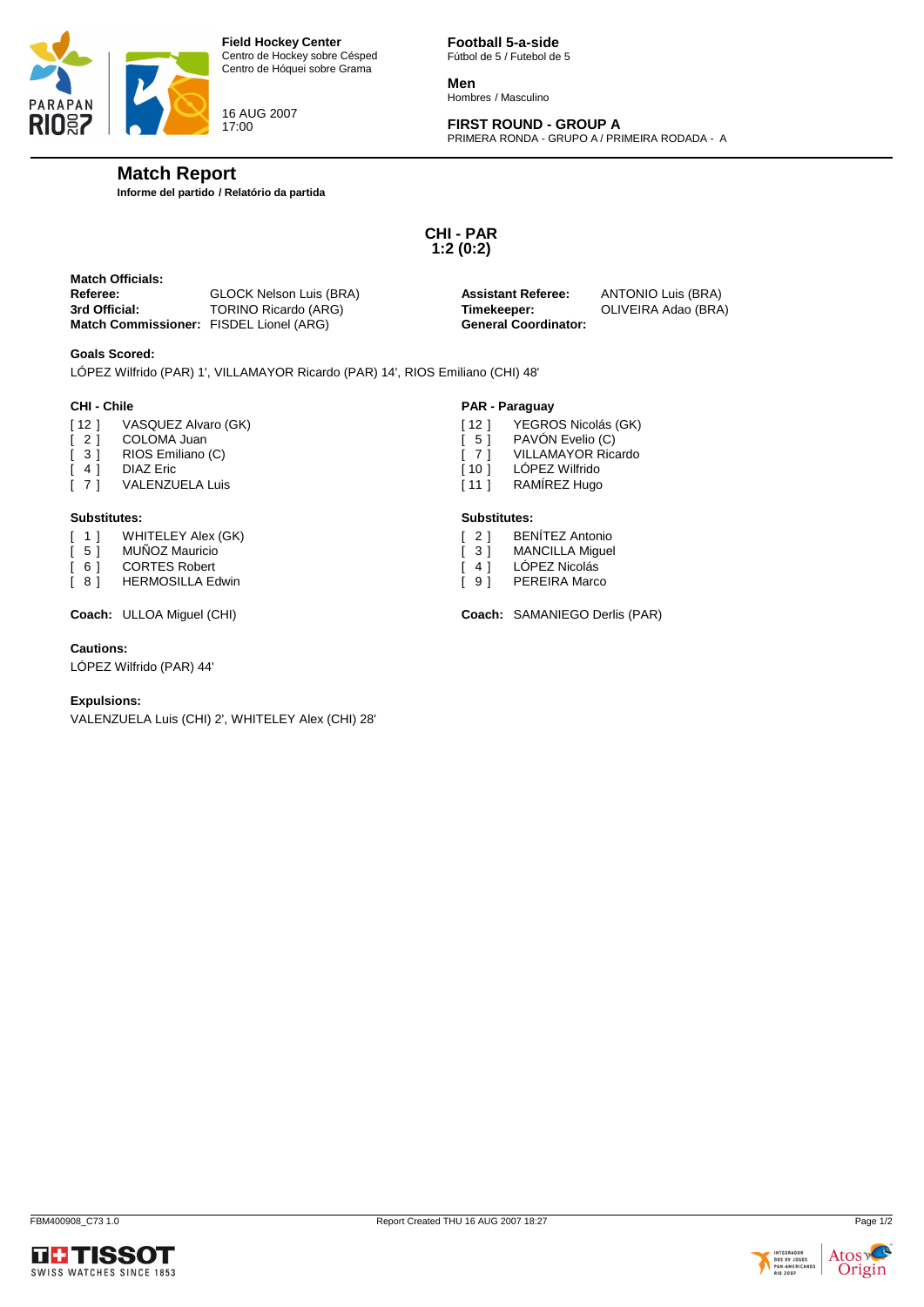![](_page_35_Picture_0.jpeg)

![](_page_35_Picture_1.jpeg)

16 AUG 2007 17:00

**Football 5-a-side** Fútbol de 5 / Futebol de 5

**Men** Hombres / Masculino

# **FIRST ROUND - GROUP A**

PRIMERA RONDA - GRUPO A / PRIMEIRA RODADA - A

# **Match Report**

**Informe del partido / Relatório da partida**

#### **CHI - PAR 1:2 (0:2)**

| <b>CHI-Chile</b> | <b>STATISTICS</b>       | <b>PAR - Paraguay</b> |
|------------------|-------------------------|-----------------------|
| 5                | Shots                   | 37                    |
| 3                | Shots on Goal           | 22                    |
| 6                | Fouls                   | 8                     |
| 6                | Corner Kicks            | 13                    |
|                  | Free Kicks              |                       |
|                  | <b>Penalty Kicks</b>    |                       |
| 3                | Double Penalties        |                       |
|                  | Own Goals               |                       |
|                  | Cautions (Yellow cards) |                       |
| 2                | Expulsions (Red cards)  |                       |
| 2                | Timeouts                |                       |
|                  |                         |                       |

|                | <b>CHI - Chile</b>                              |                 |           |                |                  |           |           |                |                    |   |                |
|----------------|-------------------------------------------------|-----------------|-----------|----------------|------------------|-----------|-----------|----------------|--------------------|---|----------------|
| No.            | Name                                            | Pos             | <b>GF</b> | GA             | SG/S             | <b>PK</b> | <b>DP</b> |                | <b>Fouls</b>       | Y | R.             |
|                |                                                 |                 |           |                |                  |           |           | $_{\sf FC}$    | F <sub>S</sub>     |   |                |
| 12             | VASQUEZ Alvaro                                  | GK              |           | $\overline{2}$ |                  |           |           |                |                    |   |                |
| 2 <sup>1</sup> | COLOMA Juan                                     | D               |           |                |                  |           | 0/1       | 1              |                    |   |                |
| $\overline{3}$ | RIOS Emiliano (C)                               | D               |           |                | $\overline{3/3}$ |           |           | $\overline{2}$ | 4                  |   |                |
| $4 \mid$       | <b>DIAZ Eric</b>                                | D               |           |                |                  |           |           |                | 4                  |   |                |
| $\overline{7}$ | <b>VALENZUELA Luis</b>                          | P               |           |                |                  |           |           | 1              |                    |   |                |
|                | <b>Substitutes</b>                              |                 |           |                |                  |           |           |                |                    |   |                |
| 1 <sup>1</sup> | <b>WHITELEY Alex</b>                            | $\overline{GK}$ |           |                |                  |           |           |                |                    |   |                |
| 5 <sup>1</sup> | <b>MUÑOZ Mauricio</b>                           | P               |           |                |                  |           |           |                |                    |   |                |
| $6 \mid$       | <b>CORTES Robert</b>                            | P               |           |                | 0/2              |           |           |                |                    |   |                |
|                | 8   HERMOSILLA Edwin                            | P               |           |                |                  |           | 0/2       | $\overline{2}$ |                    |   |                |
| <b>Totals</b>  |                                                 |                 |           | 2              | 3/5              |           | 0/3       | 6              | 8                  |   | $\overline{2}$ |
|                |                                                 |                 |           |                |                  |           |           |                |                    |   |                |
|                |                                                 |                 |           |                |                  |           |           |                |                    |   |                |
|                | PAR - Paraguay                                  |                 |           |                |                  |           |           |                |                    |   |                |
| No.            | <b>Name</b>                                     | Pos             | <b>GF</b> | GA             | SG/S             | <b>PK</b> | <b>DP</b> | FC             | <b>Fouls</b><br>FS | Y | R              |
|                |                                                 |                 |           | 1              |                  |           |           |                |                    |   |                |
| 12             | YEGROS Nicolás                                  | GK<br>D         |           |                |                  |           |           | $\overline{2}$ | $\overline{2}$     |   |                |
| $\overline{7}$ | 5 PAVON Evelio (C)<br><b>VILLAMAYOR Ricardo</b> | W               |           |                | 13/22            |           | 0/1       | 4              | $\overline{2}$     |   |                |
|                | 10 LÓPEZ Wilfrido                               | P               |           |                | 9/15             |           |           | 1              |                    |   |                |
| 11             |                                                 | W               |           |                |                  |           |           |                |                    |   |                |
|                | RAMIREZ Hugo<br><b>Substitutes</b>              |                 |           |                |                  |           |           |                |                    |   |                |
| 2 <sub>1</sub> |                                                 | D               |           |                |                  |           |           |                |                    |   |                |
| 3              | <b>BENITEZ Antonio</b>                          | W               |           |                |                  |           |           |                | 4                  |   |                |
| $\overline{4}$ | <b>MANCILLA Miguel</b><br>LÓPEZ Nicolás         | D               |           |                |                  |           |           | 1              |                    |   |                |
|                | 9   PEREIRA Marco                               | P               |           |                |                  |           |           |                |                    |   |                |

| Legend:   |                        |      |                       |           |                                 |    |                         |
|-----------|------------------------|------|-----------------------|-----------|---------------------------------|----|-------------------------|
| ۱A        | Absent                 | (C)  | Captain               |           | Defender                        | DP | Double Penalties        |
| <b>FC</b> | <b>Fouls Committed</b> | FS   | <b>Fouls Suffered</b> | FT        | Full Time                       | GΑ | Goals Against           |
| <b>GF</b> | Goals For              | GK   | Goalkeeper            | HТ        | Half-time                       |    | Injured                 |
| N         | Not eligible to play   |      | Pivot                 | <b>PK</b> | Penalty Kicks (Goals/Shots) Pos |    | Position                |
| R         | Expulsions (Red Cards) | SG/S | Shots on Goal/Shots   | w         | Wing                            |    | Cautions (Yellow Cards) |
|           |                        |      |                       |           |                                 |    |                         |

![](_page_35_Picture_14.jpeg)

![](_page_35_Picture_16.jpeg)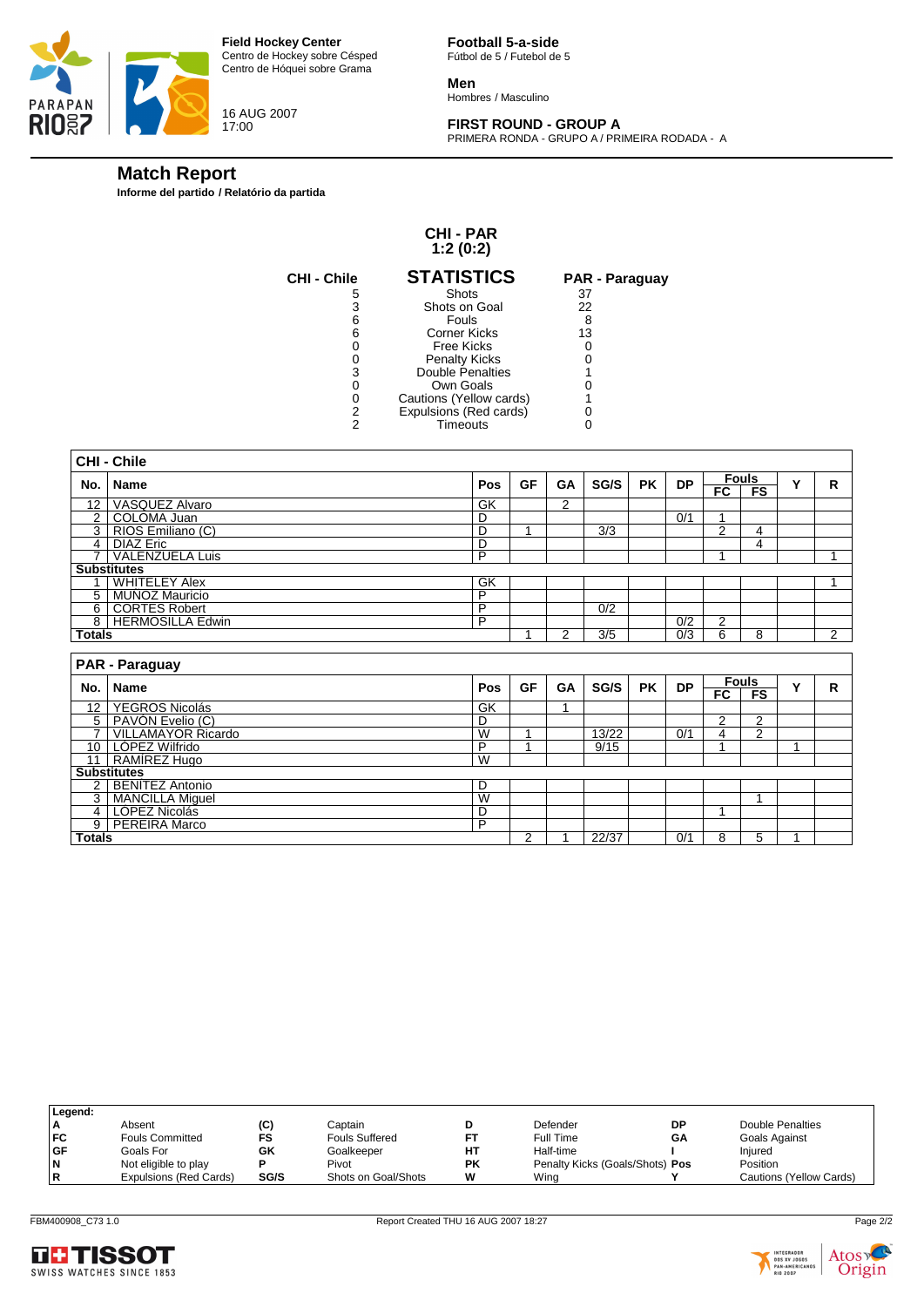![](_page_36_Picture_0.jpeg)

17 AUG 2007 15:00

**Football 5-a-side** Fútbol de 5 / Futebol de 5

**Men** Hombres / Masculino

# **FIRST ROUND - GROUP A**

PRIMERA RONDA - GRUPO A / PRIMEIRA RODADA - A

# **Match Report**

**Informe del partido / Relatório da partida**

**CHI - COL 2:4 (2:2)**

| <b>Match Officials:</b>                        |                      |                             |                     |
|------------------------------------------------|----------------------|-----------------------------|---------------------|
| Referee:                                       | ANTONIO Luis (BRA)   | <b>Assistant Referee:</b>   | CAFURE Jorge (ARG)  |
| 3rd Official:                                  | TORINO Ricardo (ARG) | Timekeeper:                 | OLIVEIRA Adao (BRA) |
| <b>Match Commissioner:</b> FISDEL Lionel (ARG) |                      | <b>General Coordinator:</b> |                     |

#### **Goals Scored:**

PARRA Juan (COL) 7', CORTES Robert (CHI) 20' penalty goal, CORTES Robert (CHI) 22' double penalty goal, GRAJALES Henry (COL) 25' double penalty goal, PARRA Juan (COL) 33', LOPEZ Freddy (COL) 42'

#### **CHI - Chile**

- [ 12 ] VASQUEZ Alvaro (GK)<br>[ 2 ] COLOMA Juan
- COLOMA Juan
- [ 3 ] RIOS Emiliano (C)<br>[ 4 ] DIAZ Eric
- [ 4 ] DIAZ Eric<br>[ 8 ] HERMOSI HERMOSILLA Edwin

#### **Substitutes:**

- [ 1 ] WHITELEY Alex (GK)
- 
- [ 5 ] MUÑOZ Mauricio<br>[ 6 ] CORTES Robert CORTES Robert
- [ 7 ] VALENZUELA Luis

#### **Cautions:**

LOPEZ Freddy (COL) 12', VASQUEZ Alvaro (CHI) 33'

#### **Expulsions:**

None

#### **COL - Colombia**

- [ 22 ] CASTAÑEDA Juan Carlos (GK)<br>[ 5 ] AREVALO Cesar
- AREVALO Cesar
- [ 6 ] ZARATE Juan<br>[ 9 ] PARRA Juan
- PARRA Juan [ 10 ] GRAJALES Henry
- **Substitutes:**
- [ 1 ] CASTRO Daniel (C GK)
- 
- [ 4 ] LOPEZ Freddy<br>[ 8 ] VEGA Daniel VEGA Daniel
- [11 ] BELLO Wilber
- [12 ] PIMIENTO Javier

**Coach:** ULLOA Miguel (CHI) **Coach:** ACUNA Luis Augusto (COL)

![](_page_36_Picture_43.jpeg)

![](_page_36_Picture_45.jpeg)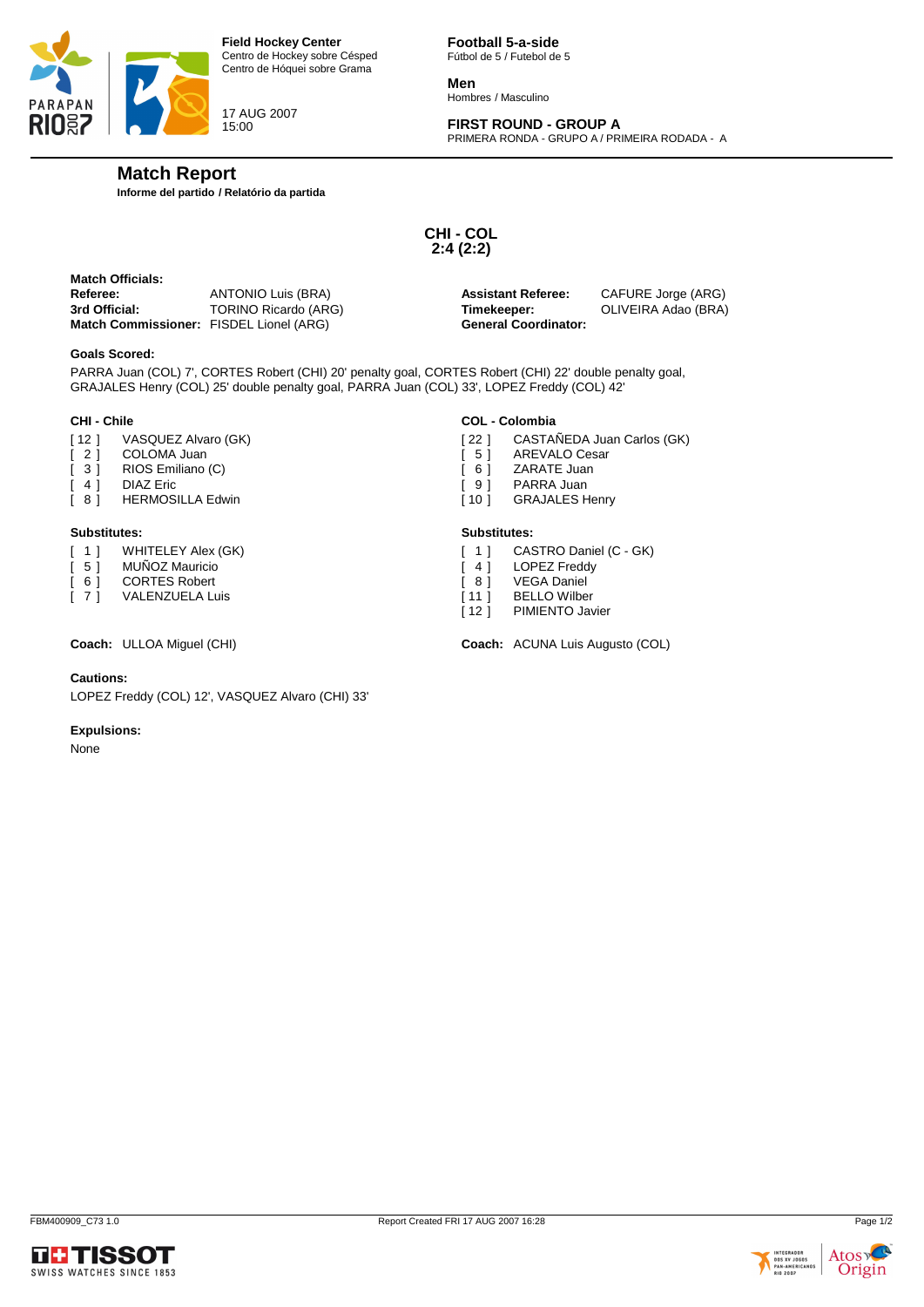![](_page_37_Picture_0.jpeg)

![](_page_37_Picture_1.jpeg)

17 AUG 2007 15:00

**Football 5-a-side** Fútbol de 5 / Futebol de 5

**Men** Hombres / Masculino

# **FIRST ROUND - GROUP A**

PRIMERA RONDA - GRUPO A / PRIMEIRA RODADA - A

# **Match Report**

**Informe del partido / Relatório da partida**

#### **CHI - COL 2:4 (2:2)**

| <b>CHI-Chile</b> | <b>STATISTICS</b>       | <b>COL - Colombia</b> |
|------------------|-------------------------|-----------------------|
|                  | Shots                   | 26                    |
|                  | Shots on Goal           | 16                    |
| 9                | Fouls                   |                       |
| 5                | Corner Kicks            | 15                    |
|                  | Free Kicks              |                       |
|                  | <b>Penalty Kicks</b>    |                       |
|                  | Double Penalties        |                       |
|                  | Own Goals               |                       |
|                  | Cautions (Yellow cards) |                       |
| Ω                | Expulsions (Red cards)  |                       |
|                  | Timeouts                |                       |
|                  |                         |                       |

|                | <b>CHI - Chile</b>         |                |                |    |       |           |           |                |                |   |   |
|----------------|----------------------------|----------------|----------------|----|-------|-----------|-----------|----------------|----------------|---|---|
|                |                            | Pos            | <b>GF</b>      | GA |       | <b>PK</b> | <b>DP</b> |                | <b>Fouls</b>   | Y | R |
|                | No.   Name                 |                |                |    | SG/S  |           |           | $F_{\rm C}$    | F <sub>S</sub> |   |   |
| 12             | VASQUEZ Alvaro             | GK             |                | 4  |       |           |           |                |                | 4 |   |
|                | 2   COLOMA Juan            | D              |                |    |       |           |           | 2              |                |   |   |
|                | 3 RIOS Emiliano (C)        | D              |                |    | 0/1   |           |           |                | 4              |   |   |
| 4 <sup>1</sup> | <b>DIAZ Eric</b>           | D              |                |    |       |           |           | 4              | $\overline{2}$ |   |   |
|                | 8   HERMOSILLA Edwin       | P              |                |    |       |           |           | $\overline{2}$ |                |   |   |
|                | <b>Substitutes</b>         |                |                |    |       |           |           |                |                |   |   |
|                | 5 MUÑOZ Mauricio           | P              |                |    |       |           |           |                |                |   |   |
|                | 6 CORTES Robert            | P              | 2              |    |       | 1/1       | 1/1       |                |                |   |   |
| $\overline{7}$ | <b>VALENZUELA Luis</b>     | P              |                |    |       |           |           |                |                |   |   |
| Totals         |                            |                | 2              | 4  | 0/1   | 1/1       | 1/1       | 9              | 6              | 1 |   |
|                |                            |                |                |    |       |           |           |                |                |   |   |
|                |                            |                |                |    |       |           |           |                |                |   |   |
|                | <b>COL - Colombia</b>      |                |                |    |       |           |           |                |                |   |   |
|                |                            |                |                |    |       |           |           |                | <b>Fouls</b>   |   |   |
|                | No.   Name                 | Pos            | <b>GF</b>      | GA | SG/S  | <b>PK</b> | <b>DP</b> | $F_{\rm C}$    | F <sub>S</sub> | Y | R |
|                | 22   CASTAÑEDA Juan Carlos | GK             |                | 2  |       |           |           |                |                |   |   |
|                | 5   AREVALO Cesar          | D              |                |    |       |           |           | $\overline{ }$ |                |   |   |
|                | 6 ZARATE Juan              | D              |                |    |       |           |           | $\overline{2}$ | 1              |   |   |
|                | 9 PARRA Juan               | P              | $\overline{2}$ |    | 11/17 |           |           |                | 3              |   |   |
|                | 10   GRAJALES Henry        | P              |                |    | 3/6   |           | 1/2       |                | $\mathcal{P}$  |   |   |
|                | <b>Substitutes</b>         |                |                |    |       |           |           |                |                |   |   |
|                | CASTRO Daniel (C)          | GK             |                |    |       |           |           |                |                |   |   |
|                | 4   LOPEZ Freddy           | D              | 4              |    | 1/2   |           |           | 3              | 3              | 1 |   |
| 8              | <b>VEGA Daniel</b>         | D              |                |    |       |           |           |                |                |   |   |
| 11             | <b>BELLO Wilber</b>        | $\overline{P}$ |                |    |       |           | 0/1       |                |                |   |   |
| 12             | PIMIENTO Javier            | P              |                |    |       |           |           |                |                |   |   |

| Legend:   |                        |      |                       |           |                                 |    |                         |
|-----------|------------------------|------|-----------------------|-----------|---------------------------------|----|-------------------------|
| ۱A        | Absent                 | (C)  | Captain               |           | Defender                        | DP | Double Penalties        |
| IFC.      | <b>Fouls Committed</b> | FS   | <b>Fouls Suffered</b> |           | Full Time                       | GΑ | Goals Against           |
| <b>GF</b> | Goals For              | GK   | Goalkeeper            | HТ        | Half-time                       |    | Injured                 |
| N         | Not eligible to play   |      | Pivot                 | <b>PK</b> | Penalty Kicks (Goals/Shots) Pos |    | Position                |
| R         | Expulsions (Red Cards) | SG/S | Shots on Goal/Shots   | w         | Wing                            |    | Cautions (Yellow Cards) |
|           |                        |      |                       |           |                                 |    |                         |

![](_page_37_Picture_14.jpeg)

![](_page_37_Picture_16.jpeg)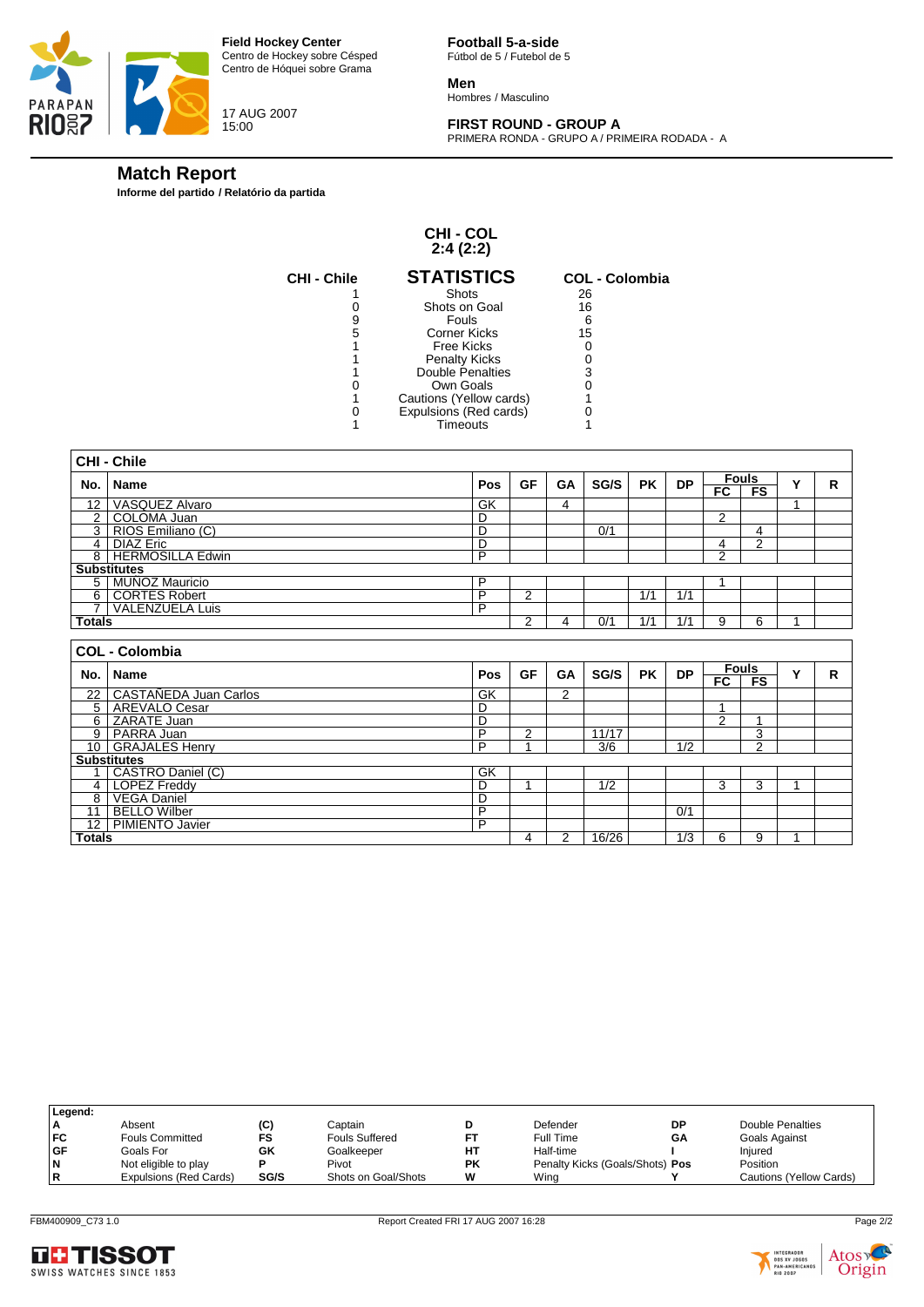![](_page_38_Picture_0.jpeg)

17 AUG 2007 17:00

**Football 5-a-side** Fútbol de 5 / Futebol de 5

**Men** Hombres / Masculino

# **FIRST ROUND - GROUP A**

PRIMERA RONDA - GRUPO A / PRIMEIRA RODADA - A

# **Match Report**

**Informe del partido / Relatório da partida**

**ARG - BRA 0:2 (0:0)**

**Match Officials: 3rd Official:** GLOCK Nelson Luis (BRA) **Timekeeper:** OLIVEIRA Adao (BRA) **Match Commissioner:** FISDEL Lionel (ARG)

**Goals Scored:**

SILVA Severino (BRA) 35', ALVES Ricardo (BRA) 47'

# **ARG - Argentina**

- [ 1 ] ABBAS ACHACHE Gonzalo (GK)<br>[ 2 ] MORENO Oscar
- [ 2 ] MORENO Oscar<br>[ 4 ] DÍAZ Eduardo
- DÍAZ Eduardo
- 
- [ 5 ] VELO Silvio (C)<br>[ 8 ] RODRIGUEZ Lu RODRIGUEZ Lucas

#### **Substitutes:**

- [ 6 ] CEREGA Diego
- [ 7 ] FIGUEROA Iván
- [ 9 ] JIMENEZ José
- [ 10 ] MAIDANA Gustavo
- [12] LENCINA Darío (GK)

**Coach:** VILLARINO Gonzalo (ARG) **Coach:** de PADUA Antonio (BRA)

#### **Cautions:**

None

#### **Expulsions:**

None

![](_page_38_Picture_30.jpeg)

**Referee:** MORGADO Lucio (BRA) **Assistant Referee:** TRAVAGLINO Mariano (ARG)

#### **BRA - Brazil**

- [ 1 ] VASCONCELOS Fábio (GK)
- [ 3 ] SOARES Sandro (C)<br>[ 6 ] CARVALHO Emersor
- $\overline{1}$  6  $\overline{1}$  CARVALHO Emerson
- [ 7 ] ALVES FELIPE Marcos<br>[ 9 ] SILVA João
- SILVA João

#### **Substitutes:**

- [ 5 ] RAMOS Damião
- [ 8 ] SILVA Severino
- [ 10 ] ALVES Ricardo
- [11 ] GONÇALVES Jefferson
- [12 ] REGO Andreonni (GK)

![](_page_38_Picture_46.jpeg)

![](_page_38_Picture_48.jpeg)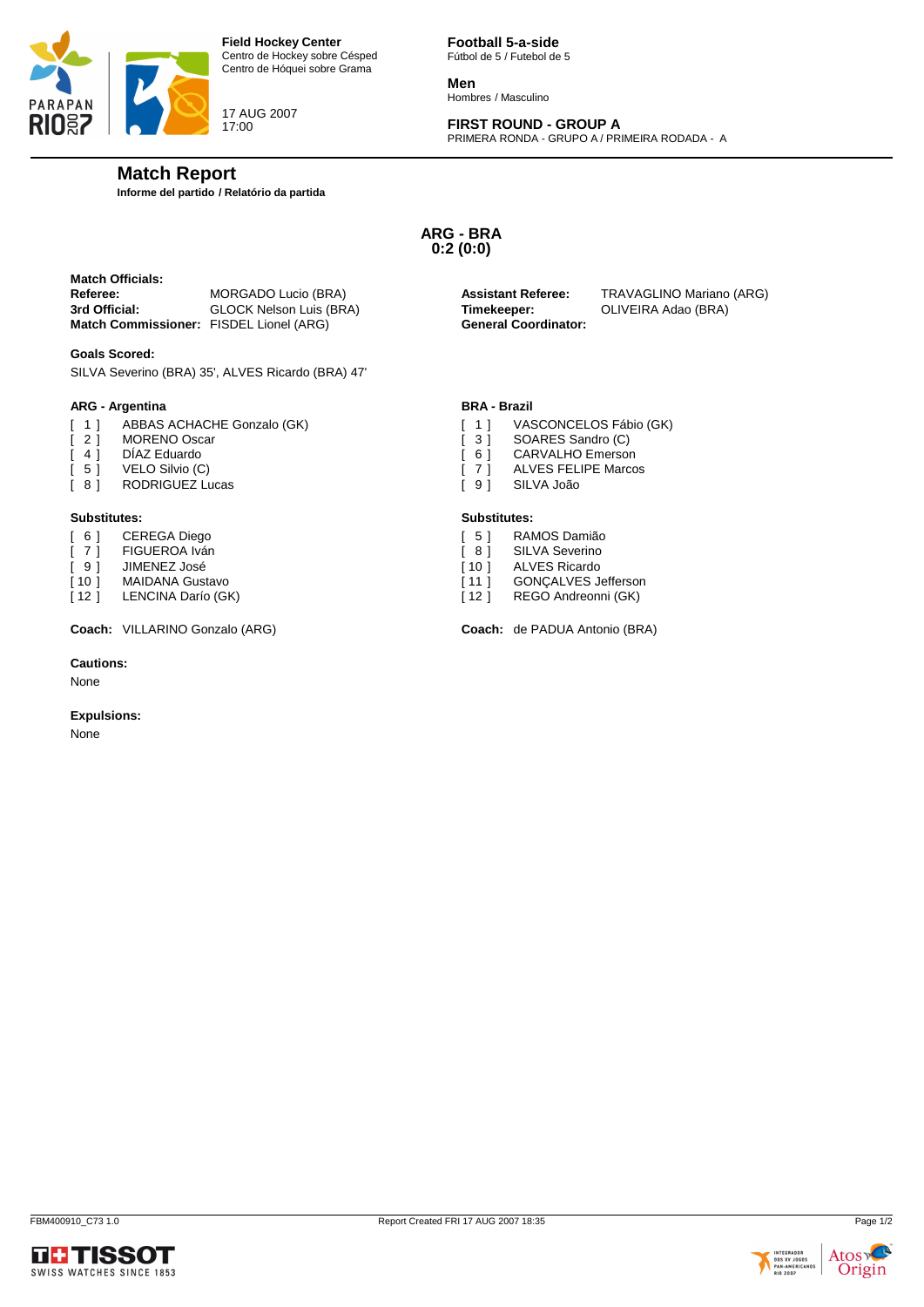![](_page_39_Picture_0.jpeg)

![](_page_39_Picture_1.jpeg)

17 AUG 2007 17:00

**Football 5-a-side** Fútbol de 5 / Futebol de 5

**Men** Hombres / Masculino

# **FIRST ROUND - GROUP A**

PRIMERA RONDA - GRUPO A / PRIMEIRA RODADA - A

# **Match Report**

**Informe del partido / Relatório da partida**

#### **ARG - BRA 0:2 (0:0)**

| <b>ARG - Argentina</b> | <b>STATISTICS</b>       | <b>BRA - Brazil</b> |
|------------------------|-------------------------|---------------------|
| 5                      | Shots                   | 10                  |
| 5                      | Shots on Goal           |                     |
| 5                      | <b>Fouls</b>            |                     |
| 9                      | <b>Corner Kicks</b>     | 6                   |
|                        | Free Kicks              |                     |
|                        | <b>Penalty Kicks</b>    |                     |
|                        | Double Penalties        |                     |
|                        | Own Goals               |                     |
|                        | Cautions (Yellow cards) |                     |
|                        | Expulsions (Red cards)  |                     |
|                        | <b>Timeouts</b>         |                     |

|                | <b>ARG - Argentina</b>       |     |                |           |      |           |           |              |                    |   |   |
|----------------|------------------------------|-----|----------------|-----------|------|-----------|-----------|--------------|--------------------|---|---|
|                |                              |     | <b>GF</b>      | GA        | SG/S | <b>PK</b> | <b>DP</b> | <b>Fouls</b> |                    | Y | R |
| No. l          | <b>Name</b>                  | Pos |                |           |      |           |           | FC           | FS                 |   |   |
|                | <b>ABBAS ACHACHE Gonzalo</b> | GK  |                | 2         |      |           |           |              |                    |   |   |
| 2 <sup>1</sup> | <b>MORENO Oscar</b>          | D   |                |           |      |           |           | 2            | 1                  |   |   |
| 4              | DIAZ Eduardo                 | D   |                |           |      |           |           |              |                    |   |   |
| $5\vert$       | VELO Silvio (C)              | P   |                |           | 3/3  |           |           |              |                    |   |   |
|                | 8   RODRIGUEZ Lucas          | P   |                |           |      |           |           | 4            | 4                  |   |   |
|                | <b>Substitutes</b>           |     |                |           |      |           |           |              |                    |   |   |
|                | 6 CEREGA Diego               | D   |                |           |      |           |           |              |                    |   |   |
| $\overline{7}$ | FIGUEROA Iván                | P   |                |           | 1/1  |           |           | 1            |                    |   |   |
| '9             | JIMENEZ José                 | P   |                |           | 1/1  |           |           |              |                    |   |   |
|                | 10   MAIDANA Gustavo         | D   |                |           |      |           |           | 1            |                    |   |   |
| <b>Totals</b>  |                              |     |                | 2         | 5/5  |           |           | 5            | $\overline{2}$     |   |   |
|                |                              |     |                |           |      |           |           |              |                    |   |   |
|                | <b>BRA - Brazil</b>          |     |                |           |      |           |           |              |                    |   |   |
| No. I          | <b>Name</b>                  | Pos | GF             | <b>GA</b> | SG/S | <b>PK</b> | <b>DP</b> | $F_{\rm C}$  | <b>Fouls</b><br>FS | Y | R |
| 1              | VASCONCELOS Fábio            | GK  |                |           |      |           |           |              |                    |   |   |
|                | 3 SOARES Sandro (C)          | D   |                |           |      |           |           | 1            | $\overline{2}$     |   |   |
|                | 6 CARVALHO Emerson           | D   |                |           |      |           |           |              |                    |   |   |
|                | 7 ALVES FELIPE Marcos        | D   |                |           | 1/1  |           |           | 1            |                    |   |   |
|                | 9 SILVA João                 | P   |                |           | 0/2  |           | 0/1       |              |                    |   |   |
|                | <b>Substitutes</b>           |     |                |           |      |           |           |              |                    |   |   |
|                | 5   RAMOS Damião             | D   |                |           |      |           |           |              |                    |   |   |
| 8              | SILVA Severino               | P   |                |           | 1/3  |           |           |              | 1                  |   |   |
|                | 10 ALVES Ricardo             | P   | $\overline{A}$ |           | 4/4  |           |           |              | $\overline{2}$     |   |   |
| 11             | <b>GONÇALVES Jefferson</b>   | P   |                |           |      |           |           |              |                    |   |   |
| <b>Totals</b>  |                              |     | $\overline{2}$ |           | 6/10 |           | 0/1       |              | 5                  |   |   |

| Legend: |                        |      |                       |           |                                 |    |                         |
|---------|------------------------|------|-----------------------|-----------|---------------------------------|----|-------------------------|
| А       | Absent                 | (C)  | Captain               |           | Defender                        | DΡ | Double Penalties        |
| FC      | <b>Fouls Committed</b> | FS   | <b>Fouls Suffered</b> | FТ        | Full Time                       | GΑ | Goals Against           |
| ∣GF     | Goals For              | GK   | Goalkeeper            | НT        | Half-time                       |    | Injured                 |
| N       | Not eligible to play   |      | Pivot                 | <b>PK</b> | Penalty Kicks (Goals/Shots) Pos |    | Position                |
| R       | Expulsions (Red Cards) | SG/S | Shots on Goal/Shots   | W         | Wina                            |    | Cautions (Yellow Cards) |
|         |                        |      |                       |           |                                 |    |                         |

![](_page_39_Picture_14.jpeg)

![](_page_39_Picture_16.jpeg)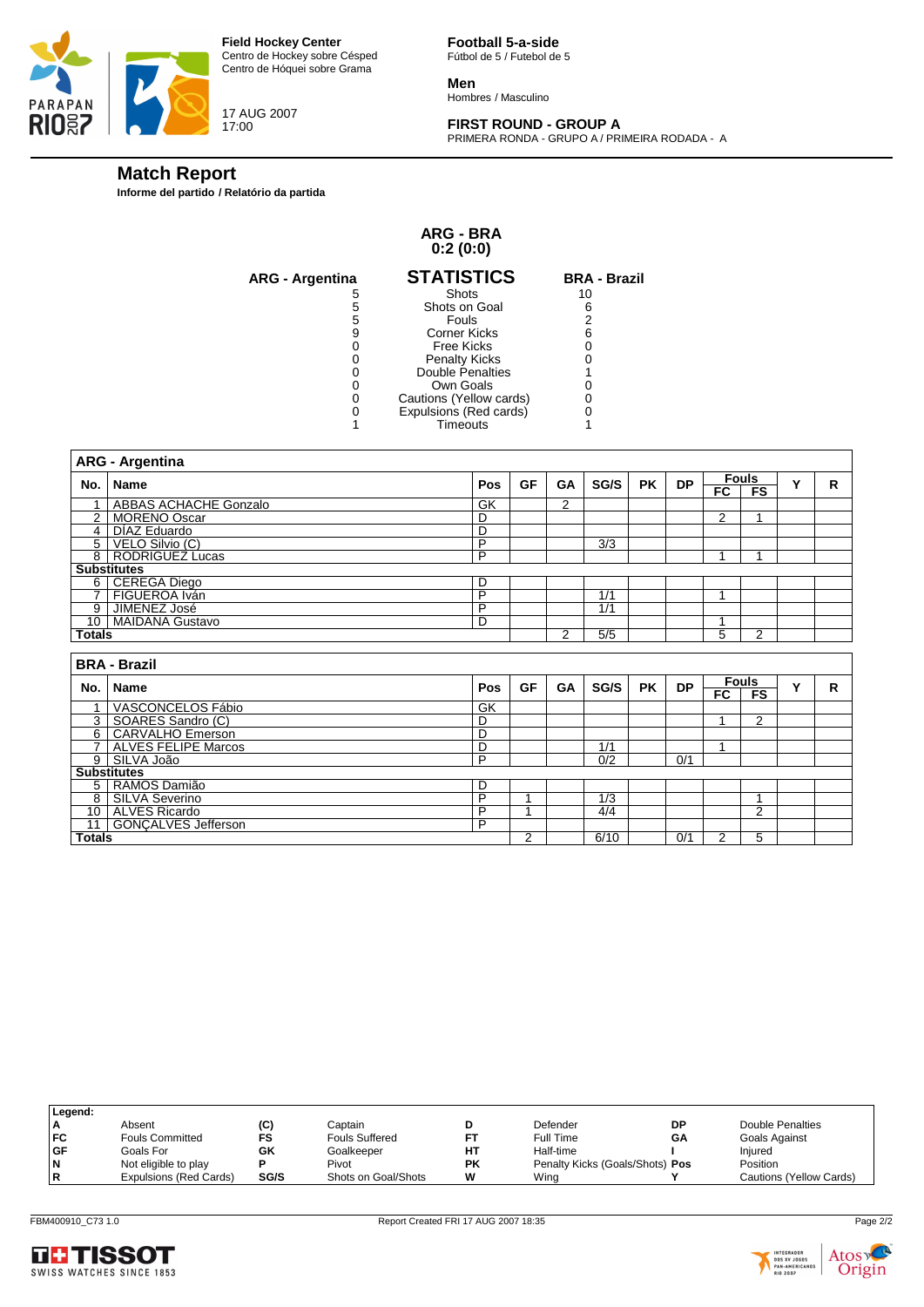![](_page_40_Picture_0.jpeg)

18 AUG 2007 17:00

**Football 5-a-side** Fútbol de 5 / Futebol de 5

**Men** Hombres / Masculino

# **BRONZE MEDAL MATCH**

MEDALLA DE BRONCE / MEDALHA DE BRONZE

# **Match Report**

**Informe del partido / Relatório da partida**

**PAR - COL 3:1 AET (1:1, 1:0)**

| <b>Match Officials:</b>                 |                                 |                             |
|-----------------------------------------|---------------------------------|-----------------------------|
| Referee:                                | MORGADO Lucio (BRA)             | <b>Assistant Referee:</b>   |
| 3rd Official:                           | <b>TRAVAGLINO Mariano (ARG)</b> | Timekeeper:                 |
| Match Commissioner: FISDEL Lionel (ARG) |                                 | <b>General Coordinator:</b> |

**Assistant Referee:** TORINO Ricardo (ARG) **Timekeeper: OLIVEIRA Adao (BRA)** 

#### **Goals Scored:**

VILLAMAYOR Ricardo (PAR) 5', PARRA Juan (COL) 49', PAVÓN Evelio (PAR) 51' double penalty goal, VILLAMAYOR Ricardo (PAR) 52'

#### **PAR - Paraguay**

- [ 12 ] YEGROS Nicolás (GK)<br>[ 4 ] LÓPEZ Nicolás
- [ 4 ] LÓPEZ Nicolás<br>[ 5 ] PAVÓN Evelio
- PAVÓN Evelio (C)
- [ 7 ] VILLAMAYOR Ricardo<br>[ 9 ] PEREIRA Marco
- PEREIRA Marco

#### **Substitutes:**

- [ 2 ] BENÍTEZ Antonio
- [ 3 ] MANCILLA Miguel
- [ 11 ] RAMÍREZ Hugo
- *[ 10 ] LÓPEZ Wilfrido (N)*

#### **Cautions:**

AREVALO Cesar (COL) 70'

#### **Expulsions:**

None

# **COL - Colombia**

- [ 1 ] CASTRO Daniel (C GK)
- [ 5 ] AREVALO Cesar<br>[ 6 ] ZARATE Juan
- [ 6 ] ZARATE Juan
- [ 9 ] PARRA Juan<br>[ 10 ] GRAJALES H
- GRAJALES Henry

#### **Substitutes:**

- [ 4 ] LOPEZ Freddy
- [ 8 ] VEGA Daniel
- [ 11 ] BELLO Wilber
- [12 ] PIMIENTO Javier
- [ 22 ] CASTAÑEDA Juan Carlos (GK)
- **Coach:** SAMANIEGO Derlis (PAR) **Coach:** ACUNA Luis Augusto (COL)

![](_page_40_Picture_45.jpeg)

![](_page_40_Picture_47.jpeg)

![](_page_40_Picture_50.jpeg)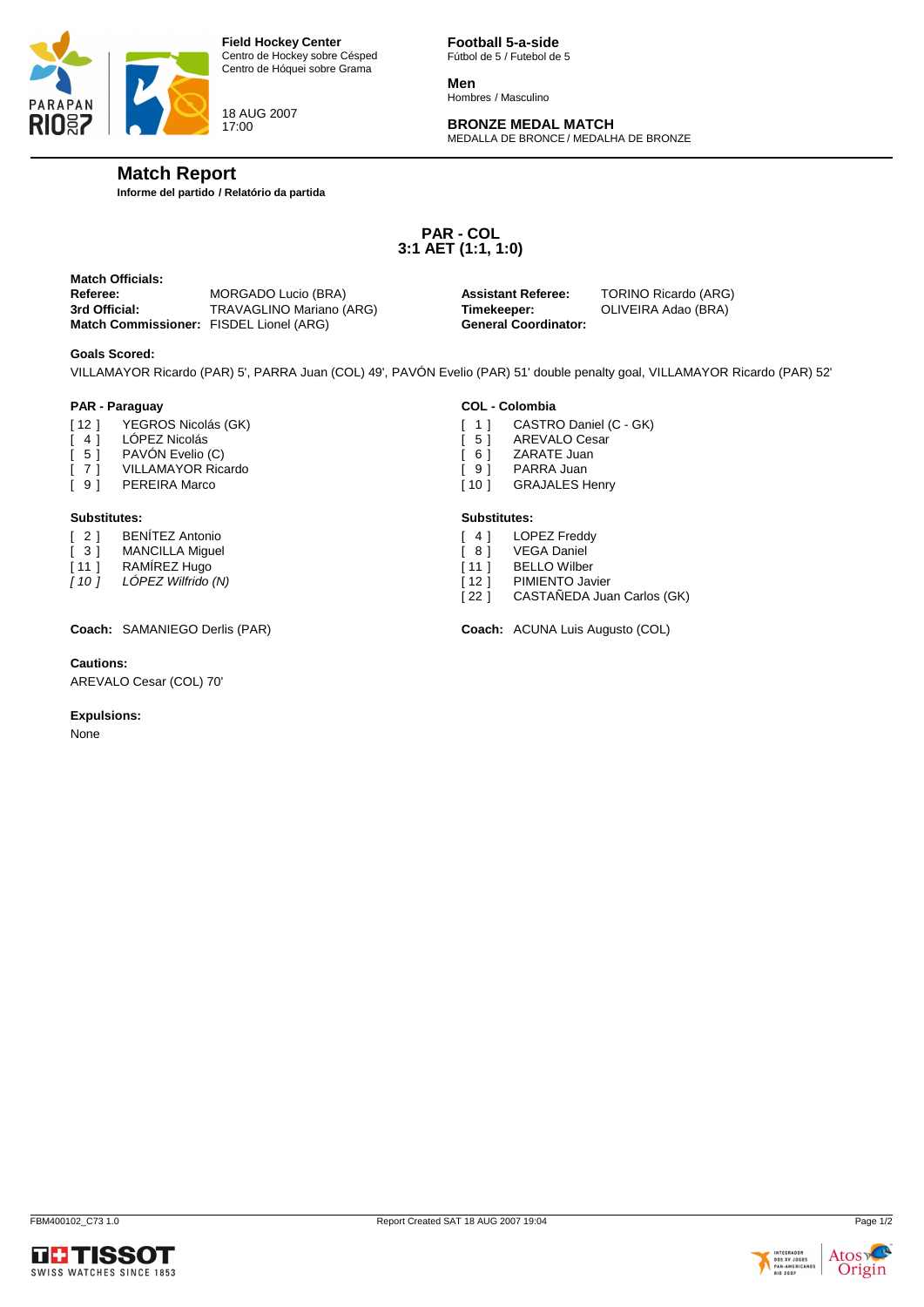![](_page_41_Picture_0.jpeg)

![](_page_41_Picture_1.jpeg)

18 AUG 2007 17:00

**Football 5-a-side** Fútbol de 5 / Futebol de 5

**Men** Hombres / Masculino

# **BRONZE MEDAL MATCH**

MEDALLA DE BRONCE / MEDALHA DE BRONZE

# **Match Report**

**Informe del partido / Relatório da partida**

#### **PAR - COL 3:1 AET (1:1, 1:0)**

| <b>PAR - Paraguay</b> | <b>STATISTICS</b>       | <b>COL - Colombia</b> |
|-----------------------|-------------------------|-----------------------|
| 25                    | Shots                   | 29                    |
| 16                    | Shots on Goal           | 14                    |
| 5                     | Fouls                   | 8                     |
| 11                    | Corner Kicks            | 13                    |
|                       | Free Kicks              |                       |
|                       | <b>Penalty Kicks</b>    |                       |
| 2                     | <b>Double Penalties</b> |                       |
|                       | Own Goals               |                       |
|                       | Cautions (Yellow cards) |                       |
|                       | Expulsions (Red cards)  |                       |
|                       | <b>Timeouts</b>         |                       |
|                       |                         |                       |

|                 | <b>PAR - Paraguay</b>          |     |           |    |                  |           |           |                         |                    |                         |   |
|-----------------|--------------------------------|-----|-----------|----|------------------|-----------|-----------|-------------------------|--------------------|-------------------------|---|
| No.             | Name                           | Pos | <b>GF</b> | GA | SG/S             | <b>PK</b> | <b>DP</b> |                         | <b>Fouls</b>       | Y                       | R |
|                 |                                |     |           |    |                  |           |           | $_{\sf FC}$             | F <sub>S</sub>     |                         |   |
| 12              | YEGROS Nicolás                 | GK  |           |    |                  |           |           |                         |                    |                         |   |
| 4 <sup>1</sup>  | <b>LOPEZ Nicolás</b>           | D   |           |    | 0/1              |           |           | 1                       |                    |                         |   |
|                 | 5   PAVÓN Evelio (C)           | D   |           |    |                  |           | 1/2       | $\overline{2}$          |                    |                         |   |
|                 | <b>VILLAMAYOR Ricardo</b>      | W   | 2         |    | 14/20            |           |           | 4                       | 5                  |                         |   |
|                 | 9   PEREIRA Marco              | P   |           |    | $\overline{2/3}$ |           |           | $\overline{\mathbf{A}}$ | $\overline{A}$     |                         |   |
|                 | <b>Substitutes</b>             |     |           |    |                  |           |           |                         |                    |                         |   |
|                 | 2   BENİTEZ Antonio            | D   |           |    |                  |           |           |                         |                    |                         |   |
|                 | 3   MANCILLA Miguel            | W   |           |    |                  |           |           |                         |                    |                         |   |
|                 | 10 LÓPEZ Wilfrido              | P   |           |    |                  |           |           |                         |                    |                         |   |
| 11 <sup>1</sup> | RAMIREZ Hugo                   | W   |           |    |                  |           |           |                         |                    |                         |   |
| Totals          |                                |     | 3         |    | 16/25            |           | 1/2       | 5                       | 8                  |                         |   |
|                 |                                |     |           |    |                  |           |           |                         |                    |                         |   |
|                 | <b>COL - Colombia</b>          |     |           |    |                  |           |           |                         |                    |                         |   |
|                 |                                |     |           |    |                  |           |           |                         |                    |                         |   |
| No.             | Name                           | Pos | GF        | GA | SG/S             | <b>PK</b> | <b>DP</b> | FC                      | <b>Fouls</b><br>FS | Y                       | R |
| 1               |                                | GK  |           | 3  |                  |           |           |                         |                    |                         |   |
|                 | CASTRO Daniel (C)              | D   |           |    |                  |           |           | $\overline{2}$          |                    | $\overline{\mathbf{A}}$ |   |
| 6               | 5 AREVALO Cesar<br>ZARATE Juan | D   |           |    | 0/2              |           |           | 3                       |                    |                         |   |
| 9 <sup>1</sup>  | PARRA Juan                     | P   |           |    | 14/22            | 0/1       |           | $\overline{\mathbf{A}}$ | 3                  |                         |   |
| 10              | <b>GRAJALES Henry</b>          | P   |           |    | 0/5              |           | 0/1       |                         | $\mathfrak{p}$     |                         |   |
|                 | <b>Substitutes</b>             |     |           |    |                  |           |           |                         |                    |                         |   |
|                 | 4   LOPEZ Freddy               | D   |           |    |                  |           |           |                         |                    |                         |   |
| 8               | <b>VEGA Daniel</b>             | D   |           |    |                  |           |           | 1                       |                    |                         |   |
| 11              | <b>BELLO Wilber</b>            | P   |           |    |                  |           |           |                         |                    |                         |   |
| 12 <sub>1</sub> | PIMIENTO Javier                | P   |           |    |                  |           |           |                         |                    |                         |   |

| Legend:   |                                 |     |                  |            |                         |    |                        |
|-----------|---------------------------------|-----|------------------|------------|-------------------------|----|------------------------|
| A         | Absent                          | AET | After Extra Time | (C)        | Captain                 |    | Defender               |
| <b>DP</b> | Double Penalties                | EТ  | Extra Time       | FC         | <b>Fouls Committed</b>  | FS | <b>Fouls Suffered</b>  |
| <b>FT</b> | Full Time                       | GΑ  | Goals Against    | GF         | Goals For               | GK | Goalkeeper             |
| <b>HT</b> | Half-time                       |     | Injured          | N          | Not eligible to play    |    | Pivot                  |
| <b>PK</b> | Penalty Kicks (Goals/Shots) Pos |     | Position         | <b>PSO</b> | Penalty Shoot-out       |    | Expulsions (Red Cards) |
| SG/S      | Shots on Goal/Shots             | w   | Wina             |            | Cautions (Yellow Cards) |    |                        |

![](_page_41_Picture_14.jpeg)

![](_page_41_Picture_16.jpeg)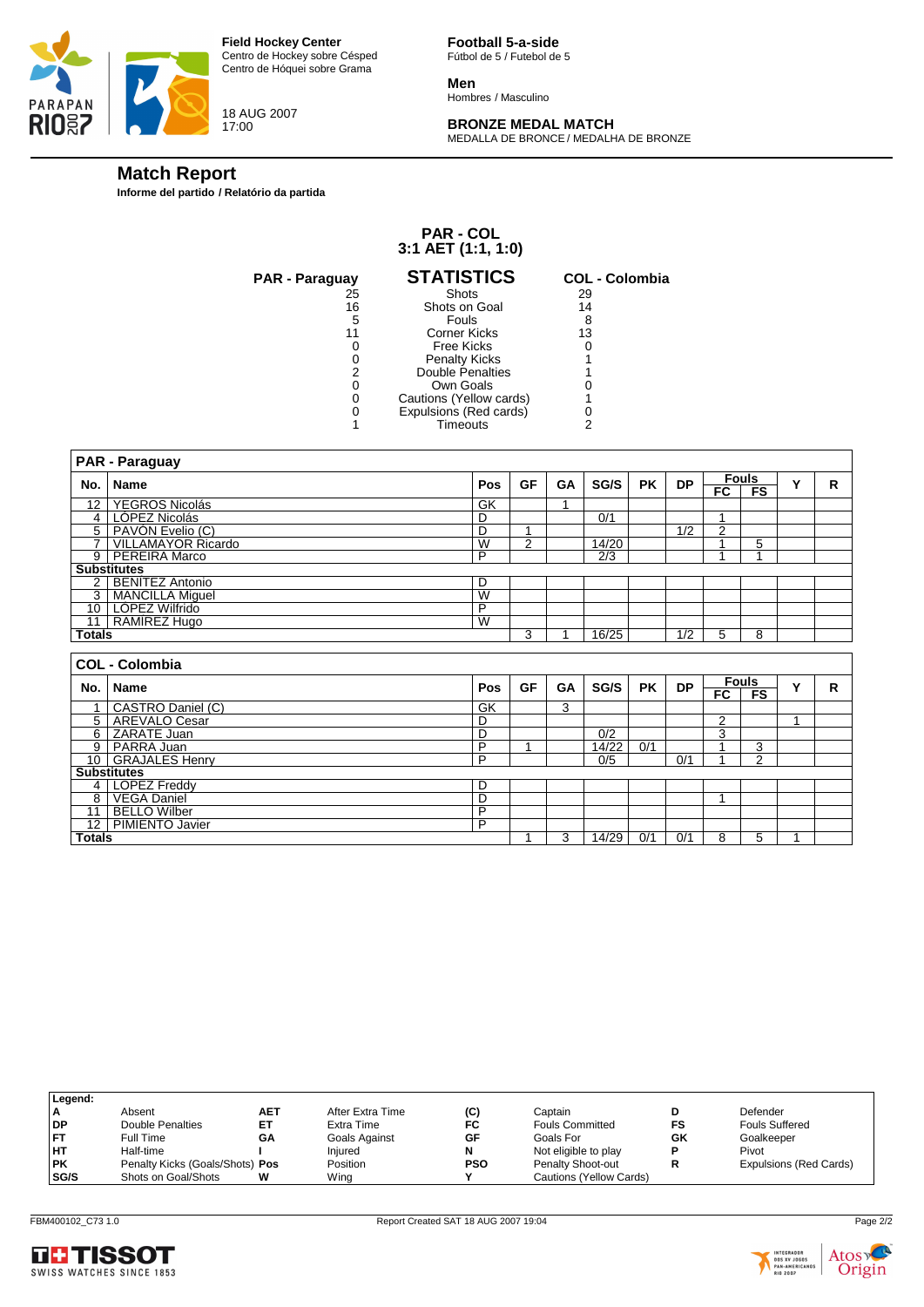![](_page_42_Picture_0.jpeg)

19 AUG 2007 10:00

**Football 5-a-side** Fútbol de 5 / Futebol de 5

**Men** Hombres / Masculino

# **GOLD MEDAL MATCH**

MEDALLA DE ORO / MEDALHA DE OURO

# **Match Report**

**Informe del partido / Relatório da partida**

**BRA - ARG 1:0 (0:0)**

**Referee:** GLOCK Nelson Luis (BRA) **Assistant Referee:** TRAVAGLINO Mariano (ARG) **Match Commissioner:** FISDEL Lionel (ARG)

#### **Goals Scored:**

**Match Officials:** 

SILVA Severino (BRA) 43'

#### **BRA - Brazil**

- [ 1 ] VASCONCELOS Fábio (GK)<br>[ 3 ] SOARES Sandro
- 
- [ 3 ] SOARES Sandro<br>[ 5 ] RAMOS Damião [ 5 ] RAMOS Damião (C)<br>[ 8 ] SILVA Severino
- [ 8 ] SILVA Severino<br>[ 10 ] ALVES Ricardo
- ALVES Ricardo

#### **Substitutes:**

- [ 6 ] CARVALHO Emerson
- [ 7 ] ALVES FELIPE Marcos
- [ 9 ] SILVA João
- [11 ] GONÇALVES Jefferson
- [12 ] REGO Andreonni (GK)

#### **Cautions:**

None

#### **Expulsions:**

None

![](_page_42_Picture_30.jpeg)

**3rd Official:** ANTONIO Luis (BRA) **Timekeeper:** OLIVEIRA Adao (BRA)

#### **ARG - Argentina**

- [ 12 ] LENCINA Darío (GK)<br>[ 2 ] MORENO Oscar
- 2 ] MORENO Oscar<br>4 1 DÍAZ Eduardo
- $\overline{1}$  4  $\overline{1}$  DÍAZ Eduardo
- [ 5 ] VELO Silvio (C)<br>[ 8 ] RODRIGUEZ Lu
	- RODRIGUEZ Lucas

#### **Substitutes:**

- [ 1 ] ABBAS ACHACHE Gonzalo (GK)
- [ 6 ] CEREGA Diego
- [ 7 ] FIGUEROA Iván
- [ 9 ] JIMENEZ José
- [ 10 ] MAIDANA Gustavo

**Coach:** de PADUA Antonio (BRA) **Coach:** VILLARINO Gonzalo (ARG)

![](_page_42_Picture_49.jpeg)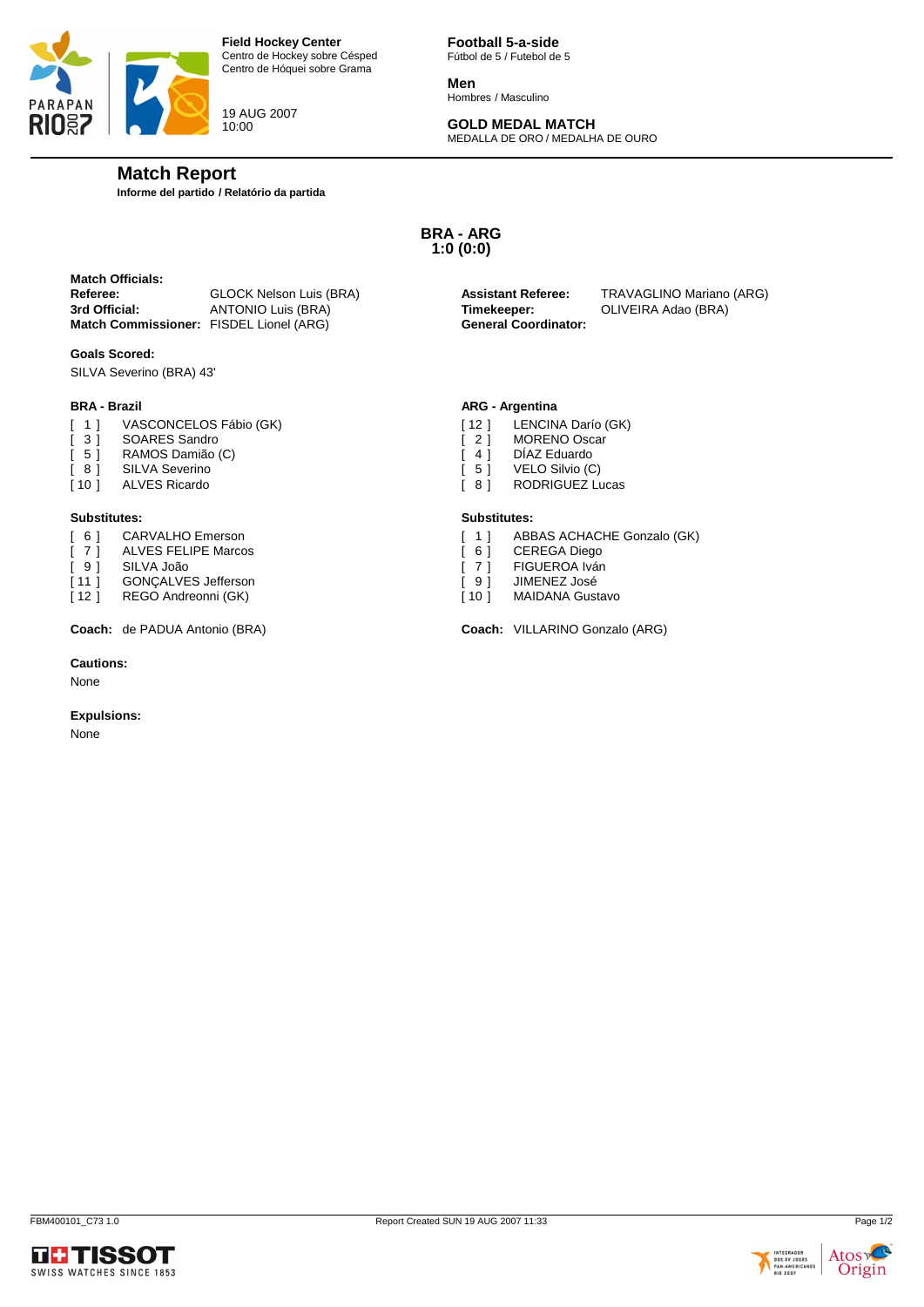![](_page_43_Picture_0.jpeg)

![](_page_43_Picture_1.jpeg)

19 AUG 2007 10:00

**Football 5-a-side** Fútbol de 5 / Futebol de 5

**Men** Hombres / Masculino

# **GOLD MEDAL MATCH**

MEDALLA DE ORO / MEDALHA DE OURO

# **Match Report**

**Informe del partido / Relatório da partida**

#### **BRA - ARG 1:0 (0:0)**

| <b>BRA - Brazil</b> | <b>STATISTICS</b>       | <b>ARG - Argentina</b> |
|---------------------|-------------------------|------------------------|
| 14                  | Shots                   |                        |
|                     | Shots on Goal           |                        |
| 3                   | <b>Fouls</b>            | 5                      |
| 5                   | <b>Corner Kicks</b>     |                        |
|                     | Free Kicks              |                        |
|                     | <b>Penalty Kicks</b>    |                        |
|                     | Double Penalties        |                        |
|                     | Own Goals               |                        |
|                     | Cautions (Yellow cards) |                        |
|                     | Expulsions (Red cards)  |                        |
|                     | Timeouts                |                        |
|                     |                         |                        |

|                 | <b>BRA - Brazil</b>                         |         |           |           |                  |           |           |                |                         |   |   |
|-----------------|---------------------------------------------|---------|-----------|-----------|------------------|-----------|-----------|----------------|-------------------------|---|---|
|                 | No.   Name                                  | Pos     | GF        | <b>GA</b> | SG/S             | <b>PK</b> | <b>DP</b> |                | <b>Fouls</b>            | Y | R |
|                 |                                             |         |           |           |                  |           |           | $F$ C          | FS                      |   |   |
|                 | VASCONCELOS Fábio                           | GK      |           |           |                  |           |           |                |                         |   |   |
|                 | 3   SOARES Sandro                           | D       |           |           | 0/1              |           |           |                |                         |   |   |
|                 | 5   RAMOS Damião (C)                        | D       |           |           |                  |           |           | 2              | $\overline{ }$          |   |   |
| 8               | <b>SILVA Severino</b>                       | P       |           |           | 1/3              |           |           |                | 2                       |   |   |
|                 | 10 ALVES Ricardo                            | P       |           |           | $\overline{5/8}$ |           |           |                | $\overline{2}$          |   |   |
|                 | <b>Substitutes</b>                          |         |           |           |                  |           |           |                |                         |   |   |
|                 | 6   CARVALHO Emerson                        | D       |           |           |                  |           |           |                |                         |   |   |
|                 | 7 ALVES FELIPE Marcos                       | D       |           |           | 1/1              |           |           |                |                         |   |   |
|                 | 9 SILVA João                                | P       |           |           | 1/1              |           |           | 1              |                         |   |   |
| 11              | <b>GONÇALVES Jefferson</b>                  | P       |           |           |                  |           |           |                |                         |   |   |
| Totals          |                                             |         |           |           | 8/14             |           |           | 3              | 5                       |   |   |
|                 |                                             |         |           |           |                  |           |           |                |                         |   |   |
|                 | <b>ARG - Argentina</b>                      |         |           |           |                  |           |           |                |                         |   |   |
| No.             | <b>Name</b>                                 | Pos     | <b>GF</b> | GA        | SG/S             | <b>PK</b> | <b>DP</b> |                |                         |   |   |
| 12 <sub>1</sub> |                                             |         |           |           |                  |           |           | FC             | <b>Fouls</b><br>FS      | Y | R |
|                 |                                             |         |           | 1         |                  |           |           |                |                         |   |   |
| 2 <sup>1</sup>  | <b>LENCINA Darío</b><br><b>MORENO Oscar</b> | GK<br>D |           |           |                  |           |           | 1              |                         |   |   |
| $\overline{4}$  | DIAZ Eduardo                                | D       |           |           |                  |           |           |                |                         |   |   |
| 5 <sup>1</sup>  | VELO Silvio (C)                             | P       |           |           | 1/2              |           |           | $\overline{2}$ |                         |   |   |
|                 | 8   RODRIGUEZ Lucas                         | P       |           |           | $\overline{2/2}$ |           |           |                |                         |   |   |
|                 | <b>Substitutes</b>                          |         |           |           |                  |           |           |                |                         |   |   |
|                 |                                             | D       |           |           |                  |           |           |                |                         |   |   |
| 7               | 6 CEREGA Diego<br>FIGUEROA Iván             | P       |           |           | 1/1              |           |           |                |                         |   |   |
| 9 <sup>1</sup>  | JIMENEZ José                                | P       |           |           |                  |           |           | $\overline{2}$ | $\overline{\mathbf{A}}$ |   |   |
|                 | 10   MAIDANA Gustavo                        | D       |           |           |                  |           |           |                |                         |   |   |

| Legend:   |                                 |            |                  |            |                         |    |                        |
|-----------|---------------------------------|------------|------------------|------------|-------------------------|----|------------------------|
| A         | Absent                          | <b>AET</b> | After Extra Time | (C)        | Captain                 |    | Defender               |
| <b>DP</b> | Double Penalties                | EТ         | Extra Time       | FC         | <b>Fouls Committed</b>  | FS | <b>Fouls Suffered</b>  |
| <b>FT</b> | Full Time                       | GΑ         | Goals Against    | GF         | Goals For               | GK | Goalkeeper             |
| <b>HT</b> | Half-time                       |            | Injured          | N          | Not eligible to play    |    | Pivot                  |
| PK        | Penalty Kicks (Goals/Shots) Pos |            | Position         | <b>PSO</b> | Penalty Shoot-out       |    | Expulsions (Red Cards) |
| SG/S      | Shots on Goal/Shots             | w          | Wina             | v          | Cautions (Yellow Cards) |    |                        |

![](_page_43_Picture_14.jpeg)

![](_page_43_Picture_15.jpeg)

![](_page_43_Picture_16.jpeg)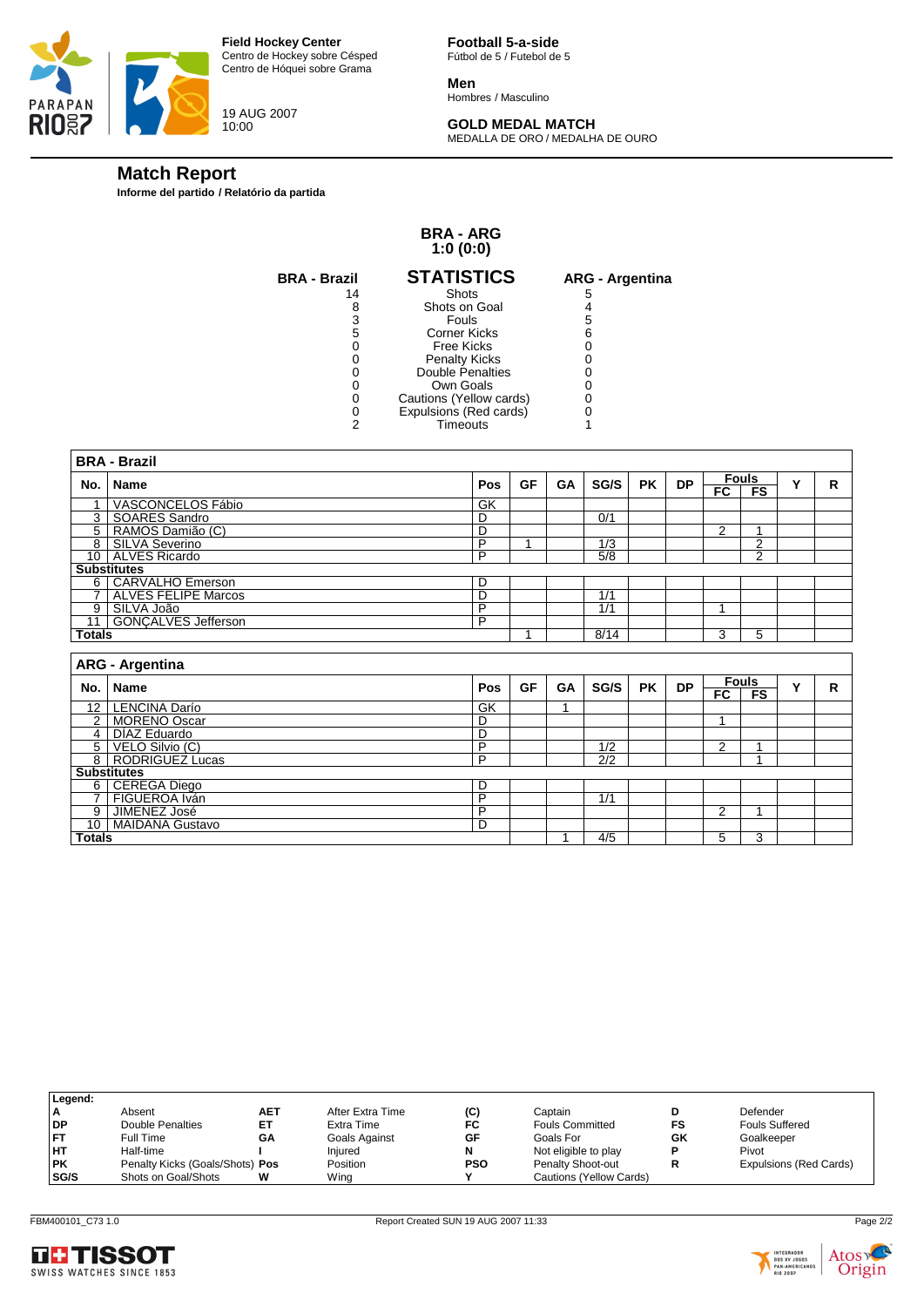![](_page_44_Picture_0.jpeg)

**Football 5-a-side** Fútbol de 5 / Futebol de 5

**Men** Hombres / Masculino

# **Cumulative Statistics**

**Estadísticas Acumuladas / Estatísticas Cumulativas**

|                 |                              |     |    |    |       |           |           |                | <b>Fouls</b>   |              |   |
|-----------------|------------------------------|-----|----|----|-------|-----------|-----------|----------------|----------------|--------------|---|
| No.             | <b>Name</b>                  | Pos | GF | GA | SG/S  | <b>PK</b> | <b>DP</b> | FC             | <b>FS</b>      | Y            | R |
| 1               | <b>ABBAS ACHACHE Gonzalo</b> | GK  |    | 4  |       |           |           | 1              |                |              |   |
| 2               | <b>MORENO Oscar</b>          | D   |    |    |       |           |           | 5              | 1              |              |   |
| 4               | DÍAZ Eduardo                 | D   |    |    |       |           |           | 1              |                |              |   |
| 5               | <b>VELO Silvio</b>           | P   | 4  |    | 17/29 | 2/3       | 0/1       | $\overline{2}$ | $\overline{7}$ | 1            |   |
| 6               | <b>CEREGA Diego</b>          | D   |    |    |       |           |           | 3              |                |              |   |
| $\overline{7}$  | FIGUEROA Iván                | P   | 5  |    | 9/11  |           | 1/2       | 3              | 2              |              |   |
| 8               | RODRIGUEZ Lucas              | P   |    |    | 10/13 |           |           | 3              | 3              | $\mathbf{1}$ |   |
| 9               | JIMENEZ José                 | P   | 1  |    | 8/17  |           |           | 4              | $\overline{7}$ |              |   |
| 10              | <b>MAIDANA Gustavo</b>       | D   |    |    | 2/2   |           |           | 3              |                |              |   |
| 12 <sup>1</sup> | <b>LENCINA Darío</b>         | GK  |    | 1  |       |           |           |                |                | 1            |   |
|                 | <b>Totals</b>                |     | 10 | 5  | 46/72 | 2/3       | 1/3       | 25             | 20             | 3            |   |

| <b>ARG - Argentina</b> |
|------------------------|
| After 5 matches        |

| <b>Corner Kicks:</b>                        | 52  |
|---------------------------------------------|-----|
| Free Kicks:                                 |     |
| <b>Penalty Kicks Against (Goals/Shots):</b> | 0/1 |
| Double Penalties Against (Goals/Shots): 0/5 |     |
| Own Goals:                                  |     |
| <b>Own Goals Against:</b>                   |     |

|           | Legend: |                                 |    |                         |    |                        |      |                       |
|-----------|---------|---------------------------------|----|-------------------------|----|------------------------|------|-----------------------|
|           |         | Defender                        | DP | <b>Double Penalties</b> | FC | <b>Fouls Committed</b> | FS   | <b>Fouls Suffered</b> |
| GA        |         | Goals Against                   | GF | Goals For               | GK | Goalkeeper             |      | Pivot                 |
| <b>PK</b> |         | Penalty Kicks (Goals/Shots) Pos |    | Position                |    | Expulsions (Red Cards) | SG/S | Shots on Goal/Shots   |
| ١w        |         | Wina                            |    | Cautions (Yellow Cards) |    |                        |      |                       |

![](_page_44_Picture_11.jpeg)

![](_page_44_Picture_13.jpeg)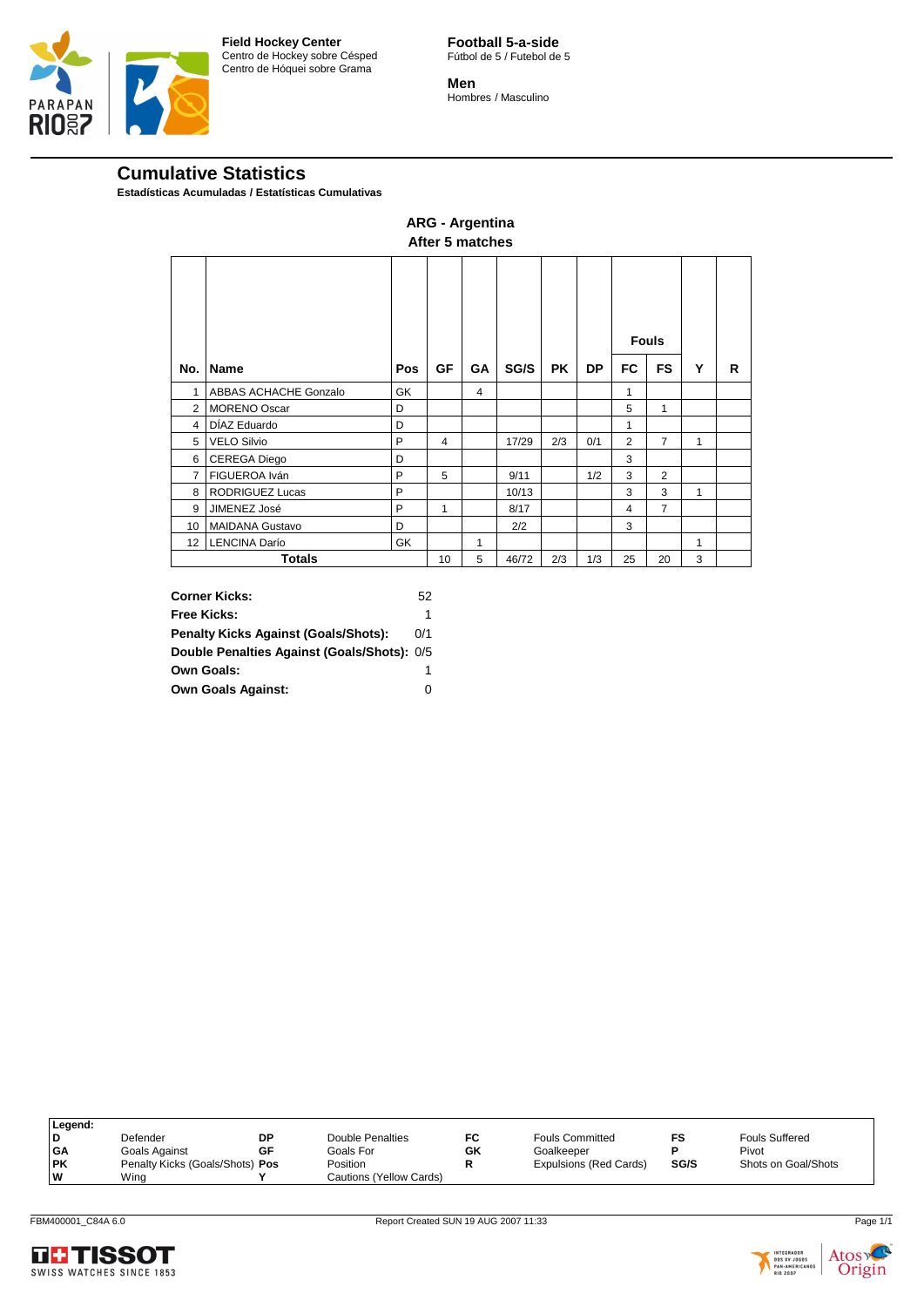![](_page_45_Picture_0.jpeg)

**Football 5-a-side** Fútbol de 5 / Futebol de 5

**Men** Hombres / Masculino

# **Cumulative Statistics**

**Estadísticas Acumuladas / Estatísticas Cumulativas**

|     | After 5 matches            |     |                |           |        |           |           |              |              |   |   |
|-----|----------------------------|-----|----------------|-----------|--------|-----------|-----------|--------------|--------------|---|---|
|     |                            |     |                |           |        |           |           |              | <b>Fouls</b> |   |   |
| No. | Name                       | Pos | GF             | <b>GA</b> | SG/S   | <b>PK</b> | <b>DP</b> | FC           | <b>FS</b>    | Y | R |
| 1   | VASCONCELOS Fábio          | GK  |                |           |        |           |           |              |              |   |   |
| 3   | SOARES Sandro              | D   |                |           | 0/1    |           |           | 4            | 5            |   |   |
| 5   | RAMOS Damião               | D   |                |           | 2/2    |           |           | 6            | 5            |   |   |
| 6   | <b>CARVALHO Emerson</b>    | D   |                |           |        |           |           |              |              |   |   |
| 7   | <b>ALVES FELIPE Marcos</b> | D   | 1              |           | 8/11   |           | 0/1       | $\mathbf{1}$ | 2            |   |   |
| 8   | SILVA Severino             | P   | 5              |           | 13/29  | 0/1       | 0/1       |              | 5            |   |   |
| 9   | SILVA João                 | P   | 1              |           | 13/22  |           | 0/1       | 1            | 1            |   |   |
| 10  | <b>ALVES Ricardo</b>       | P   | 9              |           | 29/41  |           |           |              | 8            |   |   |
| 11  | GONÇALVES Jefferson        | P   | $\overline{2}$ |           | 8/11   |           |           | 1            | 1            |   |   |
| 12  | REGO Andreonni             | GK  |                |           |        |           |           |              |              |   |   |
|     | <b>Totals</b>              |     |                |           | 73/117 | 0/1       | 0/3       | 13           | 27           |   |   |

**BRA - Brazil**

| <b>Corner Kicks:</b>                        | 52  |
|---------------------------------------------|-----|
| <b>Free Kicks:</b>                          | O   |
| <b>Penalty Kicks Against (Goals/Shots):</b> | 0/0 |
| Double Penalties Against (Goals/Shots): 0/0 |     |
| Own Goals:                                  |     |
| <b>Own Goals Against:</b>                   |     |

| Legend:   |                                 |    |                         |    |                               |      |                       |
|-----------|---------------------------------|----|-------------------------|----|-------------------------------|------|-----------------------|
|           | Defender                        | DP | Double Penalties        | FC | <b>Fouls Committed</b>        | FS   | <b>Fouls Suffered</b> |
| GA        | Goals Against                   | GF | Goals For               | GK | Goalkeeper                    |      | Pivot                 |
| <b>PK</b> | Penalty Kicks (Goals/Shots) Pos |    | Position                | R  | <b>Expulsions (Red Cards)</b> | SG/S | Shots on Goal/Shots   |
| W         | Wina                            |    | Cautions (Yellow Cards) |    |                               |      |                       |

![](_page_45_Picture_10.jpeg)

![](_page_45_Picture_12.jpeg)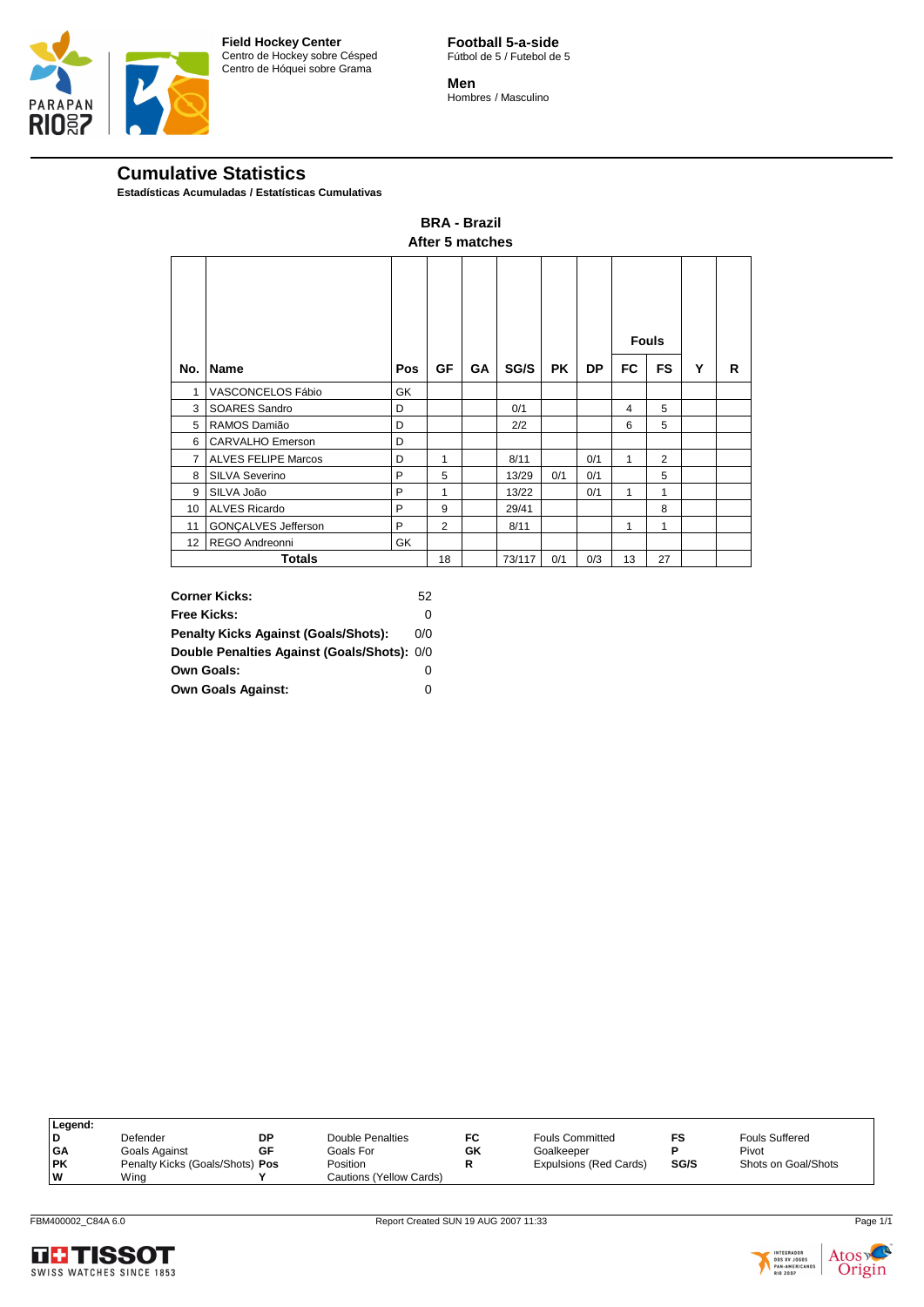![](_page_46_Picture_0.jpeg)

**Football 5-a-side** Fútbol de 5 / Futebol de 5

**Men** Hombres / Masculino

# **Cumulative Statistics**

**Estadísticas Acumuladas / Estatísticas Cumulativas**

|     | After 4 matches         |     |                |    |      |           |           |                |                |   |   |
|-----|-------------------------|-----|----------------|----|------|-----------|-----------|----------------|----------------|---|---|
|     |                         |     |                |    |      |           |           |                | <b>Fouls</b>   |   |   |
| No. | <b>Name</b>             | Pos | GF             | GA | SG/S | <b>PK</b> | <b>DP</b> | FC             | <b>FS</b>      | Y | R |
| 1   | <b>WHITELEY Alex</b>    | GK  |                | 12 |      |           |           |                | $\overline{2}$ |   | 1 |
| 2   | COLOMA Juan             | D   |                |    |      |           | 0/1       | 6              | 1              | 1 |   |
| 3   | RIOS Emiliano           | D   | 1              |    | 4/5  |           |           | 4              | 10             |   |   |
| 4   | <b>DIAZ Eric</b>        | D   |                |    |      |           | 0/1       | $\overline{4}$ | $\overline{7}$ |   |   |
| 5   | MUÑOZ Mauricio          | P   |                |    |      |           |           | 2              |                |   |   |
| 6   | <b>CORTES Robert</b>    | P   | $\overline{2}$ |    | 0/2  | 1/1       | 1/1       |                | 1              |   |   |
| 7   | <b>VALENZUELA Luis</b>  | P   |                |    | 2/6  |           |           | 2              |                |   | 1 |
| 8   | <b>HERMOSILLA Edwin</b> | P   |                |    | 1/3  |           | 0/2       | 5              |                |   |   |
| 12  | VASQUEZ Alvaro          | GK  |                | 8  |      |           |           |                |                | 1 |   |
|     | <b>Totals</b>           |     | 3              | 20 | 7/16 | 1/1       | 1/5       | 23             | 21             | 2 | 2 |

**CHI - Chile**

| <b>Corner Kicks:</b>                        | 16  |
|---------------------------------------------|-----|
| <b>Free Kicks:</b>                          | 2   |
| <b>Penalty Kicks Against (Goals/Shots):</b> | 0/1 |
| Double Penalties Against (Goals/Shots): 1/4 |     |
| <b>Own Goals:</b>                           | 0   |
| <b>Own Goals Against:</b>                   |     |

| Legend:   |                                 |    |                         |    |                               |      |                       |
|-----------|---------------------------------|----|-------------------------|----|-------------------------------|------|-----------------------|
| D         | Defender                        | DP | Double Penalties        | FC | <b>Fouls Committed</b>        | FS   | <b>Fouls Suffered</b> |
| ∣GA       | Goals Against                   | GF | Goals For               | GK | Goalkeeper                    |      | Pivot                 |
| <b>PK</b> | Penalty Kicks (Goals/Shots) Pos |    | Position                | R  | <b>Expulsions (Red Cards)</b> | SG/S | Shots on Goal/Shots   |
| ۱w        | Wing                            |    | Cautions (Yellow Cards) |    |                               |      |                       |

![](_page_46_Picture_10.jpeg)

![](_page_46_Picture_12.jpeg)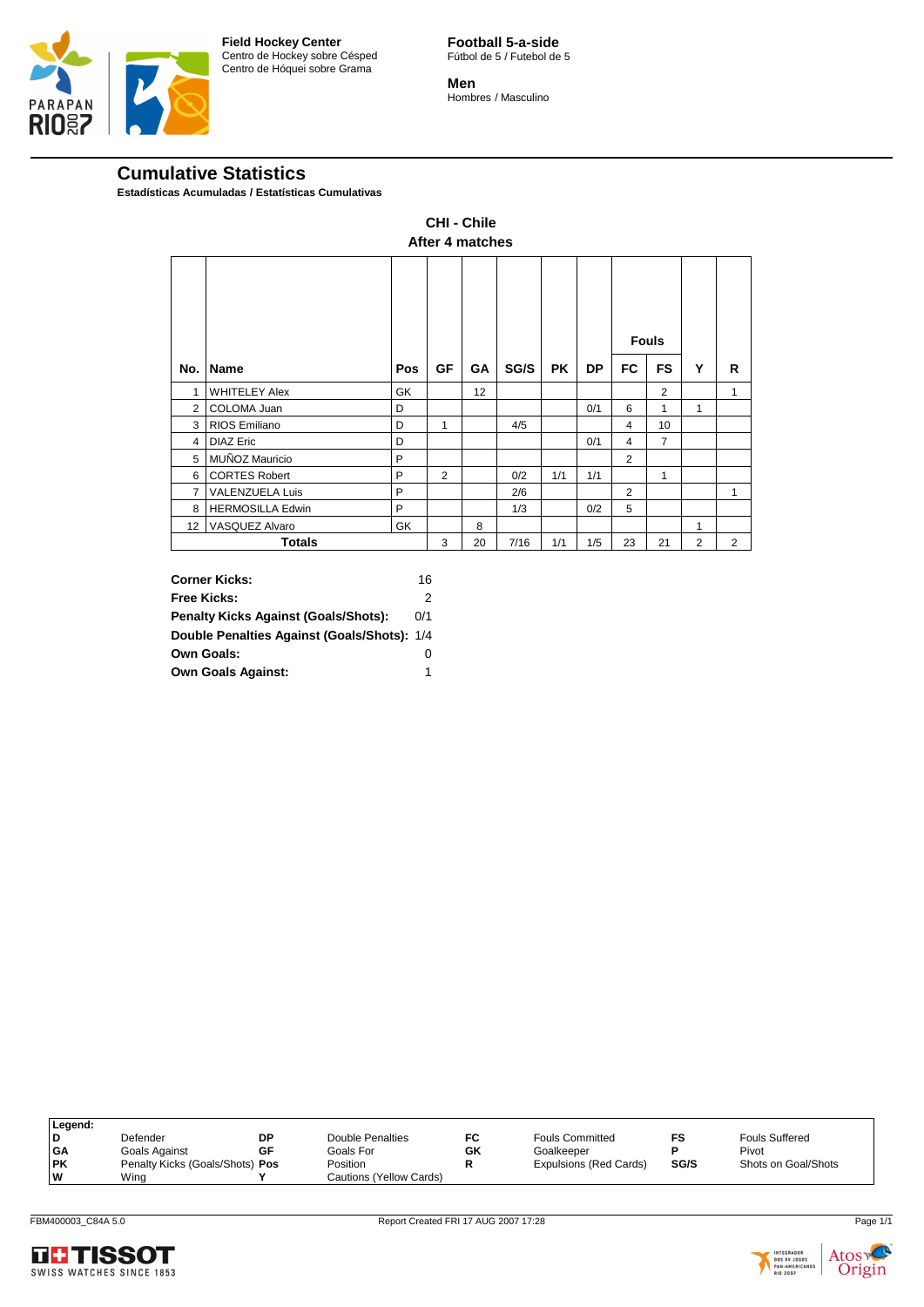![](_page_47_Picture_0.jpeg)

**Football 5-a-side** Fútbol de 5 / Futebol de 5

**Men** Hombres / Masculino

# **Cumulative Statistics**

**Estadísticas Acumuladas / Estatísticas Cumulativas**

|                 | After 5 matches         |             |                |                |       |           |           |                |                |                |   |  |
|-----------------|-------------------------|-------------|----------------|----------------|-------|-----------|-----------|----------------|----------------|----------------|---|--|
|                 |                         |             |                |                |       |           |           |                | <b>Fouls</b>   |                |   |  |
| No.             | <b>Name</b>             | Pos         | GF             | GА             | SG/S  | <b>PK</b> | <b>DP</b> | FC             | <b>FS</b>      | Y              | R |  |
|                 | <b>MATALLANA German</b> | GK          |                | 3              |       |           |           |                |                |                |   |  |
| 1               | <b>CASTRO Daniel</b>    | GK          |                | 9              |       |           |           |                |                | 1              |   |  |
| 4               | <b>LOPEZ Freddy</b>     | D           | $\mathbf{1}$   |                | 5/8   |           |           | 10             | $\overline{7}$ | 2              |   |  |
| 5               | <b>AREVALO Cesar</b>    | D           |                |                | 0/3   |           |           | 10             | 5              | $\overline{2}$ |   |  |
| 6               | ZARATE Juan             | D           |                |                | 1/3   |           | 0/1       | 6              | 4              |                |   |  |
| 7               | <b>GRAJALES Henry</b>   | $\mathsf P$ | 1              |                | 4/14  |           | 1/3       | $\overline{2}$ | 5              |                | 1 |  |
| 8               | <b>VEGA Daniel</b>      | D           |                |                |       |           |           | 1              |                |                |   |  |
| 9               | PARRA Juan              | P           | $\overline{4}$ |                | 38/65 | 0/2       | 0/3       | $\overline{7}$ | 12             |                |   |  |
| 11              | <b>BELLO Wilber</b>     | P           |                |                |       |           | 0/1       |                |                |                |   |  |
| 12 <sup>°</sup> | PIMIENTO Javier         | P           |                |                |       |           |           |                |                |                |   |  |
| 22              | CASTAÑEDA Juan Carlos   | GK          |                | $\overline{2}$ |       |           |           |                |                |                |   |  |
|                 | <b>Totals</b>           |             | 6              | 14             | 49/95 | 0/2       | 1/8       | 36             | 33             | 5              | 1 |  |

**COL - Colombia**

| <b>Corner Kicks:</b>                        | 53  |
|---------------------------------------------|-----|
| Free Kicks:                                 | ŋ   |
| <b>Penalty Kicks Against (Goals/Shots):</b> | 3/4 |
| Double Penalties Against (Goals/Shots): 3/9 |     |
| <b>Own Goals:</b>                           | ŋ   |
| <b>Own Goals Against:</b>                   | ŋ   |

| Legend:   |                                 |    |                         |    |                               |      |                       |
|-----------|---------------------------------|----|-------------------------|----|-------------------------------|------|-----------------------|
|           | Defender                        | DP | Double Penalties        | FC | <b>Fouls Committed</b>        | FS   | <b>Fouls Suffered</b> |
| <b>GA</b> | Goals Against                   | GF | Goals For               | GK | Goalkeeper                    |      | Pivot                 |
| PK        | Penalty Kicks (Goals/Shots) Pos |    | Position                |    | <b>Expulsions (Red Cards)</b> | SG/S | Shots on Goal/Shots   |
| W         | Wina                            |    | Cautions (Yellow Cards) |    |                               |      |                       |

![](_page_47_Picture_10.jpeg)

![](_page_47_Picture_11.jpeg)

![](_page_47_Picture_12.jpeg)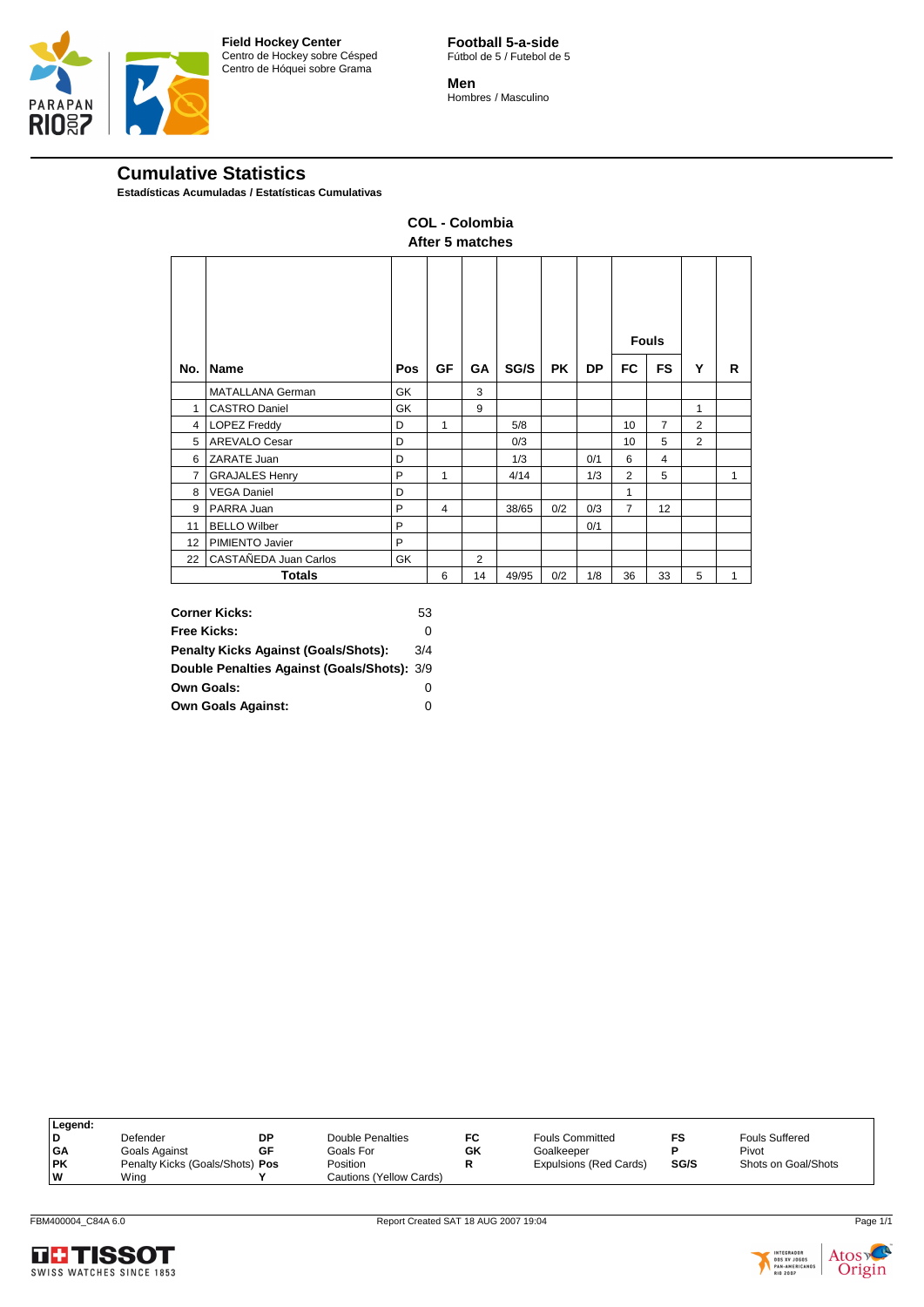![](_page_48_Picture_0.jpeg)

**Football 5-a-side** Fútbol de 5 / Futebol de 5

**Men** Hombres / Masculino

# **Cumulative Statistics**

**Estadísticas Acumuladas / Estatísticas Cumulativas**

|                | After 5 matches        |     |                |    |       |           |           |                |              |                |   |
|----------------|------------------------|-----|----------------|----|-------|-----------|-----------|----------------|--------------|----------------|---|
|                |                        |     |                |    |       |           |           |                | <b>Fouls</b> |                |   |
| No.            | <b>Name</b>            | Pos | GF             | GA | SG/S  | <b>PK</b> | <b>DP</b> | FC             | <b>FS</b>    | Y              | R |
| 1              | <b>BLANCO Alberto</b>  | GK  |                |    |       |           |           |                |              |                |   |
| 2              | <b>BENÍTEZ Antonio</b> | D   |                |    |       |           |           |                |              |                |   |
| 3              | <b>MANCILLA Miguel</b> | W   |                |    |       |           |           |                | 1            |                |   |
| 4              | LÓPEZ Nicolás          | D   |                |    | 0/1   |           |           | 6              | 1            | 1              |   |
| 5              | PAVÓN Evelio           | D   | 1              |    |       |           | 1/2       | 5              | 3            |                |   |
| $\overline{7}$ | VILLAMAYOR Ricardo     | W   | 6              |    | 38/66 |           | 0/1       | 10             | 12           |                |   |
| 9              | PEREIRA Marco          | P   | 1              |    | 4/5   |           | 0/1       | $\overline{2}$ | 4            | $\mathbf{1}$   |   |
| 10             | LÓPEZ Wilfrido         | P   | $\overline{2}$ |    | 12/22 | 1/1       |           | 6              | 4            | $\overline{2}$ |   |
| 11             | RAMÍREZ Hugo           | W   |                |    |       |           |           |                |              |                |   |
| 12             | YEGROS Nicolás         | GK  |                | 9  |       |           |           |                |              |                |   |
|                | Totals                 |     |                | 9  | 54/95 | 1/1       | 1/4       | 29             | 27           | 4              |   |

**PAR - Paraguay**

| <b>Corner Kicks:</b>                        | 39  |
|---------------------------------------------|-----|
| <b>Free Kicks:</b>                          |     |
| <b>Penalty Kicks Against (Goals/Shots):</b> | 1/2 |
| Double Penalties Against (Goals/Shots): 0/5 |     |
| Own Goals:                                  |     |
| <b>Own Goals Against:</b>                   |     |

|           | Legend: |                                 |    |                         |    |                               |      |                       |
|-----------|---------|---------------------------------|----|-------------------------|----|-------------------------------|------|-----------------------|
|           |         | Defender                        | DP | <b>Double Penalties</b> | FC | <b>Fouls Committed</b>        | FS   | <b>Fouls Suffered</b> |
| <b>GA</b> |         | Goals Against                   | GF | Goals For               | GK | Goalkeeper                    |      | Pivot                 |
| <b>PK</b> |         | Penalty Kicks (Goals/Shots) Pos |    | Position                |    | <b>Expulsions (Red Cards)</b> | SG/S | Shots on Goal/Shots   |
| W         |         | Wina                            |    | Cautions (Yellow Cards) |    |                               |      |                       |

![](_page_48_Picture_10.jpeg)

![](_page_48_Picture_12.jpeg)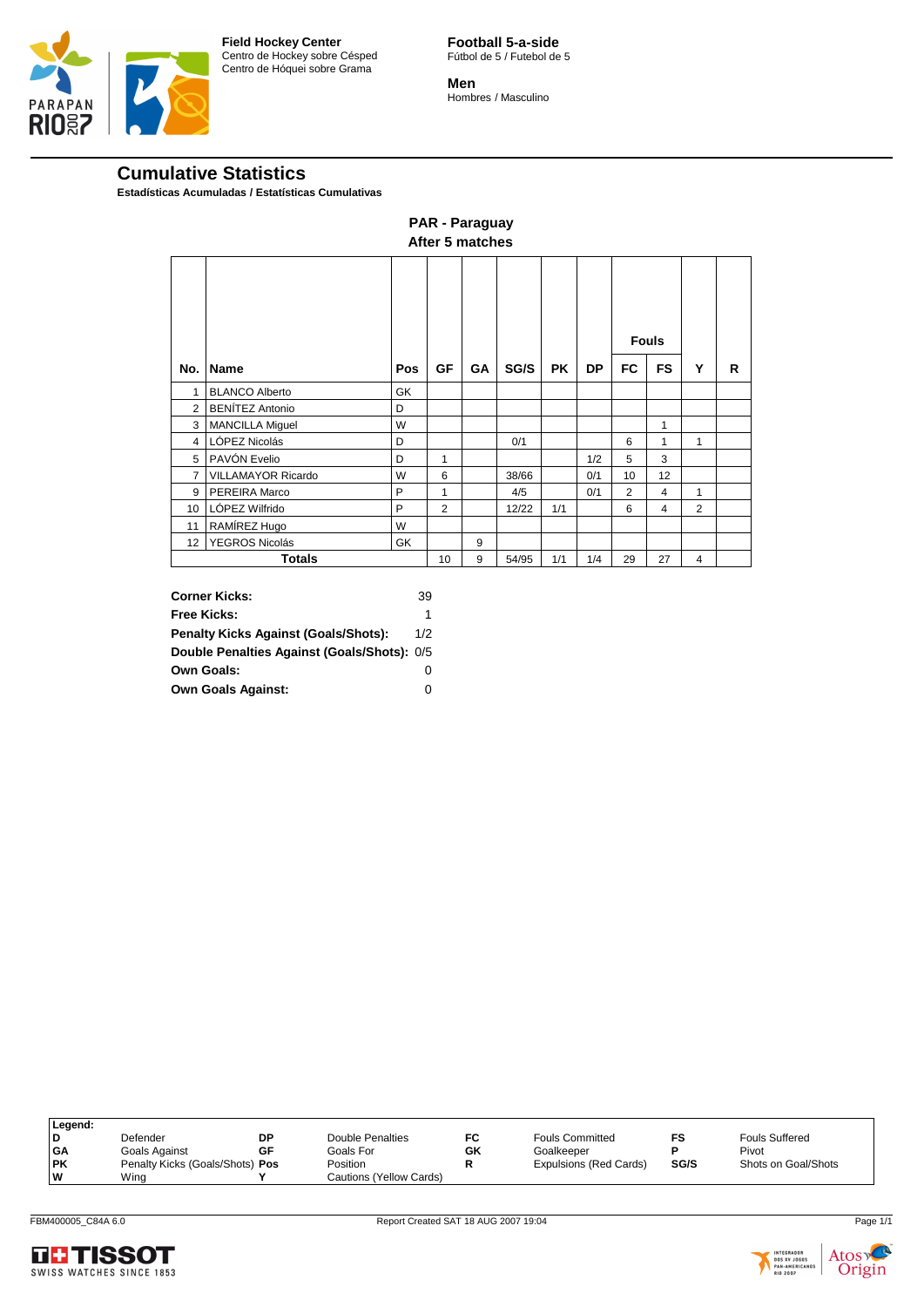![](_page_49_Picture_0.jpeg)

**Football 5-a-side** Fútbol de 5 / Futebol de 5

**Men** Hombres / Masculino

# **Overall Team Statistics**

**Estadísticas Generales del equipo / Estatísticas Gerais da Equipe**

**As of 19 AUG 2007 at 11:31**

|                     |           | GF  | GΑ  | SG/S      | <b>PK</b> | <b>PKA</b> | <b>DP</b> |      | <b>Fouls</b> |           |     |     |
|---------------------|-----------|-----|-----|-----------|-----------|------------|-----------|------|--------------|-----------|-----|-----|
| <b>Team</b>         | <b>MP</b> |     |     |           |           |            |           | СK   | FC           | <b>FS</b> |     | R   |
| ARG - Argentina     | 5         | 10  | 5   | 46/72     | 2/3       | 0/1        | 1/3       | 52   | 25           | 20        | 3   | 0   |
| <b>BRA - Brazil</b> | 5         | 18  | 0   | 73/117    | 0/1       | 0/0        | 0/3       | 52   | 13           | 27        | 0   | 0   |
| CHI - Chile         | 4         | 3   | 20  | 7/16      | 1/1       | 0/1        | 1/5       | 16   | 23           | 21        | ◠   | ົ   |
| COL - Colombia      | 5         | 6   | 14  | 49/95     | 0/2       | 3/4        | 1/8       | 53   | 36           | 33        | 5   |     |
| PAR - Paraguay      | 5         | 10  | 9   | 54/95     | 1/1       | 1/2        | 1/4       | 39   | 29           | 27        | 4   | 0   |
| <b>Totals</b>       |           | 47  | 48  | 229/395   | 4/8       | 4/8        | 4/23      | 212  | 126          |           | 14  | 3   |
| Average (per match) |           | 3.9 | 4.0 | 19.1/32.9 | 0.3/0.7   | 0.3/0.7    | 0.3/1.9   | 17.7 | 10.5         |           | 1.2 | 0.3 |

| Legend:                                           |                         |    |                  |    |                        |           |                             |
|---------------------------------------------------|-------------------------|----|------------------|----|------------------------|-----------|-----------------------------|
| <b>CK</b>                                         | Corner Kicks            | DΡ | Double Penalties | FC | <b>Fouls Committed</b> |           | <b>Fouls Suffered</b>       |
| GA                                                | Goals Against           | GF | Goals For        | МP | Matches Played         | <b>PK</b> | Penalty Kicks (Goals/Shots) |
| <b>PKA</b><br>Penalty Kicks Against (Goals/Shots) |                         |    |                  |    | Expulsions (Red Cards) | SG/S      | Shots on Goal/Shots         |
|                                                   | Cautions (Yellow Cards) |    |                  |    |                        |           |                             |

![](_page_49_Picture_10.jpeg)

![](_page_49_Picture_11.jpeg)

![](_page_49_Picture_12.jpeg)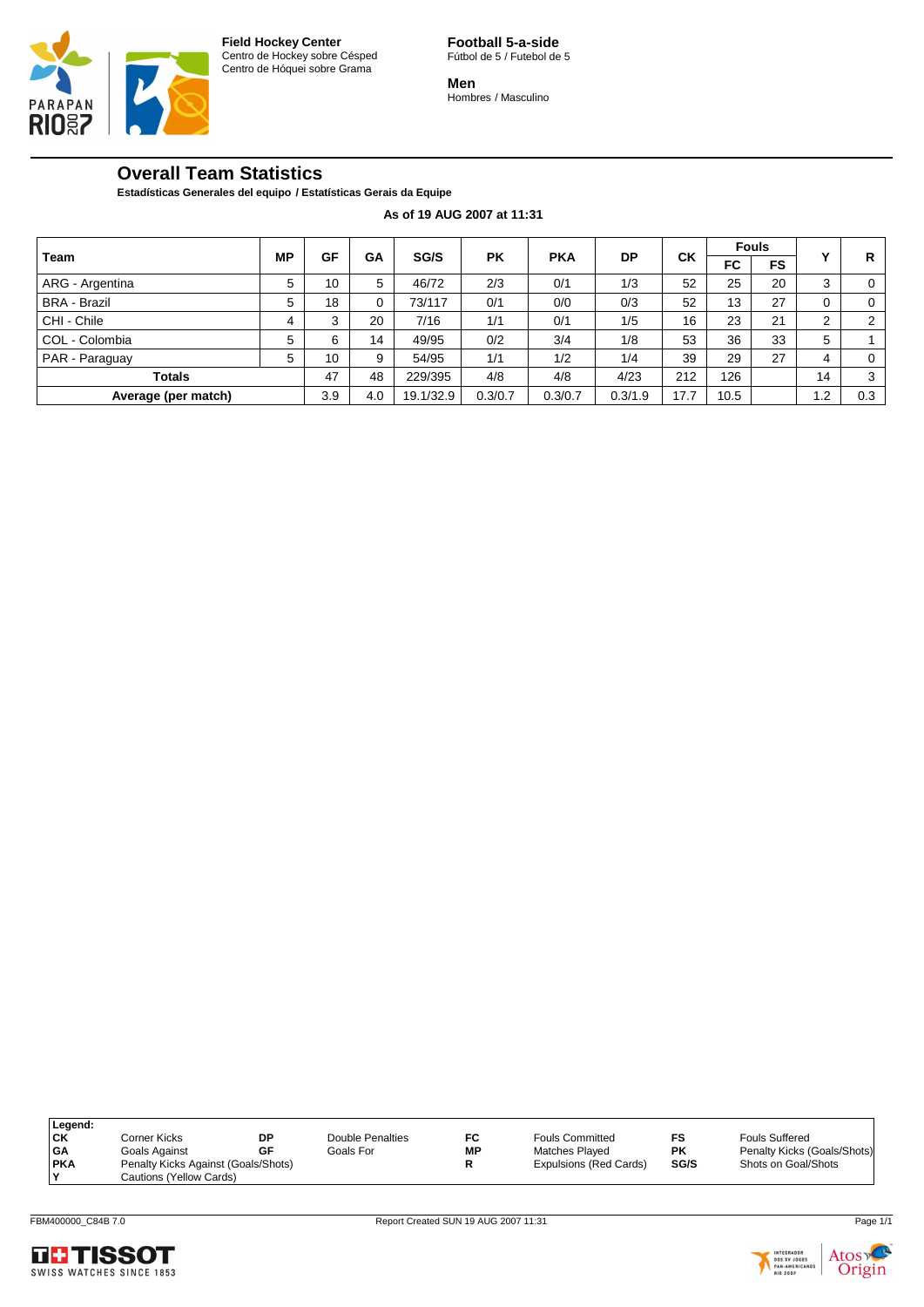![](_page_50_Picture_0.jpeg)

**Football 5-a-side** Fútbol de 5 / Futebol de 5

**Men** Hombres / Masculino

# **Individual Statistics**

**Estadísticas Individuales / Estatísticas Individuais**

# **As of 19 AUG 2007 at 11:31**

#### **GOALSCORERS**

| Rank             | Shirt No.      | <b>Name</b>                | Team       | <b>MP</b>      | Goals          |
|------------------|----------------|----------------------------|------------|----------------|----------------|
|                  | 10             | <b>ALVES Ricardo</b>       | <b>BRA</b> | 5              | 9              |
| 2                | 7              | <b>VILLAMAYOR Ricardo</b>  | <b>PAR</b> | 5              | 6              |
| 3                | $\overline{7}$ | FIGUEROA Iván              | <b>ARG</b> | 5              | 5              |
| 3                | 8              | SILVA Severino             | <b>BRA</b> | 5              | 5              |
| 5                | 9              | PARRA Juan                 | COL        | 5              | 4              |
| 5                | 5              | <b>VELO Silvio</b>         | <b>ARG</b> | 5              | 4              |
| 7                | 6              | <b>CORTES Robert</b>       | <b>CHI</b> | 4              | $\overline{2}$ |
| 8                | 11             | GONÇALVES Jefferson        | <b>BRA</b> | 5              | 2              |
| 8                | 10             | LÓPEZ Wilfrido             | <b>PAR</b> | 5              | $\overline{2}$ |
| 10               | $\overline{7}$ | <b>GRAJALES Henry</b>      | COL        | 4              | 1              |
| 10               | 3              | RIOS Emiliano              | <b>CHI</b> | $\overline{4}$ | 1              |
| 12               | $\overline{7}$ | <b>ALVES FELIPE Marcos</b> | <b>BRA</b> | 5              | 1              |
| 12               | 9              | JIMENEZ José               | <b>ARG</b> | 5              | 1              |
| 12               | 4              | LOPEZ Freddy               | <b>COL</b> | 5              | 1              |
| 12               | 5              | PAVÓN Evelio               | <b>PAR</b> | 5              | 1              |
| 12               | 9              | <b>PEREIRA Marco</b>       | <b>PAR</b> | 5              | 1              |
| 12               | 9              | SILVA João                 | <b>BRA</b> | 5              | 1              |
| <b>Own Goals</b> |                |                            |            |                |                |
|                  | $\overline{2}$ | COLOMA Juan                | <b>CHI</b> | 4              | 1              |

![](_page_50_Picture_10.jpeg)

![](_page_50_Picture_12.jpeg)